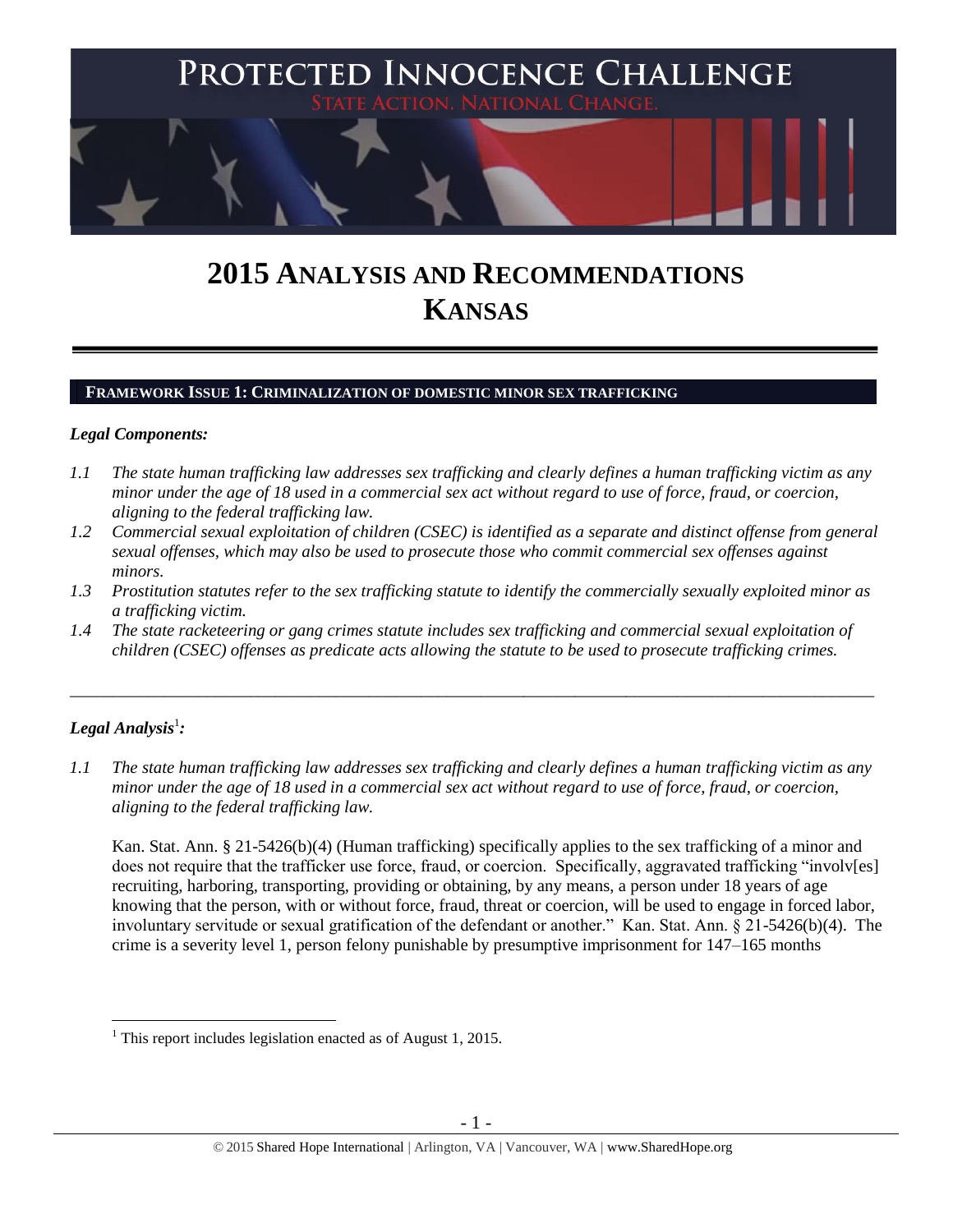(recommended 155 months) and a possible fine not to exceed \$300,000.<sup>2</sup> Kan. Stat. Ann. §§ 21-5426(c)(2), 21- $6804(a)$ ,  $21-6611(a)(2)$ . However, if the victim is under 14, and the offender is 18 or older, the crime becomes the off-grid person felony of aggravated human trafficking and the penalties are heightened to a mandatory<sup>3</sup> imprisonment of 25 years to life and a possible fine not to exceed \$500,000. Kan. Stat. Ann. §§ 21-5426(c)(3), 21-6627(a)(1)(A), 21-6611(a)(1).

*1.2 Commercial sexual exploitation of children (CSEC) is identified as a separate and distinct offense from general sexual offenses, which may also be used to prosecute those who commit commercial sex offenses against minors.*

CSEC is criminalized separately in the Kansas code through the following laws:

 $\overline{a}$ 

1. Pursuant to Kan. Stat. Ann. § 21-6422 (Commercial sexual exploitation of a child), commercial sexual exploitation of a child is knowingly:

<span id="page-1-0"></span>(1) Giving, receiving, offering or agreeing to give, or offering or agreeing to receive anything of value to perform any of the following acts:

(A) Procuring, recruiting, inducing, soliciting, hiring or otherwise obtaining any person younger than 18 years of age to engage in sexual intercourse, sodomy or manual or other bodily

<sup>3</sup> Here and elsewhere that mandatory minimum imprisonments are mentioned in this report certain exceptions to the mandatory sentencing applies. Pursuant to Kan. Stat. Ann. § 21-6627(a)(2),

The provision of subsection (a)(1) requiring a mandatory minimum term of imprisonment of not less than 25 years shall not apply if the court finds:

(A) The defendant is an aggravated habitual sex offender and sentenced pursuant to K.S.A. 2011 Supp. 21- 6626, and amendments thereto; or

(B) the defendant, because of the defendant's criminal history classification, is subject to presumptive imprisonment pursuant to the sentencing guidelines grid for nondrug crimes and the sentencing range exceeds 300 months. In such case, the defendant is required to serve a mandatory minimum term equal to the sentence established pursuant to the sentencing range.

<sup>&</sup>lt;sup>2</sup> Unless otherwise specified, the sentences of imprisonment for all felonies provided throughout this report are based on the assumption that the defendant has no prior felony convictions, and that none of the aggravating or mitigating factors listed in Kan. Stat. Ann. § 21-6804 (Sentencing grid for nondrug crimes) or in the sentencing provisions themselves are present. A defendant with prior felony convictions may be subject to a greater minimum sentence of imprisonment. Kan. Stat. Ann. § 21-6804(a). When using the sentencing grid to determine appropriate imprisonment ranges, the vertical axis on the grid represents the severity level of the offense, and the horizontal axis on the grid represents the criminal history of the defendant. Kan. Stat. Ann.  $\S$  21-6804(c). Aggravating factors, such as using a firearm to commit a felony, result in presumptive imprisonment and an optional nonimprisonment sentence if the offense falls into a grid labeled "border box." Kan. Stat. Ann. § 21-6804(h). A border box penalty is governed by Kan. Stat. Ann.  $\S 6804(q)$ , which allows the court to "impose an optional nonprison sentence." Subsection (q) states that the "optional nonprison sentence" may be imposed instead of a presumptive sentence if the court makes certain findings, such as the fact that "an appropriate treatment program exists," the treatment program would admit the offender within a reasonable time, or that the nonprison sentence would "serve community safety interests by promoting offender reformation." *State v. Sidders*, 888 P.2d 409, 412 (Kan. Ct. App. 1995) further clarifies border boxes by stating, "A border box classification means the grid block is neither a presumed imprisonment box nor a presumed nonimprisonment box. The trial court may impose a nonimprisonment sentence if it finds that a reasonably available treatment program would be more appropriate than prison or nonimprisonment would serve community interests and promote offender reformation." While the court is generally expected to impose the presumptive sentence in the sentencing guidelines, pursuant to Kan. Stat. Ann. § 21-6185(c)(2)(F)(i), the judge may consider imposing a departure sentence if the defendant commits a "crime of extreme sexual violence," to include: "aggravated human trafficking . . . if the victim is less than 14 years of age; or commercial sexual exploitation of a child . . . if the victim is less than 14 years of age."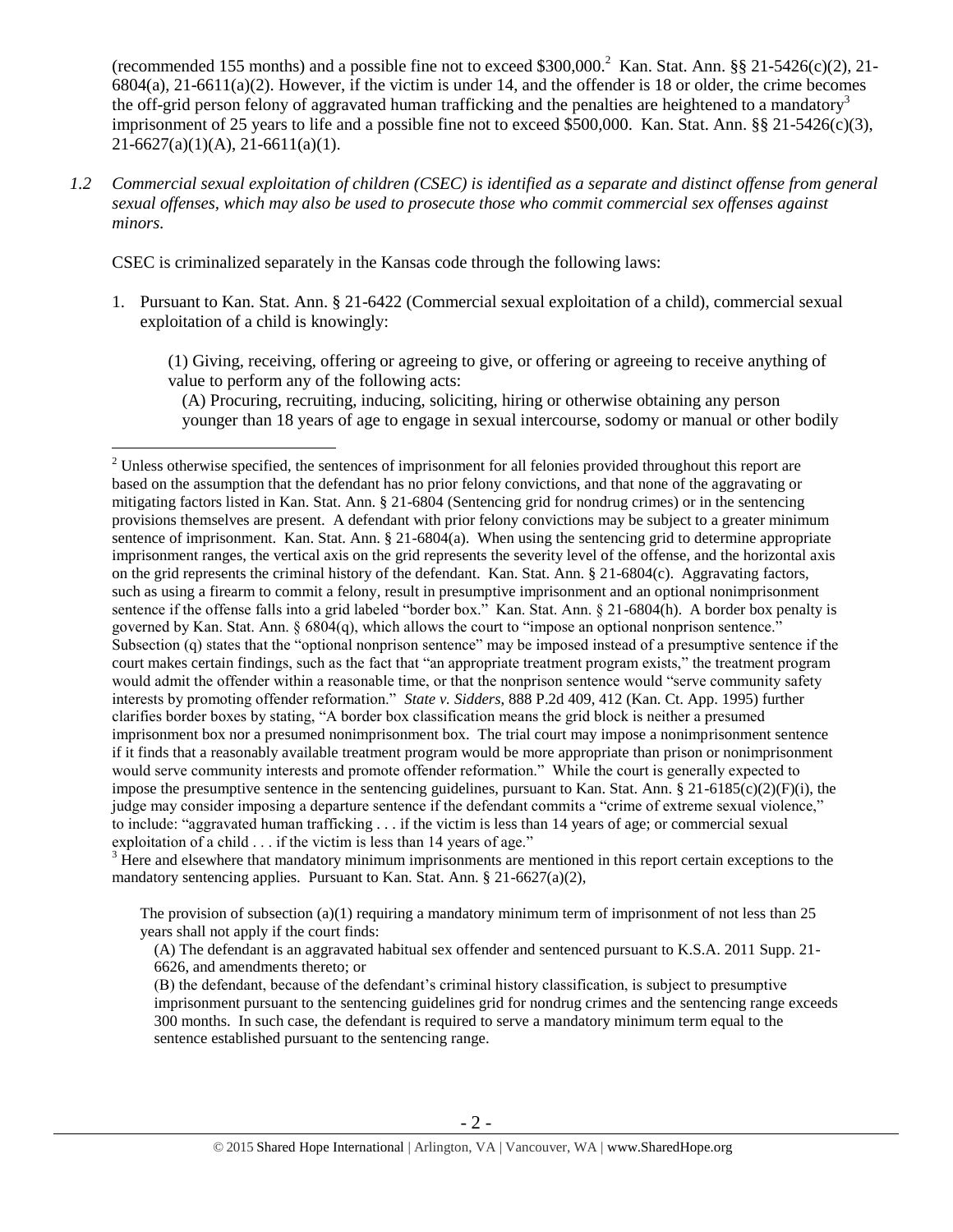contact stimulation of the genitals of any person with the intent to arouse or gratify the sexual desires of the offender or another; or

(B) Procuring, recruiting, inducing, soliciting, hiring or otherwise obtaining a patron where there is an exchange of value, for any person younger than 18 years of age to engage in sexual intercourse, sodomy or manual or other bodily contact stimulation of the genitals of any person with the intent to arouse or gratify the sexual desires of the patron, the offender or another;

(2) establishing, owning, maintaining or managing any property, whether real or personal, where sexual relations are being sold or offered for sale by a person younger than 18 years of age, or participating in the establishment, ownership, maintenance or management thereof;

(3) permitting any property, whether real or personal, partially or wholly owned or controlled by the defendant to be used as a place where sexual relations are being sold or offered for sale by a person who is younger than 18 years of age; or

(4) procuring transportation for, paying for the transportation of or transporting any person younger than 18 years of age within this state with the intent of causing, assisting or promoting that person's engaging in selling sexual relations.

Kan. Stat. Ann. § 21-6422 is punishable as a severity level 5 felony by presumptive imprisonment for 31– 34 months (recommended 32 months) and a possible fine not to exceed \$300,000. Kan. Stat. Ann. § 21- 6422 (b)(1)(A), (b)(2), Kan. Stat. Ann. §§ 21-6804(a), 21-6611(a)(2). When the victim is under 14 and the offender is 18 or older, commercial sexual exploitation of a child is punishable as an off-grid person felony with mandatory imprisonment of 25 years to life and a possible fine not to exceed \$500,000.<sup>4</sup> Kan. Stat. Ann. §§ 21-6627(a)(1)(E) (Mandatory term of imprisonment of 25 or 40 years for certain sex offenders; exceptions), 21-6611(a)(1) (Fines; crimes committed on or after July 1, 1993).

2. Pursuant to Kan. Stat. Ann. § 21-5510(a) (Sexual exploitation of a child),

(a) Sexual exploitation of a child is:

<span id="page-2-0"></span>(1) Employing, using, persuading, inducing, enticing or coercing a child under 18 years of age to engage in sexually explicit conduct<sup>5</sup> with the intent to promote any performance;

(3) being a parent, guardian or other person having custody or control of a child under l8 years of age and knowingly permitting such child to engage in, or assist another to engage in, sexually explicit conduct for any purpose described in subsection (a)(1) or (2); or

. . . .

. . .

 $\overline{a}$  $4$  Kan. Stat. Ann. § 21-6611 provides for fines for crimes committed on or after July 1, 1993. Fines for crimes committed before July 1, 1993 are laid out in Kan. Stat. Ann. § 21-6710. Pursuant to Kan. Stat. Ann. § 21-6612,

<sup>(</sup>a) When the law authorizes any other disposition, a fine shall not be imposed as the sole and exclusive punishment unless having regard to the nature and circumstances of the crime and to the history and character of the defendant, the court finds that the fine alone suffices for the protection of the public. (b) The court shall not sentence a defendant to pay a fine in addition to a sentence of imprisonment, probation or assignment to a community correctional services program unless:

<sup>(1)</sup> The defendant has derived a pecuniary gain from the crime; or

<sup>(2)</sup> the court finds that a fine is adapted to deterrence of the crime involved or to the correction of the offender.

<sup>&</sup>lt;sup>5</sup> "Sexually explicit conduct" is defined as "actual or simulated: Exhibition in the nude; sexual intercourse or sodomy, including genital-genital, oral-genital, anal-genital or oral-anal contact, whether between persons of the same or opposite sex; masturbation; sado-masochistic abuse with the intent of sexual stimulation; or lewd exhibition of the genitals, female breasts or pubic area of any person." Kan. Stat. Ann.  $\S$  21-5510(d)(1).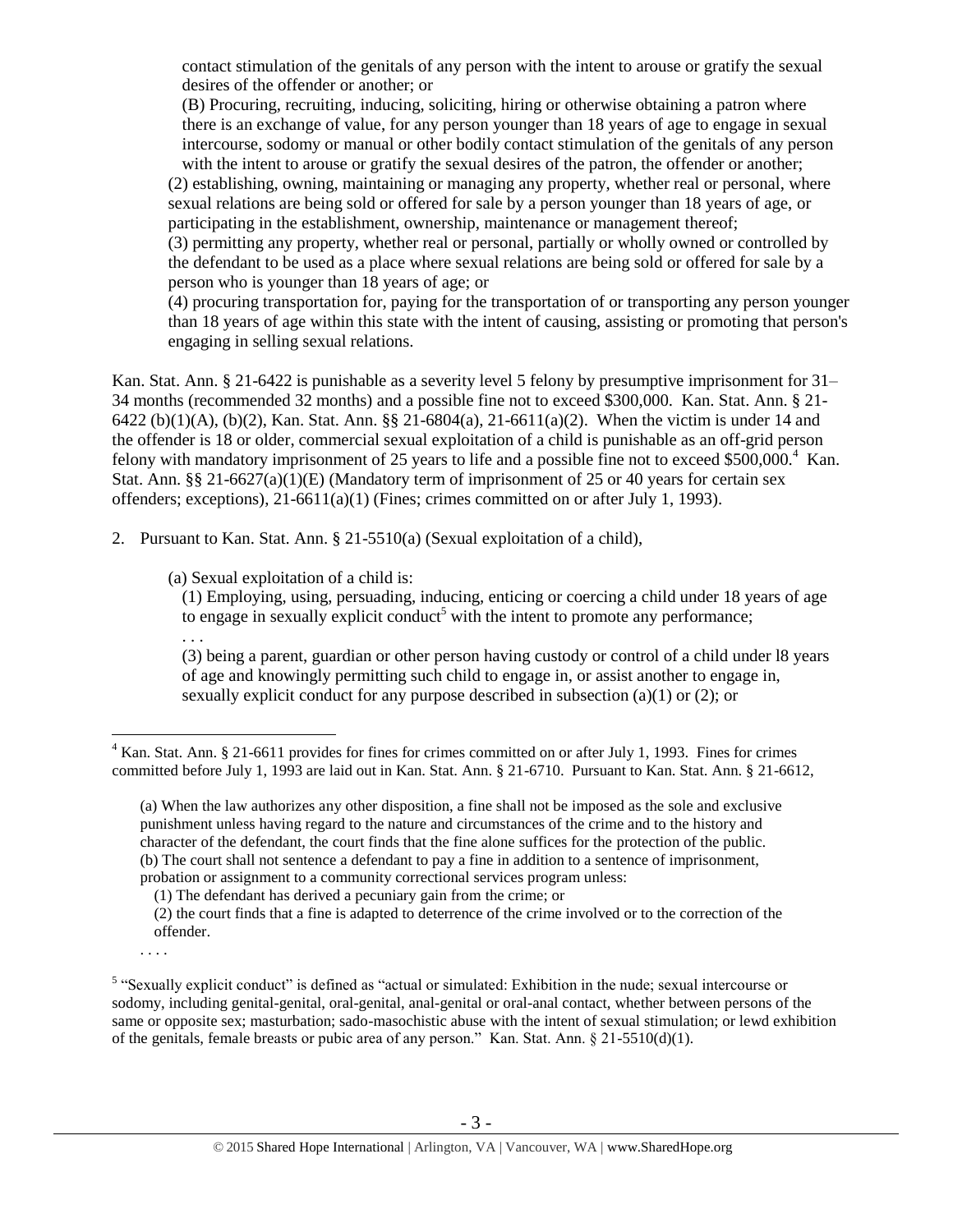(4) promoting any performance that includes sexually explicit conduct by a child under 18 years of age, or a person whom the offender believes to be a child under 18 years of age, knowing the character and content of the performance.

As a severity level 5 felony, sexual exploitation of a child is punishable by presumptive imprisonment for 31–34 months (recommended 32 months) and a possible fine not to exceed \$300,000. Kan. Stat. Ann. §§ 21-5510(b)(1)(A), (B), 21-6804(a), 21-6611(a)(2). However, if the offender violated (a)(1) or (a)(4) and if the victim is under 14, and the offender is 18 or older, then the crime is an off-grid person felony with mandatory imprisonment of 25 years to life, and a possible fine not to exceed \$500,000. Kan. Stat. Ann. §§ 21-5510(b)(2), 21-6627(a)(1)(F), 21-6611(a)(1).

The following sexual offenses could also apply to cases of commercial sexual exploitation:

1. Pursuant to Kan. Stat. Ann. § 21-5508(a) (Indecent solicitation of a child),

Indecent solicitation of a child is enticing, commanding, inviting, persuading or attempting to persuade a child 14 or more years of age but less than 16 years of age to:

(1) Commit or to submit to an unlawful sexual act; or

(2) enter any vehicle, building, room or secluded place with intent to commit an unlawful sexual act upon or with the child.

This crime is a severity level 6, person felony with presumptive punishment of imprisonment for 17–19 months (recommended 18 months) and a possible fine not to exceed \$100,000. Kan. Stat. Ann.  $\S$ § 21-5508(c)(1), 21-6804(a); 21-6611(a)(3). The crime is raised to a severity level 5, person felony and considered aggravated when the child is under 14 and is punishable by presumptive imprisonment for 31– 34 months (recommended 32 months) and a possible fine not to exceed \$300,000. Kan. Stat. Ann. §§ 21-5508(b), (c)(2), 21-6804(a), 21-6611(a)(2).

- 2. Pursuant to Kan. Stat. Ann. § 21-5503(a)(3) (Rape), rape includes "sexual intercourse with a child under 14." The crime is a severity level 1, person felony punishable by presumptive imprisonment for 147–165 months (recommended 155 months) and a possible fine not to exceed \$300,000. Kan. Stat. Ann.  $\S$ § 21-5503(b)(1)(B), 21-6804(a), 21-6611(a)(2). However, when the victim is under 14 and the perpetrator is 18 or over, rape pursuant to Kan. Stat. Ann.  $\S 21-5503(a)(3)$ , or an "attempt, conspiracy or criminal solicitation to commit rape as defined in subsection  $(a)(3)$ ," is an off-grid person felony with mandatory imprisonment of 25 years to life and a possible fine not to exceed \$500,000. Kan. Stat. Ann. §§ 21- 5503(b)(2), 21-6627(a)(1)(B), 21-6611(a)(1).
- 3. Pursuant to Kan. Stat. Ann. § 21-5506(a) (Indecent liberties with a child), the crime of indecent liberties with a child occurs when an individual engages in the following acts with a child that is 14 or 15 years of age:

<span id="page-3-0"></span>(1) Any lewd fondling or touching of the person of either the child or the offender, done or submitted to with the intent to arouse or to satisfy the sexual desires of either the child, or the offender, or both; or (2) soliciting<sup>6</sup> the child to engage in any lewd fondling or touching of the person of another with the intent to arouse or satisfy the sexual desires of the child, the offender or another.

<sup>&</sup>lt;sup>6</sup> "Solicit" or "solicitation" is defined in Kan. Stat. Ann. § 21-5111(cc) (Definitions) as "to command, authorize, urge, incite, request or advise another to commit a crime." The definitions in Kan. Stat. Ann. § 21-5111 "shall apply when the words and phrases defined are used in this code, except when a particular context clearly requires a different meaning."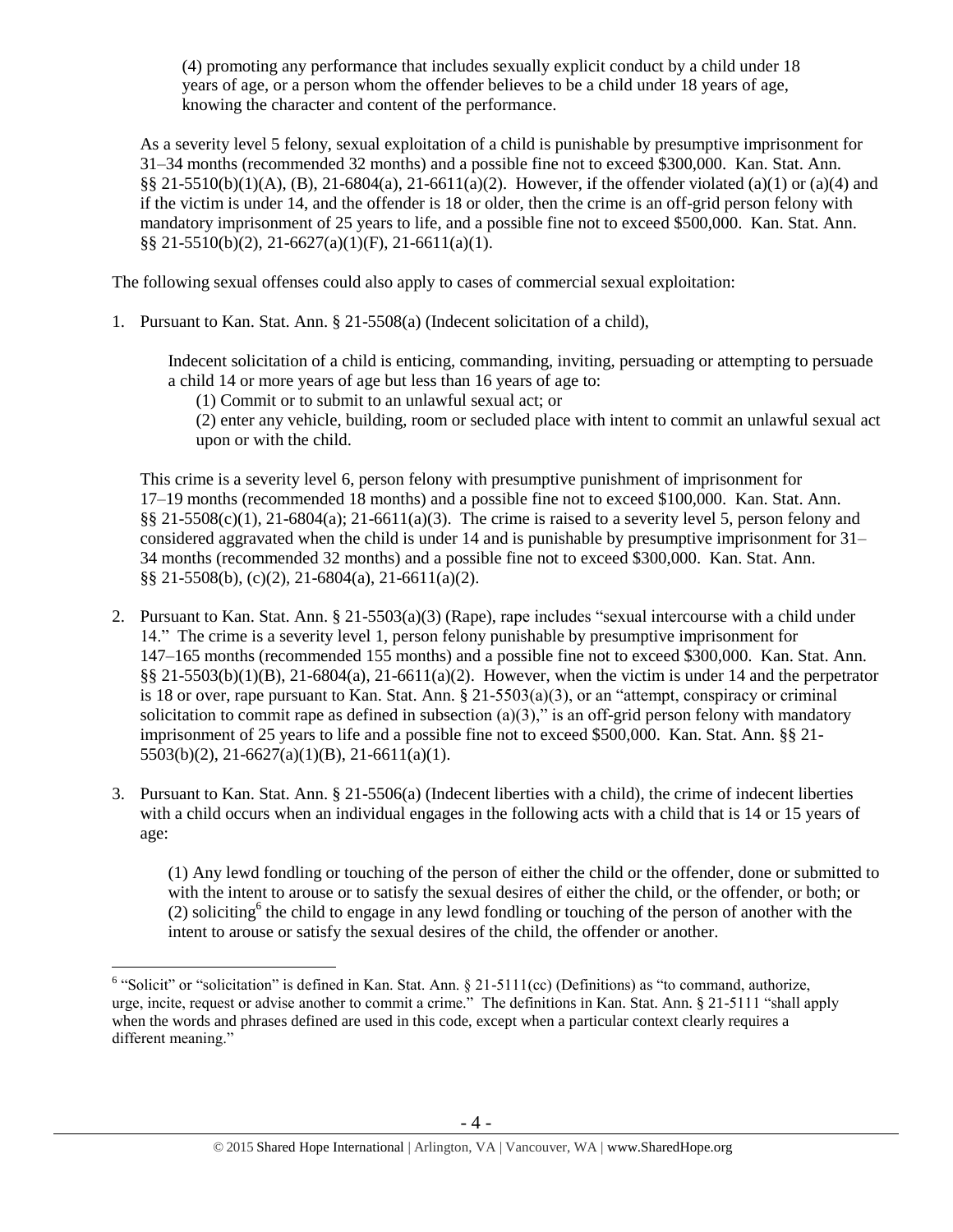A conviction under Kan. Stat. Ann. § 21-5506(a) is punishable as a severity level 5, person felony by presumptive imprisonment for 31–34 months (recommended 32 months) and a possible fine not to exceed \$300,000. Kan. Stat. Ann. §§ 21- 5506(c)(1), 21-6804(a), 21-6611(a)(2).

Pursuant to Kan. Stat. Ann. § 21-5506(b),

(b) Aggravated indecent liberties with a child is:

(1) Sexual intercourse with a child who is 14 or more years of age but less than 16 years of age; . . .

(3) engaging in any of the following acts with a child who is under 14 years of age:

(A) Any lewd fondling or touching of the person of either the child or the offender, done or submitted to with the intent to arouse or to satisfy the sexual desires of either the child or the offender, or both; or

(B) soliciting the child to engage in any lewd fondling or touching of the person of another with the intent to arouse or satisfy the sexual desires of the child, the offender or another.

A conviction under subsection (b)(1) is punishable as a severity level 3, person felony with presumptive imprisonment for 55–61 months (recommended 59 months) and a possible fine not to exceed \$300,000. Kan. Stat. Ann. §§ 21-5506(c)(2)(A), 21-6804(a), 21-6611(a)(2). A conviction under subsection (b)(3) is punishable as a severity level 3, person felony punishable by presumptive imprisonment for 55–61 months (recommended 59 months) and a possible fine not to exceed \$300,000. Kan. Stat. Ann. §§ 21-  $5506(c)(2)(C)$ ,  $6804(a)$ ,  $21-6611(a)(2)$ . However, if the child is under 14 and the perpetrator is over 18, then a conviction under subsection (b)(3), or an "attempt, conspiracy or criminal solicitation to commit aggravated indecent liberties with a child as defined in subsection  $(b)(3)$ ," is punishable as an off-grid person felony punishable by a mandatory imprisonment of 25 years to life and a possible fine not to exceed \$500,000. Kan. Stat. Ann. §§ 21-5506(c)(3), 21-6627(a)(1)(C), 21-6611(a)(1).

*1.3 Prostitution statutes refer to the sex trafficking statute to identify the commercially sexually exploited minor as a trafficking victim.* 

Kansas's prostitution statute, Kan. Stat. Ann. § 21-6419 (Selling sexual relations), refers to human trafficking as an affirmative defense to a charge of selling sexual relations. Kan. Stat. Ann. § 21-6419(c) states,

It shall be an affirmative defense to any prosecution under this section that the defendant committed the violation of this section because such defendant was subjected to human trafficking or aggravated human trafficking, as defined by K.S.A. 2012 Supp. 21-5426, and amendments thereto, or commercial sexual exploitation of a child, as defined by section 4, and amendments thereto.

*1.4 The state racketeering or gang crimes statute includes sex trafficking and commercial sexual exploitation of children (CSEC) offenses as predicate acts allowing the statute to be used to prosecute trafficking crimes.* 

Kansas defines "Racketeering activity" as "to commit, attempt to commit, conspire to commit or to solicit, coerce or intimidate another person to commit" a series of crimes, including Kan. Stat. Ann. § 21- 5426 (Human trafficking or aggravated human trafficking), Kan. Stat. Ann. § 21-5510 (sexual exploitation of a child), Kan. Stat. Ann. § 21-5601 (Endangering a child or aggravated endangering a child), Kan. Stat. Ann. § 21-5602 (Abuse of a child), Kan. Stat. Ann. § 21-5603 (Contributing to a child's misconduct or deprivation), Kan. Stat. Ann. § 21-6419 (Selling sexual relations), Kan. Stat. Ann. § 21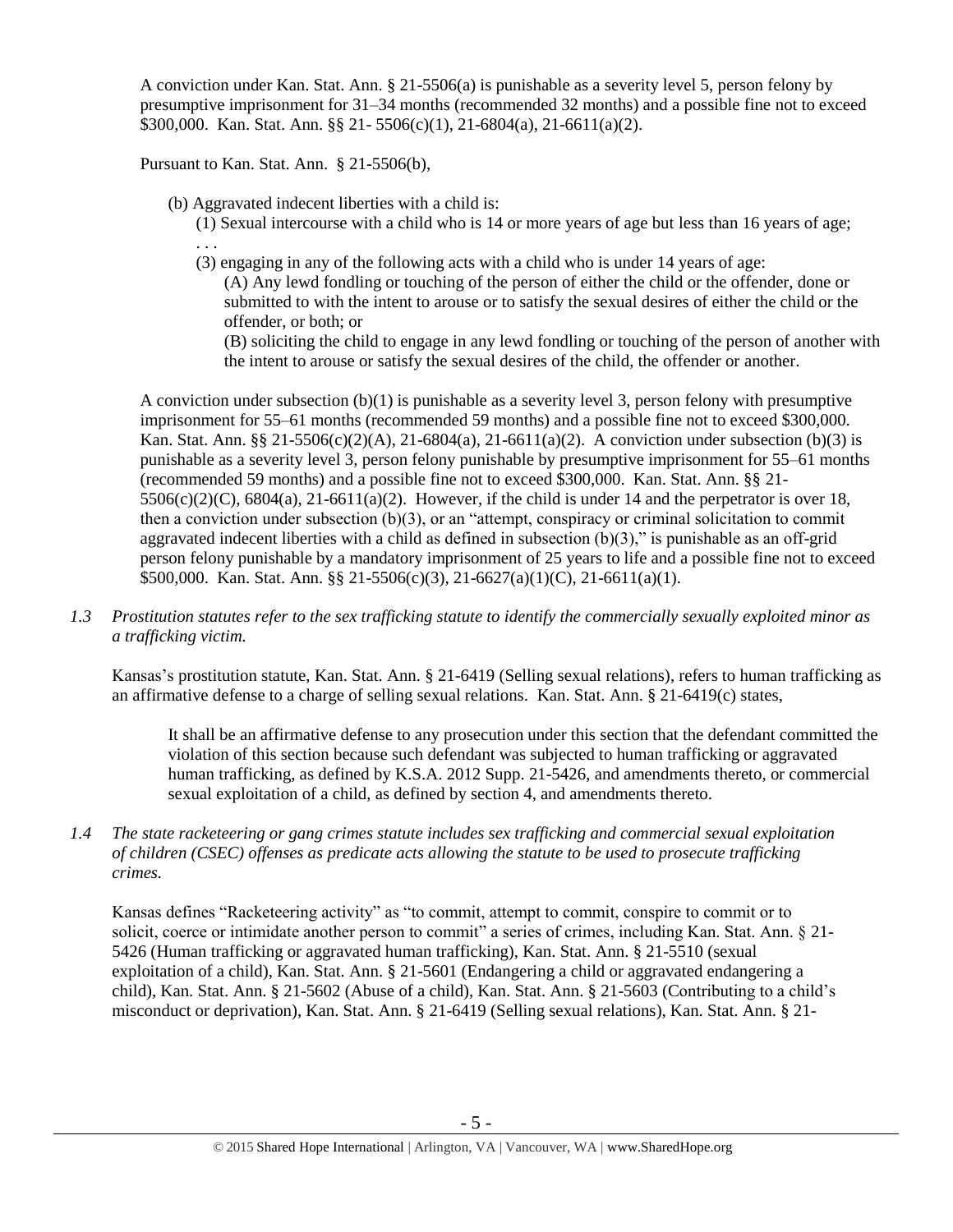6420 (Promoting the sale of sexual relations), and Kan. Stat. Ann. § 21-6422 (Commercial sexual exploitation of a child). Kan. Stat. Ann. § 21-6328(f)(1)<sup>7</sup> (Same; definitions).

Kan. Stat. Ann. §21-6329(Same; unlawful activities; penalty) states, "(a) It is unlawful for any covered person:

- (1) Who has received any proceeds derived, directly or indirectly, from a pattern of racketeering activity or through the collection of any unlawful debt to use recklessly or invest, whether directly or indirectly, any part of such proceeds, or the proceeds derived from the investment or use thereof, in the acquisition of any title to, or any right, interest, or equity in, real property or in the establishment or operation of any enterprise;
- (2) through a pattern of racketeering activity or through the collection of an unlawful debt, to recklessly acquire or maintain, directly or indirectly, any interest in or control of any enterprise or real property; or
- (3) employed by, or associated with, any enterprise to recklessly conduct or participate, directly or indirectly, in such enterprise through a pattern of racketeering activity or the collection of an unlawful debt."

Pursuant to Kan. Stat. Ann. §21-6328(b) (Same; definitions),

 $\overline{a}$ 

"Covered person" is defined as any person who:

(1) Is a criminal street gang member or criminal street gang associate, as defined in K.S.A. 2014 Supp. 21-6313, and amendments thereto; $8^8$ 

(2) has engaged in or is engaging in any conduct prohibited by K.S.A. 2014 Supp. 21-5426, and amendments thereto, human trafficking or aggravated human trafficking, or K.S.A. 2014 Supp. 21-6422, and amendments thereto, commercial sexual exploitation of a child; or (3) has engaged in or is engaging in any conduct prohibited by K.S.A. 2014 Supp. 21-5703, and amendments thereto, unlawful manufacturing of controlled substances, or K.S.A. 2014 Supp. 21-5705, and amendments thereto, unlawful cultivation or distribution of controlled substances."

A violation of the RICO law, or conspiracy to commit a violation is a severity level 2, person felony. Kan. Stat. Ann. §21-6329(c) (Same; unlawful activities; penalty). A conviction for covered conduct "through which the person derived pecuniary value, or by which the person caused personal injury or property damage or other loss, may be sentenced to pay a fine that does not exceed three times the gross value gained or three times the gross loss caused, whichever is the greater, plus court costs and the costs

 $<sup>7</sup>$  The text of Kan. Stat. Ann. § 21-6328(b) included here and elsewhere in this report includes amendments made by</sup>

the enactment of S.B. No. 113 during the  $86<sup>th</sup>$  Legislative Regular Session (2015) (effective July 1, 2015).  $8$  Kansas criminalizes street gang activity under Kan. Stat. Ann. § 21-6314 (Recruiting criminal street gang membership) and § 21-6315 (Criminal street gang intimidation), however only offenses involving controlled substances qualify as predicate offenses. Pursuant to Kan. Stat. Ann. § 21-6313(c) (Criminal street gangs; definitions),

<sup>&</sup>quot;[C]riminal street gang activity" means the commission or attempted commission of, or solicitation or conspiracy to commit, one or more person felonies, person misdemeanors, felony violations of K.S.A. 2011 Supp. 21-5701 through 21-5717 [Crimes involving controlled substances], and amendments thereto, any felony violation of any provision of the uniform controlled substances act prior to July 1, 2009, or the comparable juvenile offenses, which if committed by an adult would constitute the commission of such felonies or misdemeanors on separate occasions.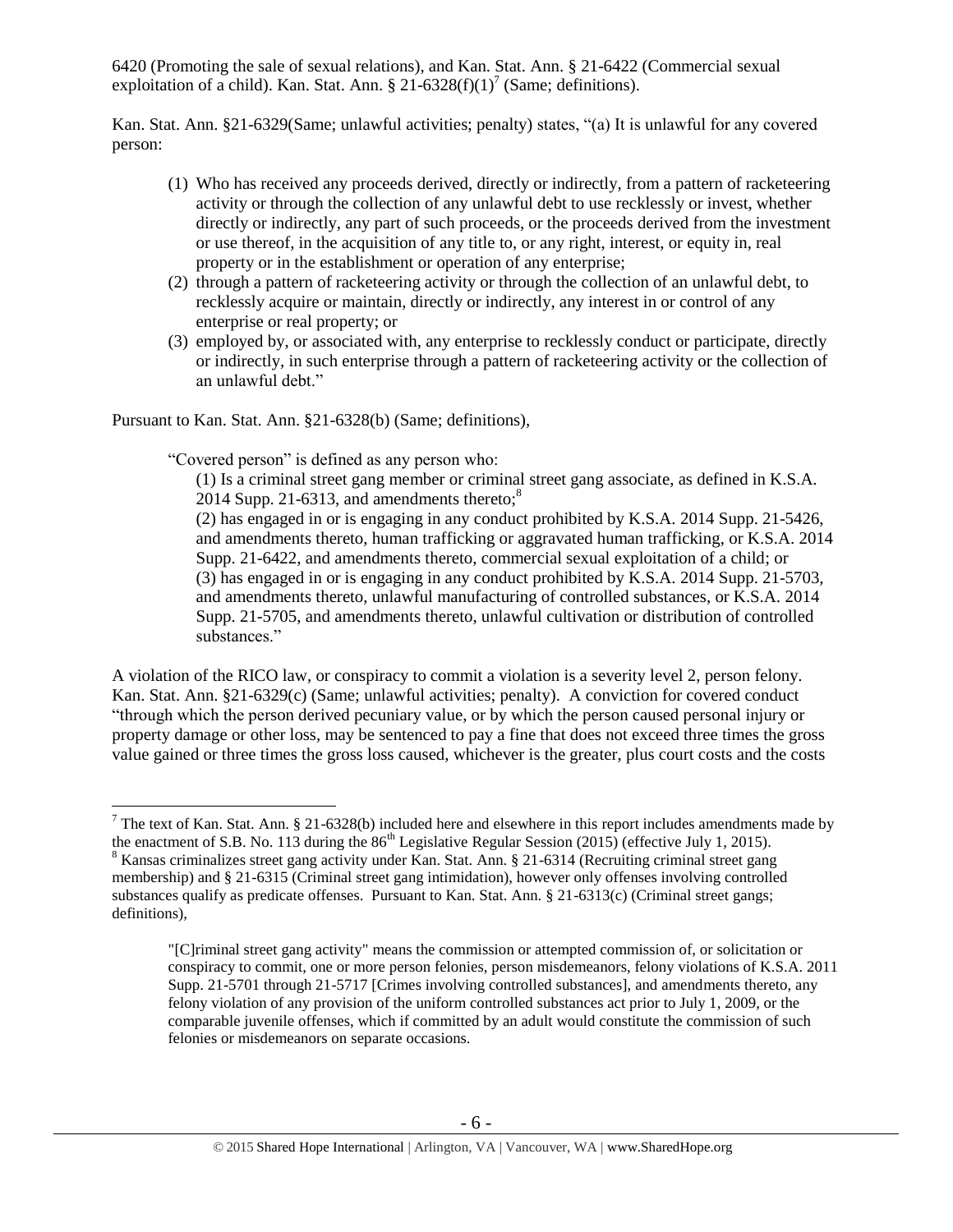of investigation and prosecution, reasonably incurred." Kan. Stat. Ann. §21-6329(e)(1) (Same; unlawful activities; penalty).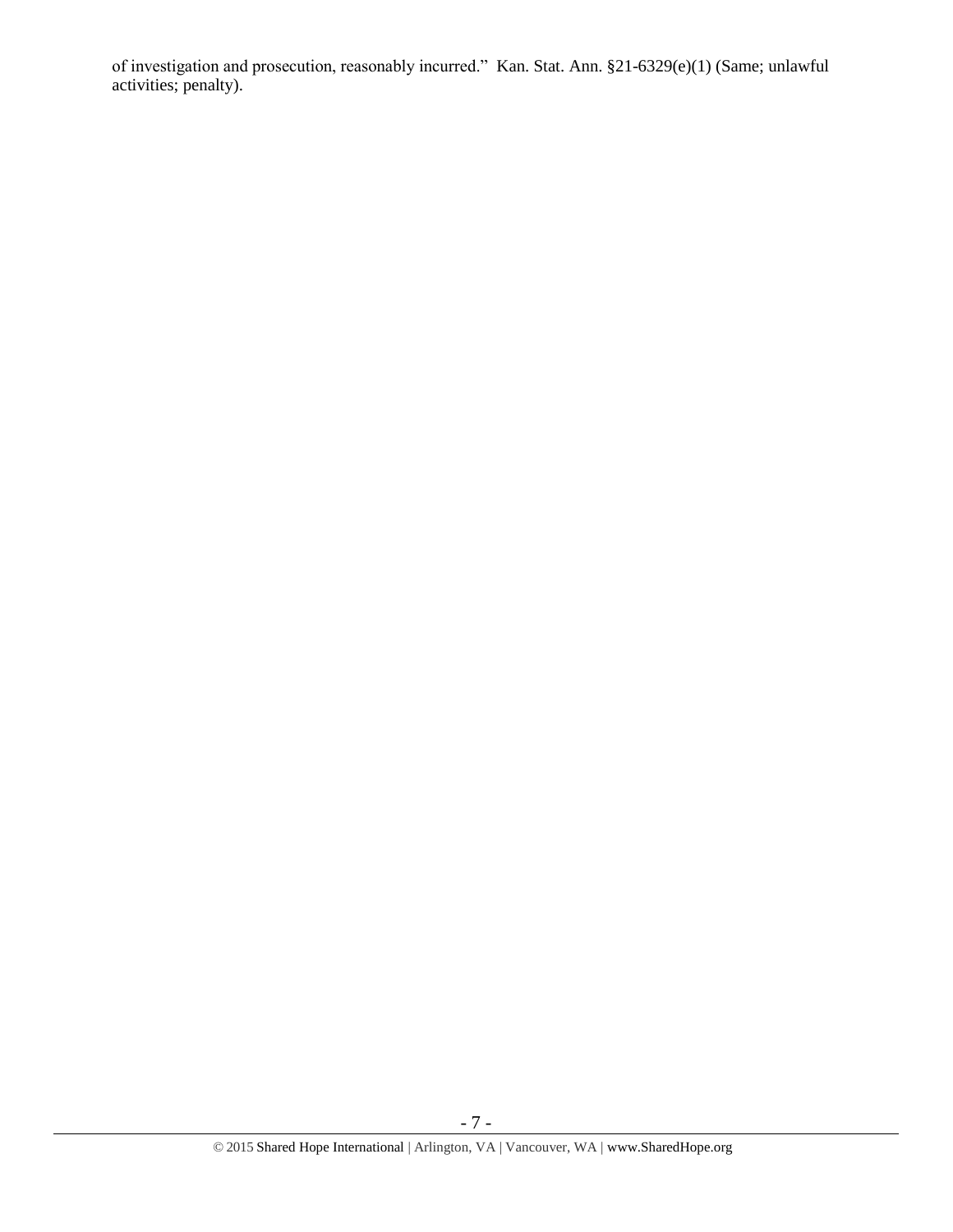### **FRAMEWORK ISSUE 2: CRIMINAL PROVISIONS FOR DEMAND**

### *Legal Components:*

- *2.1 The state sex trafficking law can be applied to the buyers of commercial sex acts with a victim of domestic minor sex trafficking.*
- *2.2 Buyers of commercial sex acts with a minor can be prosecuted under commercial sexual exploitation of children (CSEC) laws.*
- *2.3 Solicitation laws differentiate buying sex acts with an adult and buying sex acts with a minor under 18.*
- *2.4 Penalties for buyers of commercial sex acts with minors are as high as federal penalties.*
- *2.5 Using the Internet or electronic communications to lure, entice, or purchase, or attempt to lure, entice, or purchase commercial sex acts with a minor is a separate crime or results in an enhanced penalty for buyers.*
- *2.6 No age mistake defense is permitted for a buyer of commercial sex acts with any minor under 18.*
- *2.7 Base penalties for buying sex acts with a minor under 18 are sufficiently high and not reduced for older minors.*
- *2.8 Financial penalties for buyers of commercial sex acts with minors are sufficiently high to make it difficult for buyers to hide the crime.*
- *2.9 Buying and possessing child pornography carries penalties as high as similar federal offenses.*
- *2.10 Convicted buyers of commercial sex acts with minors and child pornography are required to register as sex offenders.*

\_\_\_\_\_\_\_\_\_\_\_\_\_\_\_\_\_\_\_\_\_\_\_\_\_\_\_\_\_\_\_\_\_\_\_\_\_\_\_\_\_\_\_\_\_\_\_\_\_\_\_\_\_\_\_\_\_\_\_\_\_\_\_\_\_\_\_\_\_\_\_\_\_\_\_\_\_\_\_\_\_\_\_\_\_\_\_\_\_\_\_\_\_\_

# *Legal Analysis:*

 $\overline{a}$ 

*2.1 The state sex trafficking law can be applied to the buyers of commercial sex acts with a victim of domestic minor sex trafficking.*

Kan. Stat. Ann. § 21-5426(b)(4) (Human trafficking) can apply to buyers of sex with minors following federal precedent through the term "obtain."<sup>9</sup> Pursuant to Kan. Stat. Ann. § 21-5426(b)(4), one commits a crime of aggravated human trafficking by "... recruiting, harboring, transporting, providing or obtaining,<sup>10</sup> by any

<sup>10</sup> "Obtain" is defined by Kan. Stat. Ann. § 21-5111(q) (Definitions) as "to bring about a transfer of interest or possession of property, whether to the offender or to another." The definitions in Kan. Stat. Ann. § 21-5111 "shall

<sup>9</sup> *See United States v. Jungers*, 702 F.3d 1066 (8th Cir. 2013). In this case, the Eighth Circuit held that the federal sex trafficking law, 18 U.S.C. § 1591 (Sex trafficking of children or by force, fraud, or coercion) applies to buyers of sex with minors. Reversing a District of South Dakota ruling that Congress did not intend the string of verbs constituting criminal conduct under 18 U.S.C. § 1591(a)(1) ("recruits, entices, harbors, transports, provides, obtains, or maintains") to reach the conduct of buyers (United States v. Jungers, 834 F. Supp. 2d 930, 931 (D.S.D. 2011)), the Eighth Circuit concluded that 18 U.S.C. § 1591 does not contain "a latent exemption for purchasers" because buyers can "engage in at least some of the prohibited conduct." Jungers, 702 F. 3d 1066, 1072. Congress codified Jungers clarifying that the federal sex trafficking law is intended to apply to buyers in the Justice for Victims of Trafficking Act (JVTA) of 2015 Pub. L. No. 114-22, 129 Stat 227), enacted on May 29, 2015. The JVTA adds the terms "patronize" and "solicit" to the list of prohibited conduct and expressly states, "section 108 of this title amends section 1591 of title 18, United States Code, to add the words 'solicits or patronizes' to the sex trafficking statute making absolutely clear for judges, juries, prosecutors, and law enforcement officials that criminals who purchase sexual acts from human trafficking victims may be arrested, prosecuted, and convicted as sex trafficking offenders when this is merited by the facts of a particular case." Id. at Sec. 109. The Eighth Circuit decision in *United States v. Jungers* and the federal sex trafficking law as amended by the Justice for Victims of Trafficking Act establish persuasive authority when state courts interpret the string of verbs constituting prohibited conduct in state sex trafficking laws (in particular the term "obtains") to the extent such interpretation does not conflict with state case law.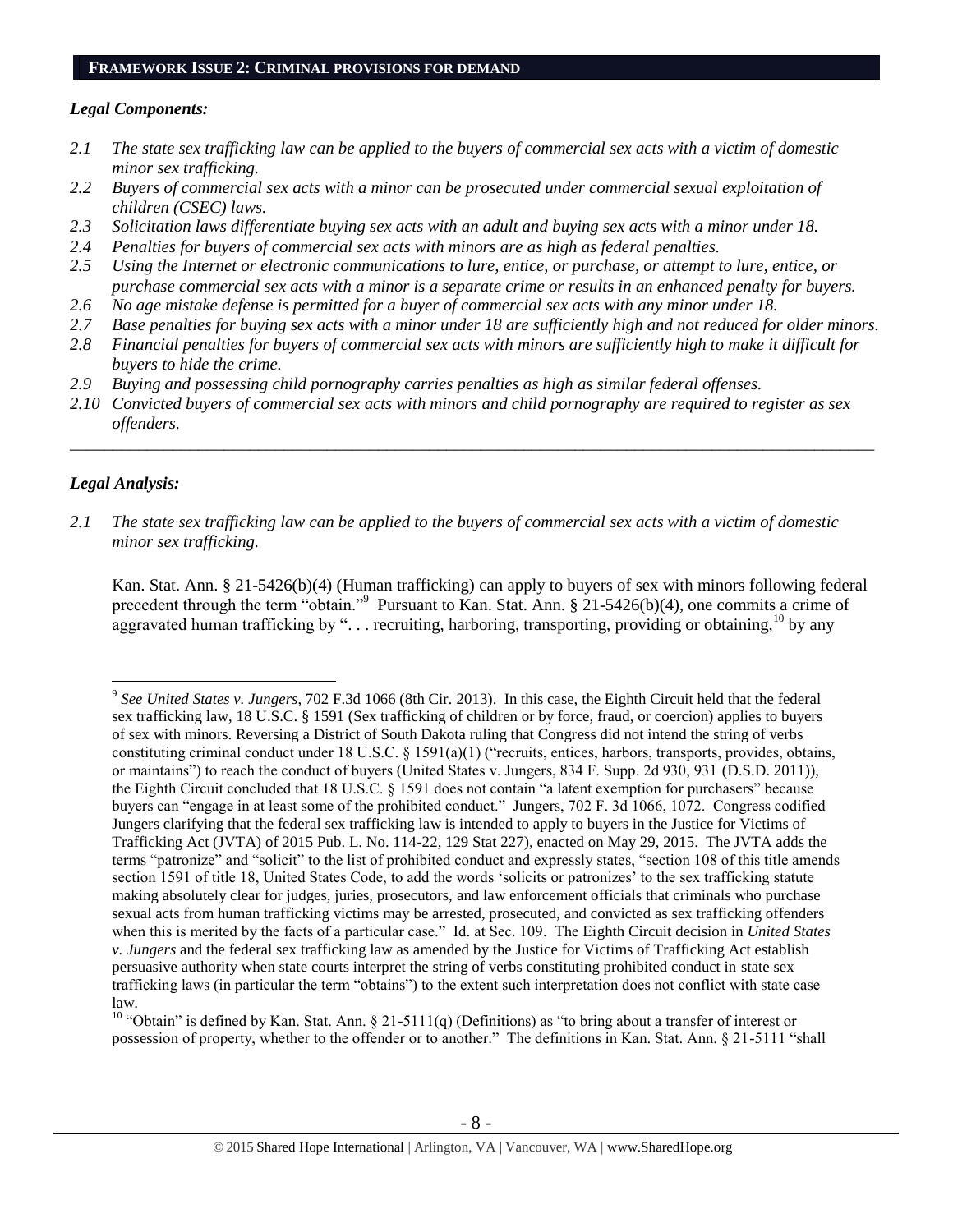means, a person under 18 years of age knowing that the person, with or without force, fraud, threat or coercion, will be used to engage in forced labor, involuntary servitude or sexual gratification of the defendant or another."

- 2.1.1 Recommendation: Amend Kan. Stat. Ann. § 21-5426 (Human trafficking) to clarify that buyer conduct is included as a violation of Kan. Stat. Ann.  $\S$  21-5426 (Human trafficking).<sup>11</sup>
- *2.2 Buyers of commercial sex acts with a minor can be prosecuted under commercial sexual exploitation of children (CSEC) laws.*

Kan. Stat. Ann. § 21-6422 (Commercial sexual exploitation of a child) applies to anyone who buys or solicits commercial sex with a minor, providing:

(1) Giving . . . offering or agreeing to give . . . anything of value to perform any of the following acts: (A) Procuring, recruiting, inducing, soliciting, hiring or otherwise obtaining any person younger than 18 years of age to engage in sexual intercourse, sodomy or manual or other bodily contact stimulation of the genitals of any person with the intent to arouse or gratify the sexual desires of the offender or another. . . .

Pursuant to Kan. Stat. Ann. § 21-6422, commercial sexual exploitation of a child is a Severity level 5, person felony for a first conviction. A Severity level 5, person felony, is punishable by presumptive imprisonment for 31–34 months (recommended 32 months) and a possible fine not to exceed \$300,000. Kan. Stat. Ann.  $\S\S 21-6804(a)$ , 21-6611(a)(2). When the victim is under 14 and the offender is 18 or older, the crime is punishable as an off-grid person felony by mandatory imprisonment for 25 years to life and a possible fine not to exceed \$500,000. Section 4(b)(2), 21-6627(a)(1), (a)(1)(E), 21-6611(a)(1).

*2.3 Solicitation laws differentiate buying sex acts with an adult and buying sex acts with a minor under 18.*

The general solicitation statute, Kan. Stat. Ann. § 21-6421(a) (Buying sexual relations), only applies to buyers of commercial sex with persons over the age of 18. Kan. Stat. Ann. § 21-6421. A buyer that solicits sex with a minor would be prosecuted under Kan. Stat. Ann. § 21-6422 (Commercial sexual exploitation of a child), which criminalizes "[g]iving . . . offering or agreeing to give . . . anything of value to perform any of the following acts: procuring, recruiting, inducing, soliciting, hiring or otherwise obtaining any person younger than 18 years of age to engage in sexual intercourse" a Severity level 5, person felony. Kan. Stat. Ann. § 21-6422(b)(1)(A).

*2.4 Penalties for buyers of commercial sex acts with minors are as high as federal penalties.*

 $\overline{a}$ 

A violation of Kan. Stat. Ann. § 21-5426(b)(4) (Human trafficking) is generally a severity level 1, person felony punishable by presumptive imprisonment for 147–165 months (recommended 155 months) and a possible fine not to exceed \$300,000. Kan. Stat. Ann. §§ 21-5426(c)(2), 21-6804(a), 21-6611(a)(2). However, if the victim is under 14 and the offender is 18 or older, the crime becomes the off-grid person felony of aggravated human

apply when the words and phrase are used in this code, except when a particular context clearly requires a different meaning." Kan. Stat. Ann. § 21-5111. It would seem that in this instance a different meaning applies. <sup>11</sup> *See generally* SHARED HOPE INTERNATIONAL**, "**Eliminating the Third Party Control Barrier to Identifying Juvenile Sex Trafficking Victims," JuST Response Policy Paper (2015), [http://sharedhope.org/wp](http://sharedhope.org/wp-content/uploads/2015/08/Policy-Paper_Eliminating-Third-Party-Control_Final1.pdf)[content/uploads/2015/08/Policy-Paper\\_Eliminating-Third-Party-Control\\_Final1.pdf](http://sharedhope.org/wp-content/uploads/2015/08/Policy-Paper_Eliminating-Third-Party-Control_Final1.pdf) (discussing need to include buyer conduct in core sex trafficking offense regardless of whether victim is under control of a third party and explaining negative impact on victims and victim-identification when buyers are excluded).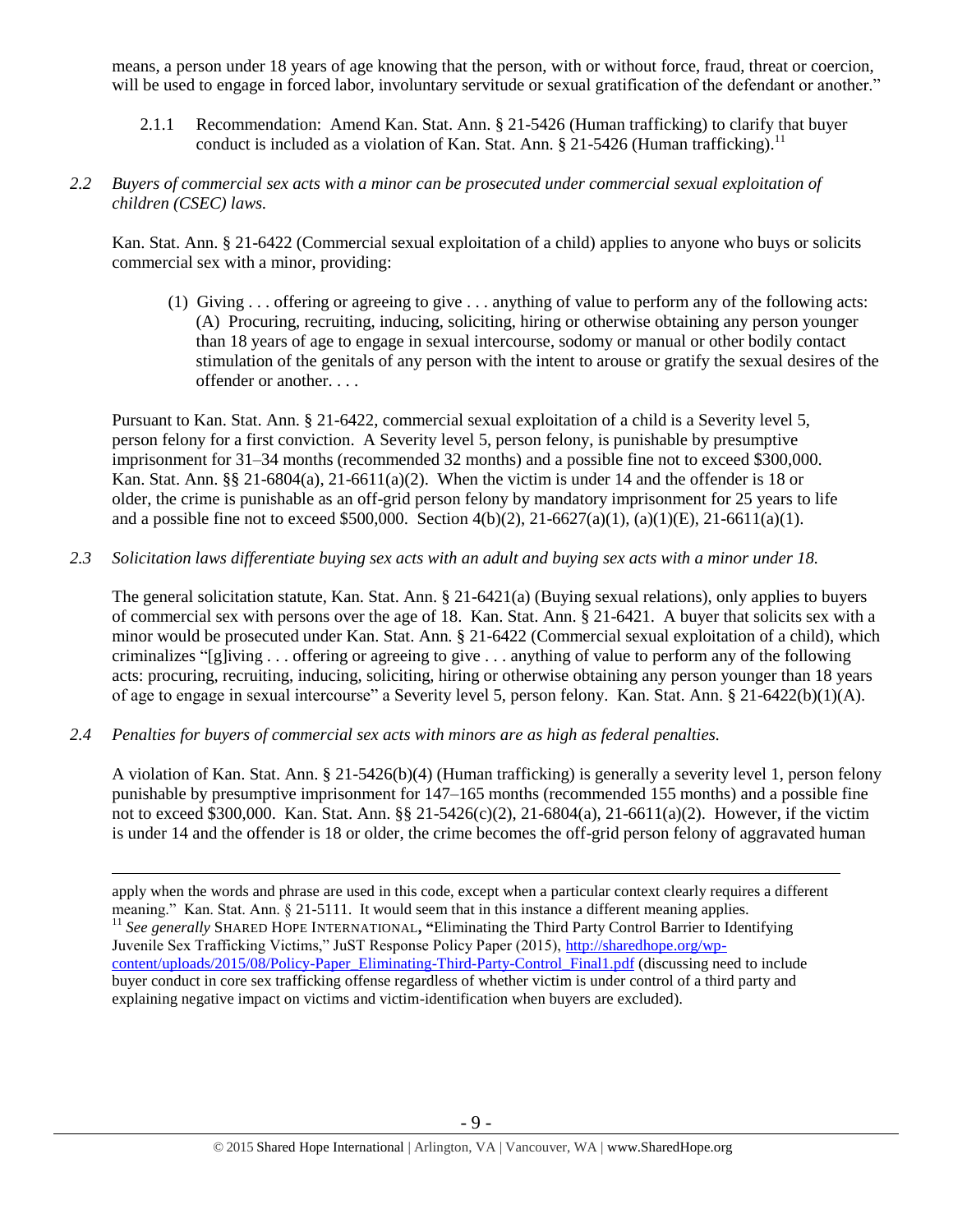trafficking and the penalties are heightened to a mandatory imprisonment of 25 years to life and a possible fine not to exceed \$500,000.<sup>12</sup> Kan. Stat. Ann. §§ 21-5426(c)(3), 21-6627(a)(1)(A),<sup>13</sup> 21-6611(a)(1).

Kan. Stat. Ann. § 21-6422 (Commercial sexual exploitation of a child) also criminalizes commercial sex acts with a minor. Commercial sexual exploitation of a child is a Severity level 5, person felony, unless the person charged has a prior conviction for a CSEC violation. Kan. Stat. Ann. § 21-6422 (b)(1)(A). A Severity level 5, person felony, is punishable by presumptive imprisonment for 31–34 months (recommended 32 months) and a possible fine not to exceed \$300,000. Kan. Stat. Ann. §§ 21-6804(a),  $21-6611(a)(2)$ . When the victim is under 14 and the offender is 18 or older, the crime is punishable as an off-grid person felony by mandatory imprisonment for 25 years to life and a possible fine not to exceed \$500,000, Kan. Stat. Ann. § 21-6422(b)(2); Kan. Stat. Ann. §§21-6627(a)(1), (a)(1)(E), 21-6611(a)(1).

Pursuant to Kan. Stat. Ann. § 21-6804(j)(1), "The sentence for any persistent sex offender whose current convicted crime carries a presumptive term of imprisonment shall be double the maximum duration of the presumptive imprisonment term." For any fine for a felony or misdemeanor found in Kan. Stat. Ann. § 21-  $6611(a)$ –(b), "the fine imposed may [alternatively] be fixed at any greater sum not exceeding double the pecuniary gain derived from the crime by the offender." Kan. Stat. Ann. § 21-6611(c).

<span id="page-9-0"></span>In comparison, if the victim is under the age of 14, a conviction under the TVPA for child sex trafficking is punishable by 15 years to life imprisonment and a fine not to exceed \$250,000. 18 U.S.C. §§ 1591(b)(1),  $3559(a)(1)$ ,  $3571(b)(3)$ . If the victim is between the ages of  $14-17$ , a conviction is punishable by 10 years to life imprisonment and a fine not to exceed \$250,000. 18 U.S.C. §§ 1591(b)(2), 3559(a)(1), 3571(b)(3). A conviction is punishable by mandatory life imprisonment, however, if the buyer has a prior conviction for a federal sex of tense<sup>14</sup> against a minor. 18 U.S.C. § 3559(e)(1). To the extent buyers can be prosecuted under other federal CSEC laws,<sup>15</sup> a conviction is punishable by penalties ranging from a fine not to exceed \$250,000

*2.5 Using the Internet or electronic communications to lure, entice, or purchase, or attempt to lure, entice, or purchase commercial sex acts with a minor is a separate crime or results in an enhanced penalty for buyers.*

Kan. Stat. Ann. § 21-5509(a) (Electronic solicitation) states, "Electronic solicitation is, by means of communication conducted through the telephone, internet or by other electronic means, enticing or soliciting<sup>16</sup> a person, whom the offender believes to be a child, to commit or submit to an unlawful sexual act." If the

 $\overline{a}$ 

an offense under section 1591 [18 USCS § 1591] (relating to sex trafficking of children), 2241 [18 USCS § 2241] (relating to aggravated sexual abuse), 2242 [18 USCS § 2242] (relating to sexual abuse), 2244(a)(1) [18 USCS § 2244(a)(1)] (relating to abusive sexual contact), 2245 [18 USCS § 2245] (relating to sexual abuse resulting in death), 2251 [18 USCS § 2251] (relating to sexual exploitation of children), 2251A [18 USCS § 2251A] (relating to selling or buying of children), 2422(b) [18 USCS § 2422(b)] (relating to coercion and enticement of a minor into prostitution), or 2423(a) [18 USCS § 2423(a)] (relating to transportation of minors).

 $12$  While the court is generally expected to impose the presumptive sentence in the sentencing guidelines, pursuant to Kan. Stat. Ann. § 21-6185(c)(2)(F)(i), the judge may consider imposing a departure sentence if the defendant commits a "crime of extreme sexual violence," to include: "aggravated human trafficking . . . if the victim is less than 14 years of age; or commercial sexual exploitation of a child . . . if the victim is less than 14 years of age." <sup>13</sup> *See supra* note [3.](#page-1-0)

<sup>&</sup>lt;sup>14</sup> Pursuant to 18 U.S.C. § 3559(e)(2), "federal sex offense" is defined as

<sup>&</sup>lt;sup>15</sup> 18 U.S.C. §§ 2251A(b) (Selling or buying of children), 2251(a) (Sexual exploitation of children), 2423(a) (Transportation of a minor with intent for minor to engage in criminal sexual activity), 2422(a) (Coercion and enticement), 2252(a)(2), (a)(4) (Certain activities relating to material involving the sexual exploitation of minors). <sup>16</sup> *See supra* note [6.](#page-3-0)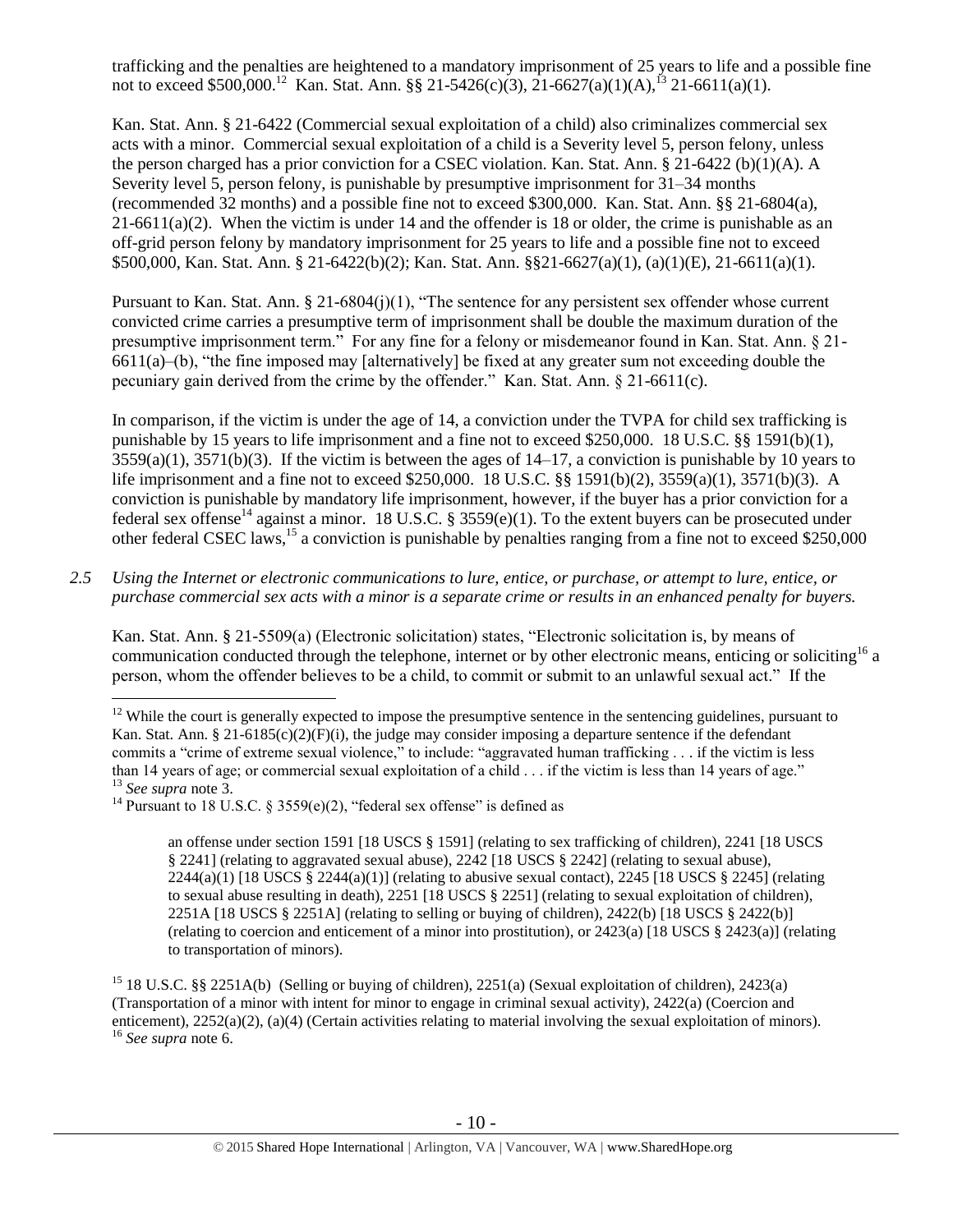offender believes the victim to be 14 or 15, electronic solicitation is a severity level 3, person felony with presumptive imprisonment for 55–61 months (recommended 59 months) and a possible fine not to exceed \$300,000. Kan. Stat. Ann. §§ 21-5509(b)(1), 21-6804(a), 21-6611(a)(2). If the offender believes the child is under 14, the crime is a severity level 1, person felony punishable by presumptive imprisonment for 147–165 months (recommended 155 months) and a possible fine not to exceed \$300,000. Kan. Stat. Ann. §§ 21-5509(b)(2), 21-6804(a), 21-6611(a)(2).

# *2.6 No age mistake defense is permitted for a buyer of commercial sex acts with any minor under 18.*

Kan. Stat. Ann. § 21-5426 (Human trafficking), does not contain a mistake of age defense. In Kan. Stat. Ann. § 21-6422 (Commercial sexual exploitation of a child) there is no reference to a mistake of age defense. Similarly, the potentially applicable sexual offense laws, such as Kan. Stat. Ann. § 21-5508 (Indecent solicitation of a child) do not make reference to a mistake of age defense.

Pursuant to Kan. Stat. Ann. § 21-5207(a) (Ignorance or mistake), "A person's ignorance or mistake as to a matter of either fact or law, except as provided in K.S.A. 2011 Supp. 21-5204, and amendments thereto, is a defense if it negates the existence of the culpable mental state which the statute prescribes with respect to an element of the crime." However, Kan. Stat. Ann. § 21-5204 (Proof of culpable mental state) states, "Proof of a culpable mental state does not require proof . . . that the accused had knowledge of the age of the minor, even though age is a material element of the crime with which the accused is charged." Kan. Stat. Ann. § 21-5204(b) (Culpable mental state; exclusions).

2.6.1 Recommendation: Amend Kan. Stat. Ann. § 21-5426 (Human trafficking), Kan. Stat. Ann. § 21-6422 (Commercial sexual exploitation of a child), § 21-5508 (Indecent solicitation of a child), and § 21-5509 (Electronic solicitation) to clarify that mistake of age is not a defense.

# *2.7 Base penalties for buying sex acts with a minor under 18 are sufficiently high and not reduced for older minors.*

Some statutes applicable to buyers of commercial sex with minors have penalties that vary based on the age of the minor. Kan. Stat. Ann. § 21-5426(b)(4) (Human trafficking) is a severity level 1, person felony punishable by presumptive imprisonment for 147–165 months (recommended 155 months) and a possible fine not to exceed \$300,000. Kan. Stat. Ann. §§ 21-5426(c)(2), 21-6804(a), 21-6611(a)(2). However, if the victim is under 14 and the offender is 18 or older, this crime is heightened to aggravated human trafficking, an off-grid person felony with a mandatory imprisonment of 25 years to life and a possible fine not to exceed \$500,000. Kan. Stat. Ann. §§ 21-5426(c)(3), 21-6627(a)(1)(A), 21-6611(a)(1).

Pursuant to Kan. Stat. Ann. § 21-6422(b)(1)(A) (Commercial sexual exploitation of a child), commercial sexual exploitation of a child is a Severity level 5, person felony for a first conviction. A Severity level 5, person felony, is punishable by presumptive imprisonment for 31–34 months (recommended 32 months) and a possible fine not to exceed \$300,000. Kan. Stat. Ann. §§ 21-6804(a), 21-6611(a)(2). When the victim is under 14 and the offender is 18 or older, the crime is punishable as an off-grid person felony by mandatory imprisonment for 25 years to life and a possible fine not to exceed \$500,000. Section 4(b)(2),  $21-6627(a)(1)$ ,  $(a)(1)(E)$ ,  $21-6611(a)(1)$ .

2.7.1 Recommendation: Amend Kan. Stat. Ann. § 21-6422 (Commercial sexual exploitation of a child) to impose substantial penalties that reflect the seriousness of the offense for any offense involving a minor under 18.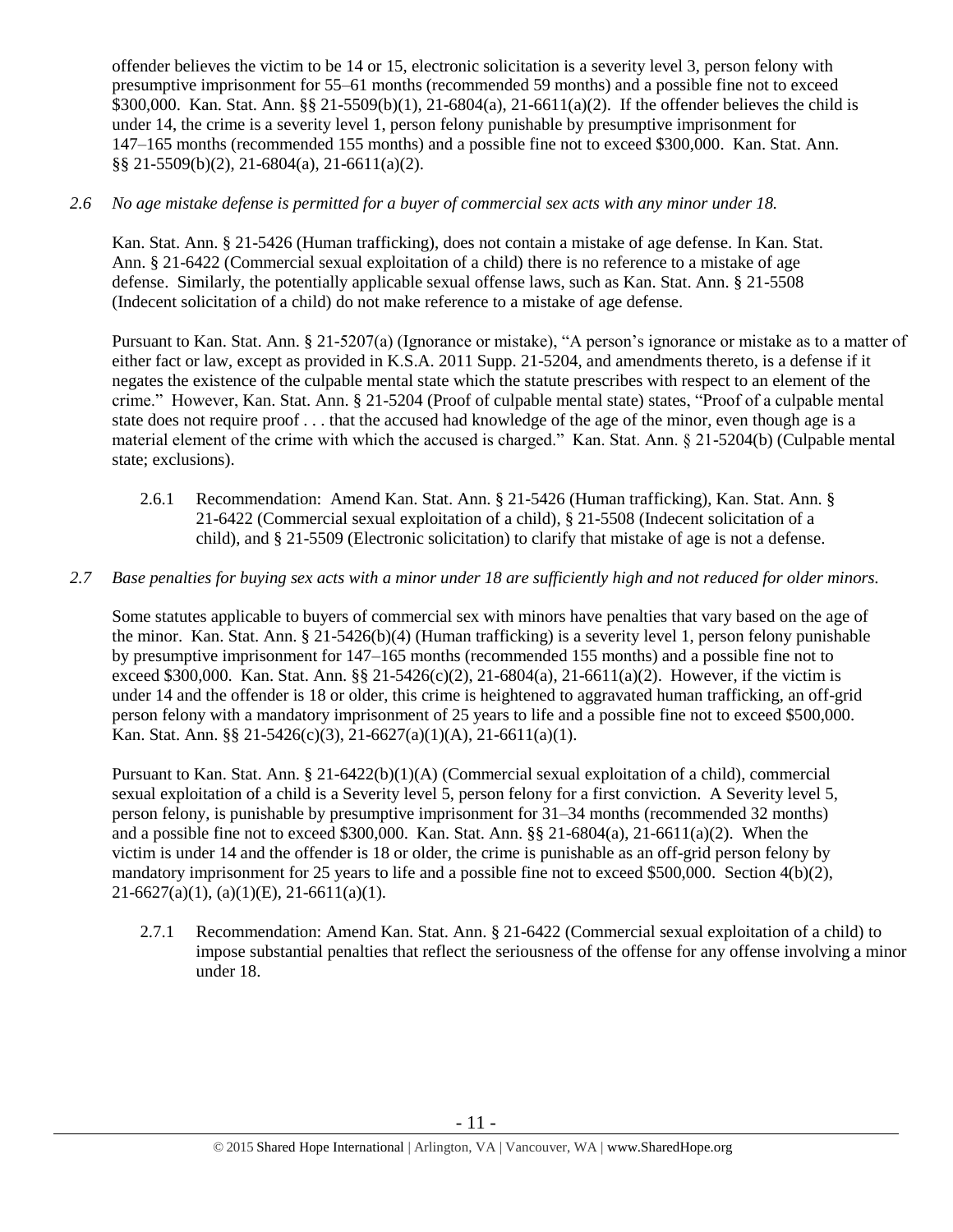*2.8 Financial penalties for buyers of commercial sex acts with minors are sufficiently high to make it difficult for buyers to hide the crime.* 

Various fines apply to buyers of sex with minors. A conviction under Kan. Stat. Ann. § 21-5426(b) (Human trafficking) is punishable as a severity level 1, person felony by a possible fine not to exceed \$300,000. Kan. Stat. Ann.  $\S$ § 21-5426(c)(2), 21-6611(a)(2). If the victim is under 14 and the offender is 18 or older, the crime is heightened to an off-grid felony punishable by a possible fine not to exceed \$500,000.<sup>17</sup> Kan. Stat. Ann. §§  $21-5426(c)(3)$ ,  $21-6611(a)(1)$ . A conviction under Kan. Stat. Ann. § 21-6422(Commercial sexual exploitation of a child) is punishable by a fine of "not less than \$2,500 nor more than \$5,000 unless the defendant has a prior conviction under the law, or is over the age of 18 and solicited sex with a person 14 years old or younger." In that case, the defendant, "shall be fined not less than \$5,000." Kan. Stat. Ann. § 21-6422(b)(3) (Commercial sexual exploitation of a child). A conviction under Kan. Stat. Ann. § 21-5508(a) (Indecent solicitation of a child) involving a 14 or 15 year old child, is a severity level 6, person felony punishable by a possible fine not to exceed \$100,000. Kan. Stat. Ann. §§ 21-5508(a), (c)(1), 21-6611(a)(3). If the victim is under 14, the crime is heightened to a severity level 5, person felony punishable by a possible fine not to exceed \$300,000. Kan. Stat. Ann. §§ 21-5508(b), (c)(2), 21-6611(a)(2).

For any fine for a felony or misdemeanor found in Kan. Stat. Ann. § 21-6611(a), (b), "the fine imposed may [alternatively] be fixed at any greater sum not exceeding double the pecuniary gain derived from the crime by the offender." Kan. Stat. Ann. § 21-6611(c).

In addition, pursuant to Kan. Stat. Ann. § 60-4104(p)–(dd)(Covered offenses and conduct giving rise to forfeiture), violations of Kan. Stat. Ann. § 21-5426 (Human trafficking), § 21-6422 (Commercial sexual exploitation of a child), § 21-5508 (Indecent solicitation of a child**;** aggravated indecent solicitation of a child), and § 21-5510 (Sexual exploitation of a child) give rise to mandatory, civil asset forfeiture. Pursuant to Kan. Stat. Ann. § 60-4105 (Property subject to forfeiture), property subject to forfeiture includes the following:

(b) except as otherwise provided by law, all property, of every kind, including, but not limited to, cash and negotiable instruments and the whole of any lot or tract of land . . . that is either:

(1) Furnished or intended to be furnished by any person in an exchange that constitutes conduct giving rise to forfeiture; or

(2) used or intended to be used in any manner to facilitate conduct giving rise to forfeiture . . .

(c) all proceeds of any conduct giving rise to forfeiture;

(d) all property of every kind, including, but not limited to, cash and negotiable instruments derived from or realized through any proceeds which were obtained directly or indirectly from the commission of an offense listed in K.S.A. 60-4104, and amendments thereto;

. . . .

 $\overline{a}$ 

Seizure of forfeitable property is governed by Kan. Stat. Ann. §60-4107. Forfeiture may be accomplished by an *in rem* proceeding pursuant to Kan. Stat. Ann. § 60-4113 or an *in personam* proceeding pursuant to Kan. Stat. Ann. § 60-4114. Kan. Stat. Ann. § 60-4117 governs the disposition of forfeited property and states, in part:

(a) When property is forfeited under this act, the law enforcement agency may:

 $17$  While the court is generally expected to impose the presumptive sentence in the sentencing guidelines, pursuant to Kan. Stat. Ann. § 21-6185(c)(2)(F)(i), the judge may consider imposing a departure sentence if the defendant commits a "crime of extreme sexual violence," to include: "aggravated human trafficking . . . if the victim is less than 14 years of age; or commercial sexual exploitation of a child . . . if the victim is less than 14 years of age."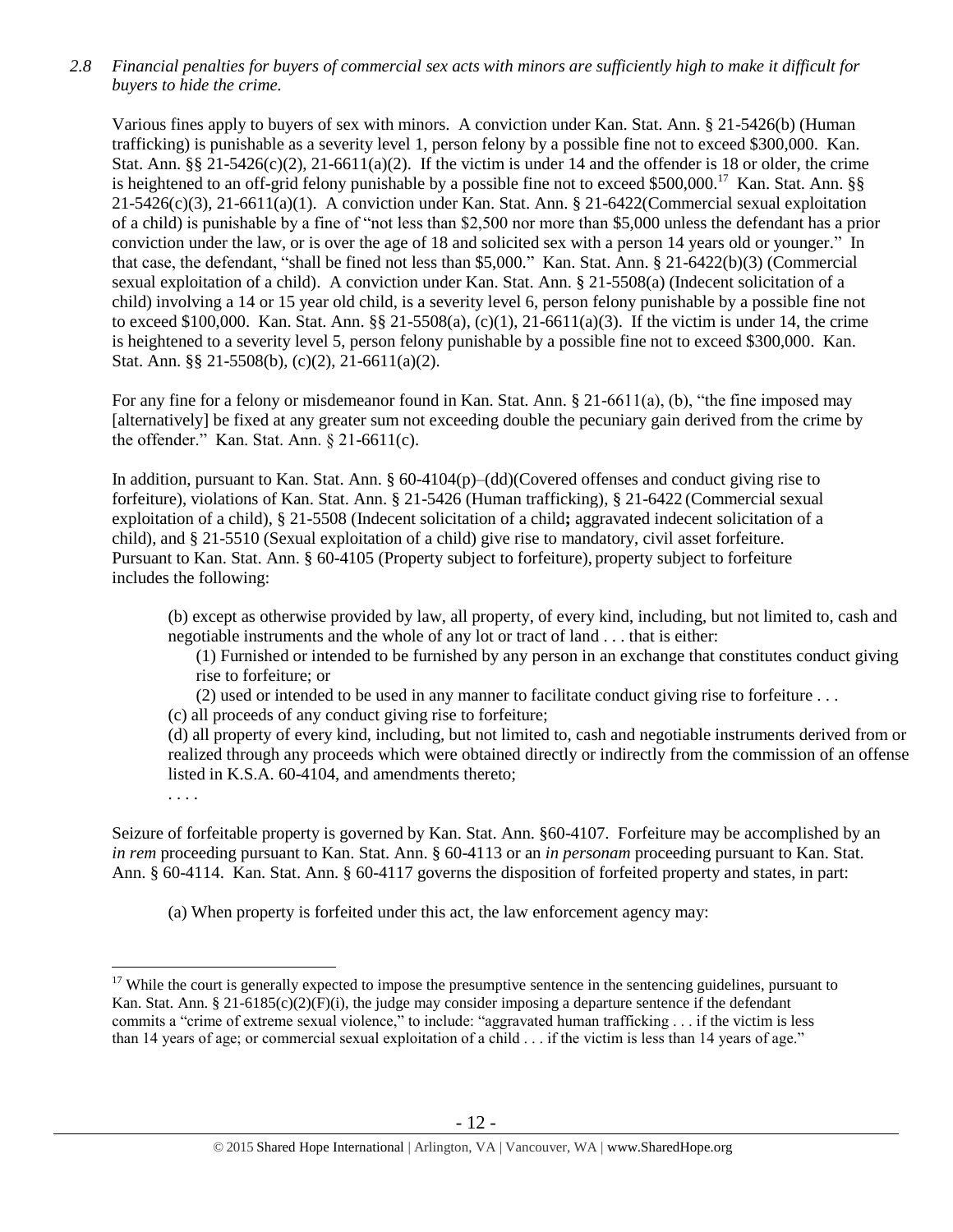(1) Retain such property for official use or transfer the custody or ownership to any local, state or federal agency, subject to any lien preserved by the court;

(2) destroy or use for investigative or training purposes, any illegal or controlled substances and equipment or other contraband, provided that materials necessary as evidence shall be preserved;

(3) sell property which is not required by law to be destroyed and which is not harmful to the public:

(c) The proceeds of any sale shall be distributed in the following order of priority:

(1) For satisfaction of any court preserved security interest or lien . . .

(2) thereafter, for payment of all proper expenses of the proceedings for forfeiture and disposition . .

. (3) reasonable attorney fees:

<span id="page-12-0"></span>(4) repayment of law enforcement funds expended in purchasing of contraband or controlled substances, subject to any interagency agreement.

Pursuant to Kan. Stat. Ann. § 22-3424(d)<sup>18</sup> (Judgment and sentence), a buyer convicted of commercial sex with a minor may also be required to pay restitution. Kan. Stat. Ann. § 22-3424(d)(1) states, if a defendant is found guilty and "upon request of the victim or the victim's family and before imposing sentence, the court shall hold a hearing to establish restitution." The court can also order a person convicted of human trafficking, aggravated human trafficking or commercial sexual exploitation of a child and amendments made to such statute prohibiting such conduct, to pay restitution to victims of such offense. Kan. Stat. Ann.  $\S$  22-3424(d)(2).

# *2.9 Buying and possessing child pornography carries penalties as high as similar federal offenses.*

Possessing child pornography is a crime under Kan. Stat. Ann. § 21-5510(a)(2) (Sexual exploitation of a child), which prohibits "possessing any visual depiction of a child under 18 years of age shown or heard engaging in sexually explicit conduct with intent to arouse or satisfy the sexual desires or appeal to the prurient interest of the offender or any other person." This crime is a severity level 5, person felony punishable by presumptive imprisonment for 31–34 months (recommended 32 months) and a possible fine not to exceed \$300,000. Kan. Stat. Ann. §§ 21-5510(b)(1)(A), 21-6804(a), 21-6611(a)(2).

In comparison, a federal conviction for possession of child pornography<sup>19</sup> is generally punishable by imprisonment for 5–20 years and a fine not to exceed  $$250,000.<sup>20</sup>$  Subsequent convictions, however, are punishable by imprisonment up to 40 years and a fine not to exceed  $$250,000.<sup>21</sup>$ 

 $\overline{a}$  $18$  The text of Kan. Stat. Ann. § 22-3424 included here and elsewhere in this report includes amendments made by the enactment of S.B. No. 113 during the  $86<sup>th</sup>$  Legislative Regular Session (2015) (effective July 1, 2015).

<sup>&</sup>lt;sup>19</sup> 18 U.S.C. §§ 2252(a)(2), (a)(4) (Certain activities relating to material involving the sexual exploitation of minors),  $2252A(a)(2)$ –(3) (Certain activities relating to material constituting or containing child pornography), 1466A(a), (b) (Obscene visual representations of the sexual abuse of children).

<sup>&</sup>lt;sup>20</sup> 18 U.S.C. §§ 2252(b) (stating that a conviction under subsection (a)(2) is punishable by imprisonment for 5–20 years and a fine, while a conviction under subsection (a)(4) is punishable by imprisonment up to 10 years, a fine, or both), 2252A(b)(1) (a conviction is punishable by imprisonment for 5–20 years and a fine), 1466A(a), (b) (stating that a conviction under subsection (a) is "subject to the penalties provided in section  $2252A(b)(1)$ ," imprisonment for 5–20 years and a fine, while a conviction under subsection (b) is "subject to the penalties provided in section 2252A(b)(2)," imprisonment up to 10 years, a fine, or both); *see also* 18 U.S.C. §§ 3559(a)(1) (classifying all of the above listed offenses as felonies), 3571(b)(3) (providing a fine up to \$250,000 for any felony conviction).

<sup>&</sup>lt;sup>21</sup> 18 U.S.C. §§ 2252(b) (stating if a person has a prior conviction under subsection (a)(2), or a list of other statutes, a conviction is punishable by a fine and imprisonment for 15–40 years, but if a person has a prior conviction under subsection (a)(4), or a list of other statutes, a conviction is punishable by a fine and imprisonment for  $10-20$  years),  $2252A(b)(1)$  (stating if a person has a prior conviction under subsection (a)(2), (a)(3), or a list of other statutes, a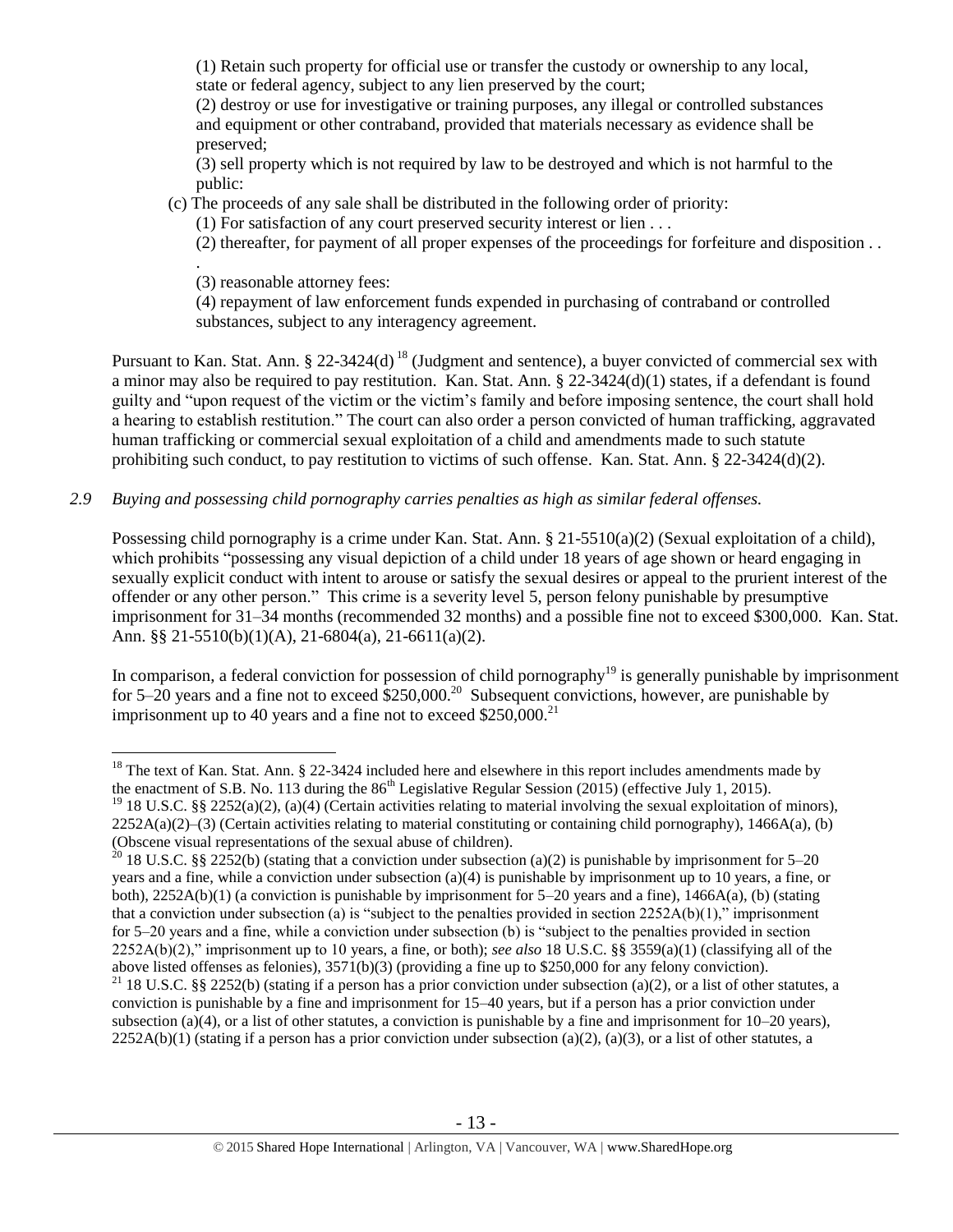- 2.9.1 Recommendation: Amend Kan. Stat. Ann.  $\S$  21-5510(a)(2) (Sexual exploitation of a child) to increase penalties to reflect the seriousness of the offense.
- *2.10 Convicted buyers of commercial sex acts with minors and child pornography are required to register as sex offenders.*

Offenders are required to register pursuant to Kan. Stat. Ann. § 22-4905(a) (Registration of offender) in person within 3 days of coming into any county or jurisdiction "in which the offender resides or intends to reside, maintains employment or intends to maintain employment, or attends school or intends to attend school." Under Kan. Stat. Ann. § 22-4902(a)(1), (2) (Definitions), "offender" includes both sex offenders and violent offenders. A "sex offender" is defined by Kan. Stat. Ann. § 22-4902(b) as

### any person who:

(1) On or after April 14, 1994, is convicted of any sexually violent crime ;

(2) On or after April 14, 1994, is adjudicated as a juvenile offender for an act which if committed by an adult would constitute the commission of a sexually violent crime , unless the court, on the record, finds that the act involved non-forcible sexual conduct, the victim was at least 14 years of age and the offender was not more than four years older than the victim;

. . .

. . .

(4) on or after May 29, 1997, is convicted of any of the following crimes when one of the parties involved is less than 18 years of age:

(D) patronizing a prostitute, as defined in . . . K.S.A. 2011 Supp. 21-6421, prior to [its] amendment on July 1, 2013<sup>22</sup>.

(E) lewd and lascivious behavior, as defined in . . . K.S.A.2011 Supp. 21-5513, and amendments thereto;

. . .

(6) is convicted of an attempt, conspiracy or criminal solicitation, as defined in . . . K.S.A. 2011 Supp. 21-5301, 21-5302, 21-5303, and amendments thereto, of an offense defined in this subsection ; or (7) has been convicted of an offense that is comparable to any crime defined in this subsection, or any out of state conviction for an offense that under the laws of this state would be an offense defined in this subsection.

Several of the crimes defined as sexually violent by Kan. Stat. Ann. § 22-4902(c) are crimes that could possibly be used to prosecute buyers of commercial sex acts with a minor. Sexually violent crimes include the following:

(1) Rape as defined in . . . K.S.A. 2012 Supp. 21-5503, and amendments thereto; (2) indecent liberties with a child as defined in . . . subsection (a) of K.S.A. 2012 Supp. 21-5506, and amendments thereto ; (3) aggravated indecent liberties with a child as defined in . . . subsection (b) of K.S.A. 2012

Supp. 21-5506, and amendments thereto;

. . .

conviction is punishable by a fine and imprisonment for  $15-40$  years),  $1466A(a)$ , (b) (stating that the penalty scheme for section 2252A(b) applies); *see also* 18 U.S.C. §§ 3559(a)(1) (classifying all of the above listed offenses as felonies), 3571(b)(3) (providing a fine up to \$250,000 for any felony conviction).

 $22$  The July 1, 2013 Amendment renames the statute "buying sexual relations," and limits its application to instances where the sexual services are provided by adults.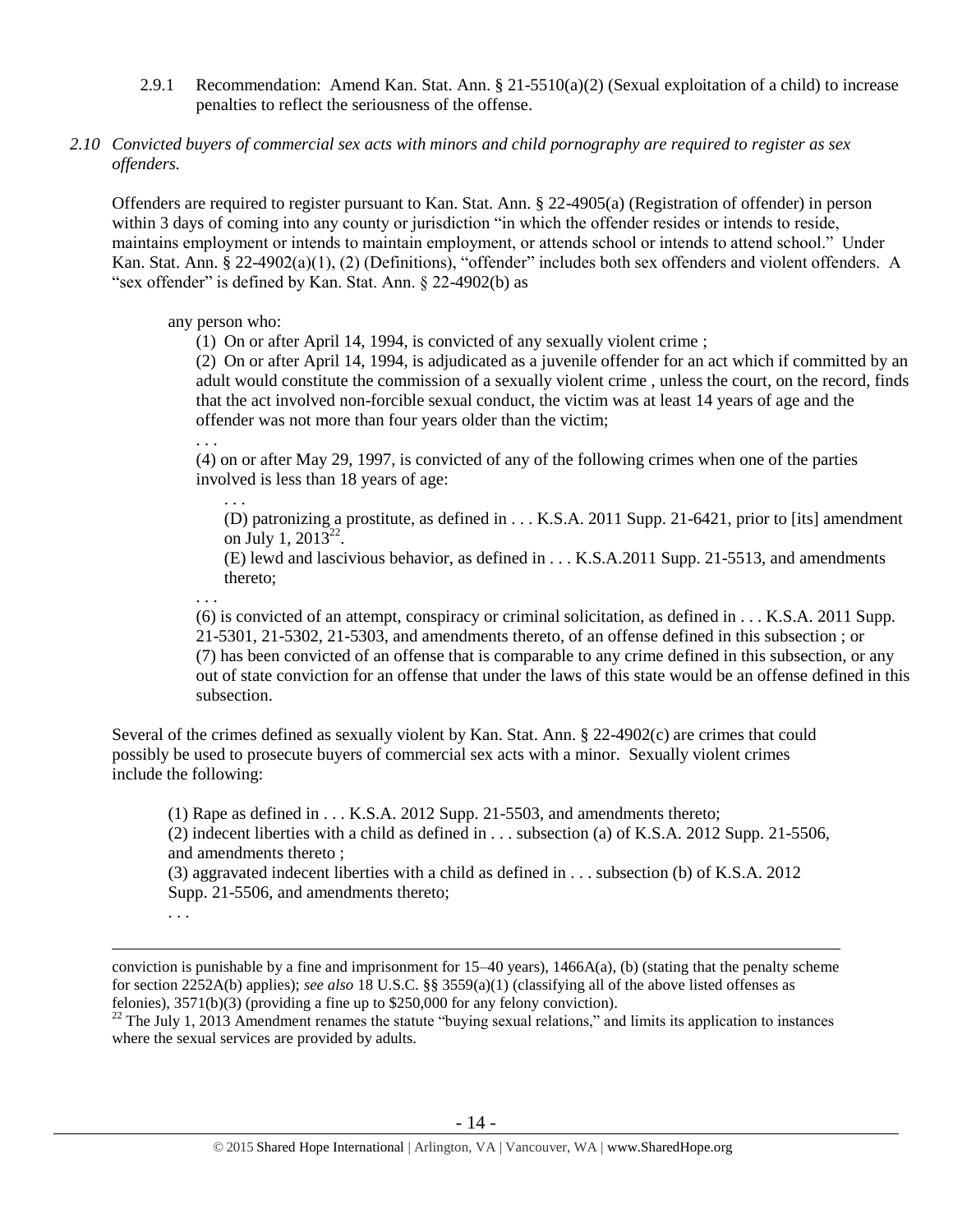(6) indecent solicitation of a child as defined in . . . K.S.A. 2012 Supp. 21-5508, and amendments thereto.

(7) aggravated indecent solicitation of a child as defined in . . . subsection(b) of K.S.A. 2012 Supp. 21-5508, and amendments thereto;

(8) sexual exploitation of a child as defined in . . . K.S.A. 2012 Supp. 21-5510, and amendments thereto;

. . .

(11) electronic solicitation as defined in . . . K.S.A. 2012 Supp. 21-5509, and amendments thereto, committed on or after April 17, 2008;

. . .

(13) aggravated human trafficking, as defined in K.S.A. 21–3447, prior to its repeal, or subsection (b) of K.S.A. 21–5426, and amendments thereto, if committed in whole or in part for the purpose of the sexual gratification of the defendant or another;

(14) commercial sexual exploitation of a child, as defined in section 4, and amendments thereto; (15) any conviction or adjudication for an offense that is comparable to a sexually violent crime as defined in this subsection, or any out of state conviction or adjudication for an offense that under the laws of this state would be a sexually violent crime as defined in this subsection;

. . . .

Pursuant to Kan. Stat. Ann. § 22-4902(e)(1)(I), a "violent offender" includes a person who is convicted of aggravated human trafficking under Kan. Stat. Ann. § 21-5426(b) (Human trafficking), on or after May 29, 1997. It also includes "any person who . . . is convicted of an attempt, conspiracy or criminal solicitation, as defined in K.S.A. 21-3301, 21-3302 or 21-3303, prior to their repeal, or K.S.A. 2011 Supp. 21-5301, 21-5302 and 21-5303, and amendments thereto  $\dots$ ." Kan. Stat. Ann. § 22-4902 $(e)(4)$ .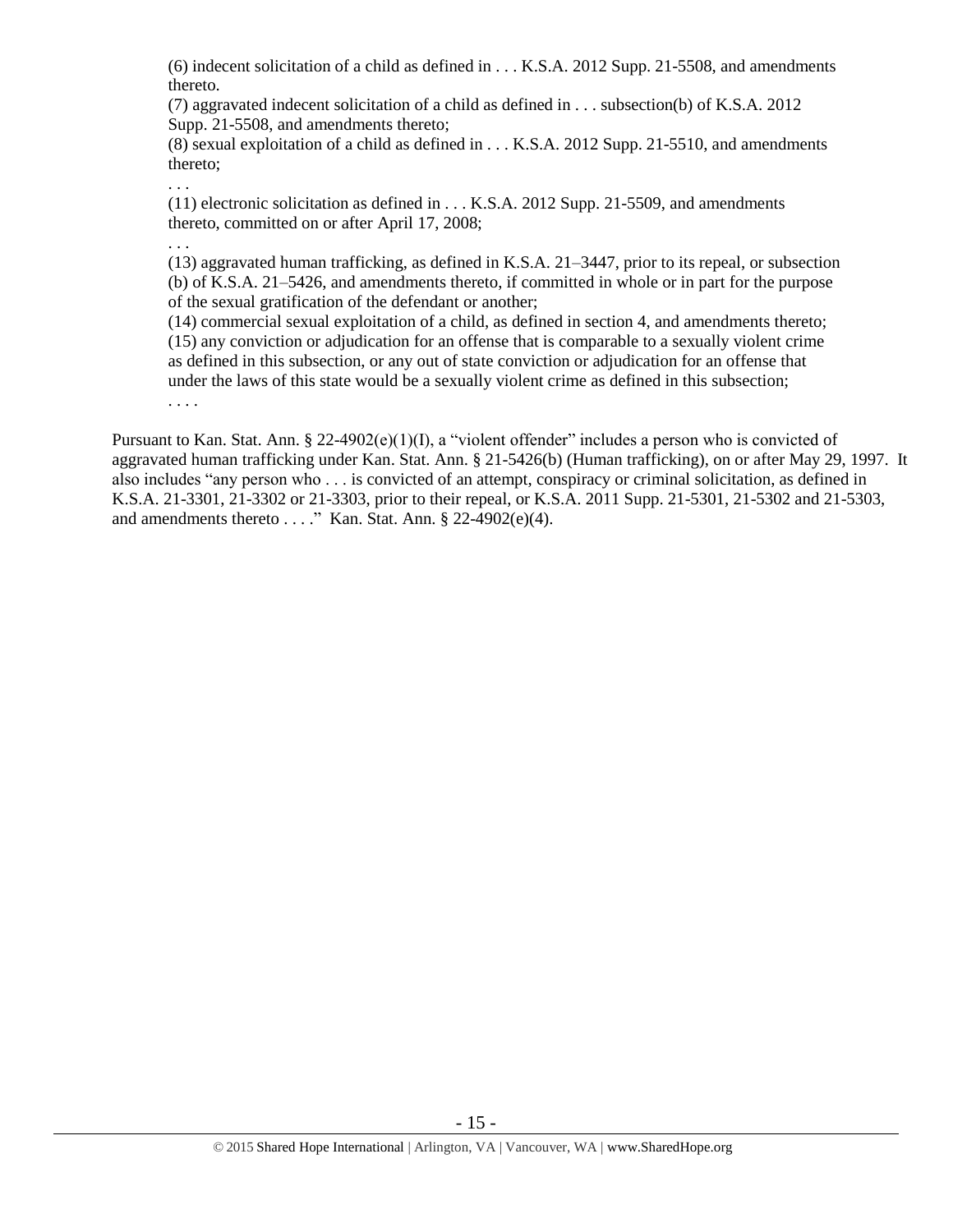# **FRAMEWORK ISSUE 3: CRIMINAL PROVISIONS FOR TRAFFICKERS**

# *Legal Components:*

- *3.1 Penalties for trafficking a child for sexual exploitation are as high as federal penalties.*
- *3.2 Creating and distributing child pornography carries penalties as high as similar federal offenses.*
- *3.3 Using the Internet or electronic communications to lure, entice, recruit or sell commercial sex acts with a minor is a separate crime or results in an enhanced penalty for traffickers.*
- *3.4 Financial penalties for traffickers, including asset forfeiture, are sufficiently high.*
- *3.5 Convicted traffickers are required to register as sex offenders.*
- *3.6 Laws relating to termination of parental rights for certain offenses include sex trafficking or commercial sexual exploitation of children (CSEC) offenses in order to remove the children of traffickers from their control and potential exploitation.*

*\_\_\_\_\_\_\_\_\_\_\_\_\_\_\_\_\_\_\_\_\_\_\_\_\_\_\_\_\_\_\_\_\_\_\_\_\_\_\_\_\_\_\_\_\_\_\_\_\_\_\_\_\_\_\_\_\_\_\_\_\_\_\_\_\_\_\_\_\_\_\_\_\_\_\_\_\_\_\_\_\_\_\_\_\_\_\_\_\_\_\_\_\_\_*

# *Legal Analysis:*

*3.1 Penalties for trafficking a child for sexual exploitation are as high as federal penalties.* 

Traffickers of children for commercial sexual exploitation are subject to prosecution under several criminal statutes. Kan. Stat. Ann. § 21-5426(b)(4) (Human trafficking), which includes human trafficking of a person under 18 is a severity level 1, person felony punishable by presumptive imprisonment for 147–165 months (recommended 155 months) and a possible fine not to exceed \$300,000. Kan. Stat. Ann. §§ 21-5426(c)(2), 21-6804(a), 21-  $6611(a)(2)$ . If the victim is under 14 and the offender is 18 or older, aggravated human trafficking is an off-grid person felony with a mandatory imprisonment for 25 years and life and a possible fine not to exceed \$500,000. Kan. Stat. Ann. §§ 21-5426(c)(3), 21-6627(a)(1)(A), 21-6611(a)(1).

A trafficker may also be convicted under Kan. Stat. Ann. § 21-6422 (Commercial sexual exploitation of a child). Commercial sexual exploitation of a child is a Severity level 5, person felony for a first conviction. A Severity level 5, person felony, is punishable by presumptive imprisonment for 31–34 months (recommended 32 months) and a possible fine not to exceed \$300,000. Kan. Stat. Ann. §§ 21-  $6804(a)$ ,  $21-6611(a)(2)$ . When the victim is under 14 and the offender is 18 or older, the crime is punishable as an off-grid person felony by mandatory imprisonment for 25 years to life and a possible fine not to exceed \$500,000. Kan. Stat. Ann. § 21-6422(b)(2) (Commercial sexual exploitation of a child); Kan. Stat. Ann. §§ 21-6627(a)(1), (a)(1)(E), 21-6611(a)(1).

Pursuant to Kan. Stat. Ann. § 21-6804(j)(1), "The sentence for any persistent sex offender whose current convicted crime carries a presumptive term of imprisonment shall be double the maximum duration of the presumptive imprisonment term.<sup>7</sup> For any fine for a felony or misdemeanor found in Kan. Stat. Ann. § 21-6611(a)–(b), "[T]he fine imposed may [alternatively] be fixed at any greater sum not exceeding double the pecuniary gain derived from the crime by the offender." Kan. Stat. Ann. § 21-6611(c).

In comparison, if the victim is under the age of 14, a conviction under the Trafficking Victims Protection Act (TVPA) for child sex trafficking is punishable by 15 years to life imprisonment and a fine not to exceed \$250,000. 18 U.S.C. §§ 1591(b)(1), 3559(a)(1), 3571(b)(3). If the victim is between the ages of 14–17, a conviction is punishable by 10 years to life imprisonment and a fine not to exceed \$250,000. 18 U.S.C. §§ 1591(b)(2), 3559(a)(1), 3571(b)(3). A conviction is punishable by mandatory life imprisonment, however, if the trafficker has a prior conviction for a federal sex offense<sup>23</sup> against a minor.

<sup>23</sup> *See supra* note [14.](#page-9-0)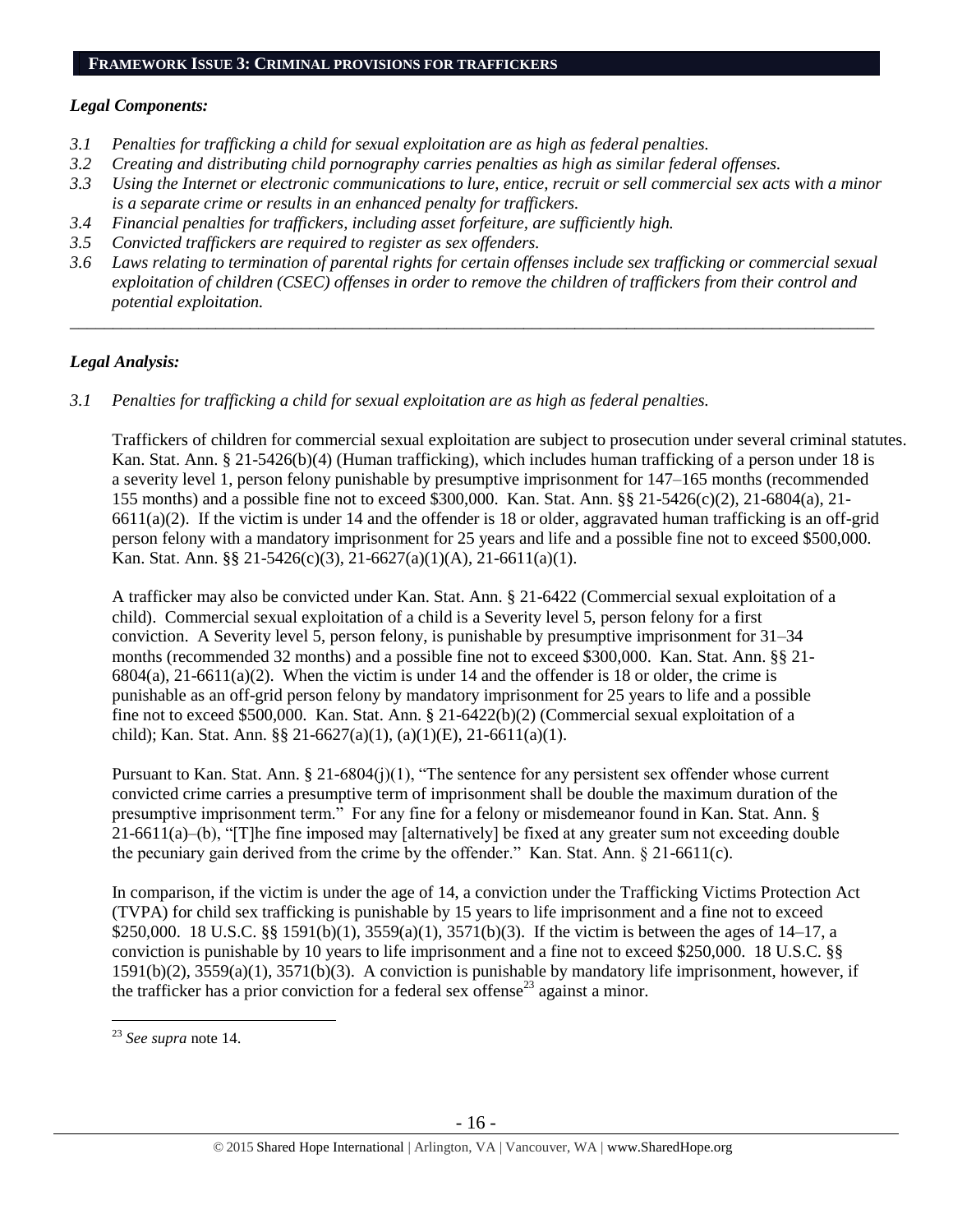# *3.2 Creating and distributing child pornography carries penalties as high as similar federal offenses.*

Creating and distributing child pornography falls under Kan. Stat. Ann. § 21-5510 (Sexual exploitation of a child) which states, in part, "(a) Sexual exploitation of a child is: (1) Employing, using, persuading, inducing, enticing or coercing a child under 18 years of age to engage in sexually explicit conduct<sup>24</sup> with the intent to promote any performance." Kan. Stat. Ann. § 21-5510(a)(1). Under Kan. Stat. Ann. § 21-5510(d)(2), the term "promoting" is defined to include the following:

procuring, transmitting, distributing, circulating, presenting, producing, directing, manufacturing, issuing, publishing, displaying, exhibiting, or advertising:

(A) For pecuniary profit; or

(B) with intent to arouse or gratify the sexual desire or appeal to the prurient interest of the offender or any other person.

Sexual exploitation of a child is a severity level 5, person felony, punishable by presumptive imprisonment for 31–34 months (recommended 32 months) and a possible fine not to exceed \$300,000. Kan. Stat. Ann. §§ 21-  $5510(b)(1)(B)$ ,  $21-6804(a)$ ,  $21-6611(a)(2)$ . However, when the child is under 14 and the offender is 18 or older, sexual exploitation of a child is an off-grid person felony with mandatory imprisonment of 25 years to life and a possible fine not to exceed \$500,000. Kan. Stat. Ann. §§ 21-5510(b)(2), 21-6627(a)(1)(F),<sup>25</sup> 21-6611(a)(1).

In comparison, if the victim is under the age of 14, a conviction under the TVPA for child sex trafficking is punishable by 15 years to life imprisonment and a fine not to exceed \$250,000. 18 U.S.C. §§ 1591(b)(1),  $3559(a)(1)$ ,  $3571(b)(3)$ . If the victim is between the ages of  $14-17$ , a conviction is punishable by 10 years to life imprisonment and a fine not to exceed \$250,000. 18 U.S.C. §§ 1591(b)(2), 3559(a)(1), 3571(b)(3). A conviction is punishable by mandatory life imprisonment, however, if the trafficker has a prior conviction for a federal sex offense<sup>26</sup> against a minor. Additionally, a federal conviction for distribution of child pornography<sup>27</sup> is generally punishable by imprisonment for  $5-20$  years and a fine not to exceed \$250,000.<sup>28</sup> Subsequent convictions, however, are punishable by imprisonment up to 40 years and a fine not to exceed \$250,000.<sup>29</sup>

3.2.1 Recommendation: Amend Kan. Stat. Ann. § 21-5510 (Sexual exploitation of a child) to apply the enhanced penalty to all minors under 18.

<sup>&</sup>lt;sup>24</sup> See *supra* note [5](#page-2-0) for the definition of sexually explicit conduct.

<sup>25</sup> *See supra* note [3.](#page-1-0)

<sup>26</sup> *See supra* note [14.](#page-9-0)

<sup>&</sup>lt;sup>27</sup> 18 U.S.C. §§ 2252(a)(1), (a)(2), (a)(3) (Certain activities relating to material involving the sexual exploitation of minors),  $2252A(a)(2)$ ,  $(a)(3)$  (Certain activities relating to material constituting or containing child pornography), 1466A(a) (Obscene visual representations of the sexual abuse of children).

<sup>&</sup>lt;sup>28</sup> 18 U.S.C. §§ 2252(b) (stating that a conviction under subsection (a)(1), (a)(2), or (a)(3) is punishable by imprisonment for 5–20 years and a fine), 2252A(b)(1) (a conviction is punishable by imprisonment for 5–20 years and a fine), 1466A(a), (b) (stating that a conviction under subsection (a) is "subject to the penalties provided in section 2252A(b)(1)," imprisonment for 5–20 years and a fine, while a conviction under subsection (b) is "subject to the penalties provided in section 2252A(b)(2)," imprisonment up to 10 years, a fine, or both); *see also* 18 U.S.C. §§ 3559(a)(1) (classifying all of the above listed offenses as felonies),  $3571(b)(3)$  (providing a fine up to \$250,000 for any felony conviction).

<sup>&</sup>lt;sup>29</sup> 18 U.S.C. §§ 2252(b) (stating if a person has a prior conviction under subsection (a)(1), (a)(2), or (a)(3) or a list of other statutes, a conviction is punishable by a fine and imprisonment for 15–40 years), 2252A(b)(1) (stating if a person has a prior conviction under subsection (a)(2), (a)(3), or a list of other statutes, a conviction is punishable by a fine and imprisonment for  $15-40$  years),  $1466A(a)$ , (b) (stating that the penalty scheme for section  $2252A(b)$ applies); *see also* 18 U.S.C. §§ 3559(a)(1) (classifying all of the above listed offenses as felonies), 3571(b)(3) (providing a fine up to \$250,000 for any felony conviction).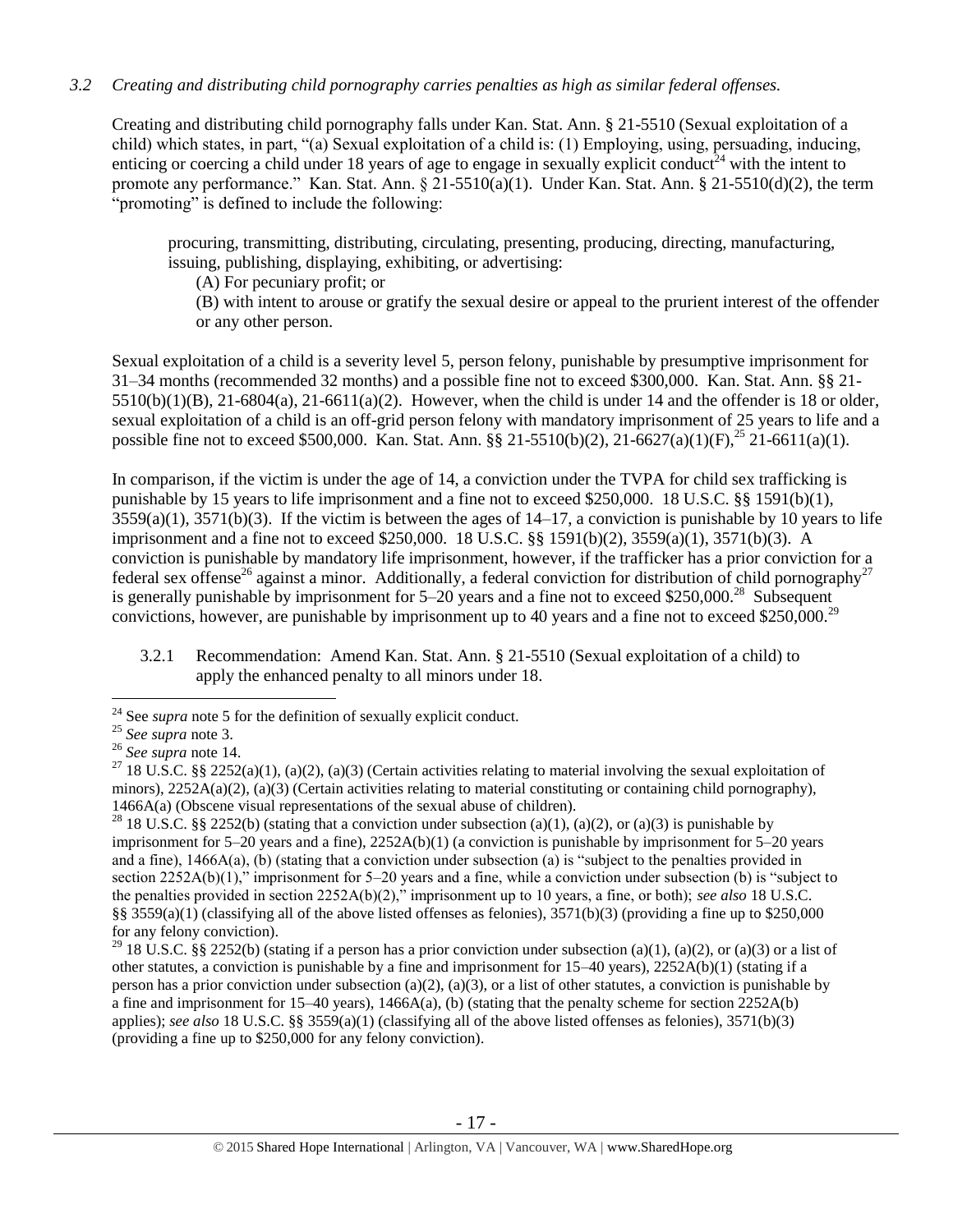*3.3 Using the Internet or electronic communications to lure, entice, recruit or sell commercial sex acts with a minor is a separate crime or results in an enhanced penalty for traffickers.*

Kan. Stat. Ann. § 21-5509(a) (Electronic solicitation) states, "Electronic solicitation is, by means of communication conducted through the telephone, internet or by other electronic means, enticing or soliciting<sup>30</sup> a person, whom the offender believes to be a child, to commit or submit to an unlawful sexual act." If the offender believes the victim to be 14 or 15, electronic solicitation is a severity level 3, person felony with presumptive imprisonment for 55–61 months (recommended 59 months) and a possible fine not to exceed \$300,000. Kan. Stat. Ann. §§ 21-5509(b)(1), 21-6804(a), 21-6611(a)(2). If the offender believes the child is under 14, the crime is a severity level 1, person felony punishable by presumptive imprisonment for 147–165 months (recommended 155 months) and a possible fine not to exceed \$300,000. Kan. Stat. Ann. §§ 21- 5509(b)(2), 21-6804(a), 21-6611(a)(2).

# *3.4 Financial penalties for traffickers, including asset forfeiture, are sufficiently high.*<sup>31</sup>

Traffickers are subject to both criminal and civil forfeiture provisions, restitution, and fines for violations of Kansas's laws. A conviction under Kan. Stat. Ann. § 21-5426(b) (Human trafficking) or Kan. Stat. Ann. § 21-6422(Commercial sexual exploitation of a child) when the victim is under 14 and the offender is 18 or older is punishable by a possible fine not to exceed \$500,000. Kan. Stat. Ann. § 21-6422 (b)(2), Kan. Stat. Ann. §§ 21-5426(c)(3), 21-6611(a)(1). Otherwise, a conviction under Kan. Stat. Ann. § 21- 5426(b) (Human trafficking) or Kan. Stat. Ann. § 21-6422 (Commercial sexual exploitation of a child) when the victim is over 14 and under 18 is punishable by a fine not to exceed \$300,000. Sec. 4(b)(1)(A), Kan. Stat. Ann. §§21-5426(c)(2), 21-6611(a)(2).

For any fine for a felony or misdemeanor found in Kan. Stat. Ann. § 21-6611(a)–(b), "the fine imposed may [alternatively] be fixed at any greater sum not exceeding double the pecuniary gain derived from the crime by the offender." Kan. Stat. Ann. § 21-6611(c).

Kansas's asset forfeiture laws are applicable to traffickers who violate Kan. Stat. Ann. § 21-5426 (Human trafficking), § 21-6422 (Commercial sexual exploitation of a child), and § 21-5510 (Sexual exploitation of a child). Kan. Stat. Ann. § 60-4104(p)–(dd) (Covered offenses and conduct giving rise to forfeiture). Pursuant to Kan. Stat. Ann. § 60-4105(b)–(d) (Property subject to forfeiture), property subject to forfeiture includes the following:

(b) except as otherwise provided by law,<sup>32</sup> all property, of every kind, including, but not limited to, cash and negotiable instruments and the whole of any lot or tract of land . . . that is either:

 $\overline{a}$ 

(2) No conveyance used by any person as a common carrier in the transaction of business as a common carrier is subject to forfeiture under this act unless it appears that the owner or other person in charge of the conveyance is a consenting party or privy to a violation of this act.

(3) No property is subject to forfeiture under this act if the owner or interest holder acquired the property before or during the conduct giving rise to the property's forfeiture, and such owner or interest holder:

<sup>30</sup> *See supra* note [6.](#page-3-0)

<sup>31</sup> *See* discussion of relevant provisions *supra* Sections 1.1, 1.2, 3.1.

<sup>&</sup>lt;sup>32</sup> Pursuant to Kan. Stat. Ann. § 60-4106 (Exemptions),

<sup>(</sup>a) All property, including all interests in property, described in K.S.A. 60-4105, is subject to forfeiture . . . except that property specifically exempted hereunder:

<sup>(1)</sup> No real property or conveyance, or an interest therein, may be forfeited under this act unless the offense or conduct giving rise to forfeiture constitutes a felony.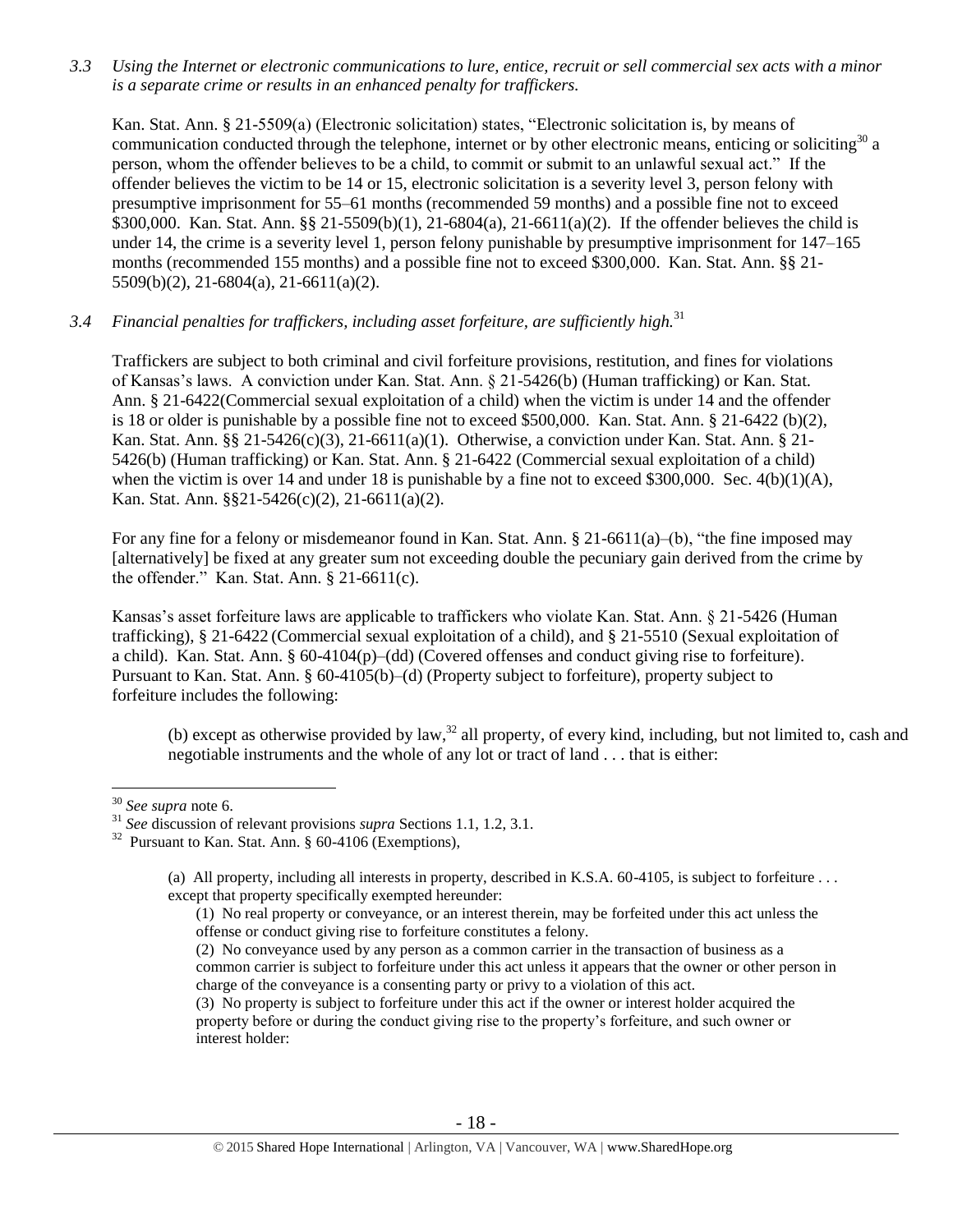(1) Furnished or intended to be furnished by any person in an exchange that constitutes conduct giving rise to forfeiture; or

(2) used or intended to be used in any manner to facilitate conduct giving rise to forfeiture, including, but not limited to, any computer, computer system, computer network or any software or data owned by the defendant which is used during the commission of a violation of K.S.A. 2011 Supp. 21-6108 [Unlawful possession of scanning device or reencoder], and amendments thereto;

(c) all proceeds of any conduct giving rise to forfeiture;

(d) all property of every kind, including, but not limited to, cash and negotiable instruments derived from or realized through any proceeds which were obtained directly or indirectly from the commission of an offense listed in K.S.A. 60-4104, and amendments thereto;

. . . .

Seizure of forfeitable property is governed by Kan. Stat. Ann. §60-4107 (Seizure of property). Forfeiture may be accomplished by an *in rem* proceeding pursuant to Kan. Stat. Ann. § 60-4113 (In rem proceedings) or an *in personam* proceeding pursuant to Kan. Stat. Ann. § 60-4114 (In personam proceedings). Kan. Stat. Ann. § 60- 4117 (Disposition of forfeited property; use of proceeds of sale) governs the disposition of forfeited property and states, in part:

a) When property is forfeited under this act, the law enforcement agency may:

(1) Retain such property for official use or transfer the custody or ownership to any local, state or federal agency, subject to any lien preserved by the court;

(2) destroy or use for investigative or training purposes, any illegal or controlled substances and equipment or other contraband, provided that materials necessary as evidence shall be preserved;

(3) sell property which is not required by law to be destroyed and which is not harmful to the public:

(c) The proceeds of any sale shall be distributed in the following order of priority:

(1) For satisfaction of any court preserved security interest or lien . . .

(2) thereafter, for payment of all proper expenses of the proceedings for forfeiture and disposition . . (3) reasonable attorney fees:

(4) repayment of law enforcement funds expended in purchasing of contraband or controlled substances, subject to any interagency agreement.

(A) Did not know and could not have reasonably known of the act or omission or that it was likely to occur; or

(B) acted reasonably to prevent the conduct giving rise to forfeiture.

(4) No property is subject to forfeiture if the owner or interest holder acquired the property after the conduct giving rise to the property's forfeiture, including acquisition of proceeds of conduct giving rise to forfeiture, and the owner or interest holder acquired the property in good faith, for value and was not knowingly taking part in an illegal transaction.

(b) Notwithstanding subsection (a), property is not exempt from forfeiture, even though the owner or interest holder lacked knowledge or reason to know that the conduct giving rise to property's forfeiture had occurred or was likely to occur, if the:

(2) owner or interest holder is criminally responsible for the conduct giving rise to the property's forfeiture, whether or not there is a prosecution or conviction;

. . . .

. . . .

. . . .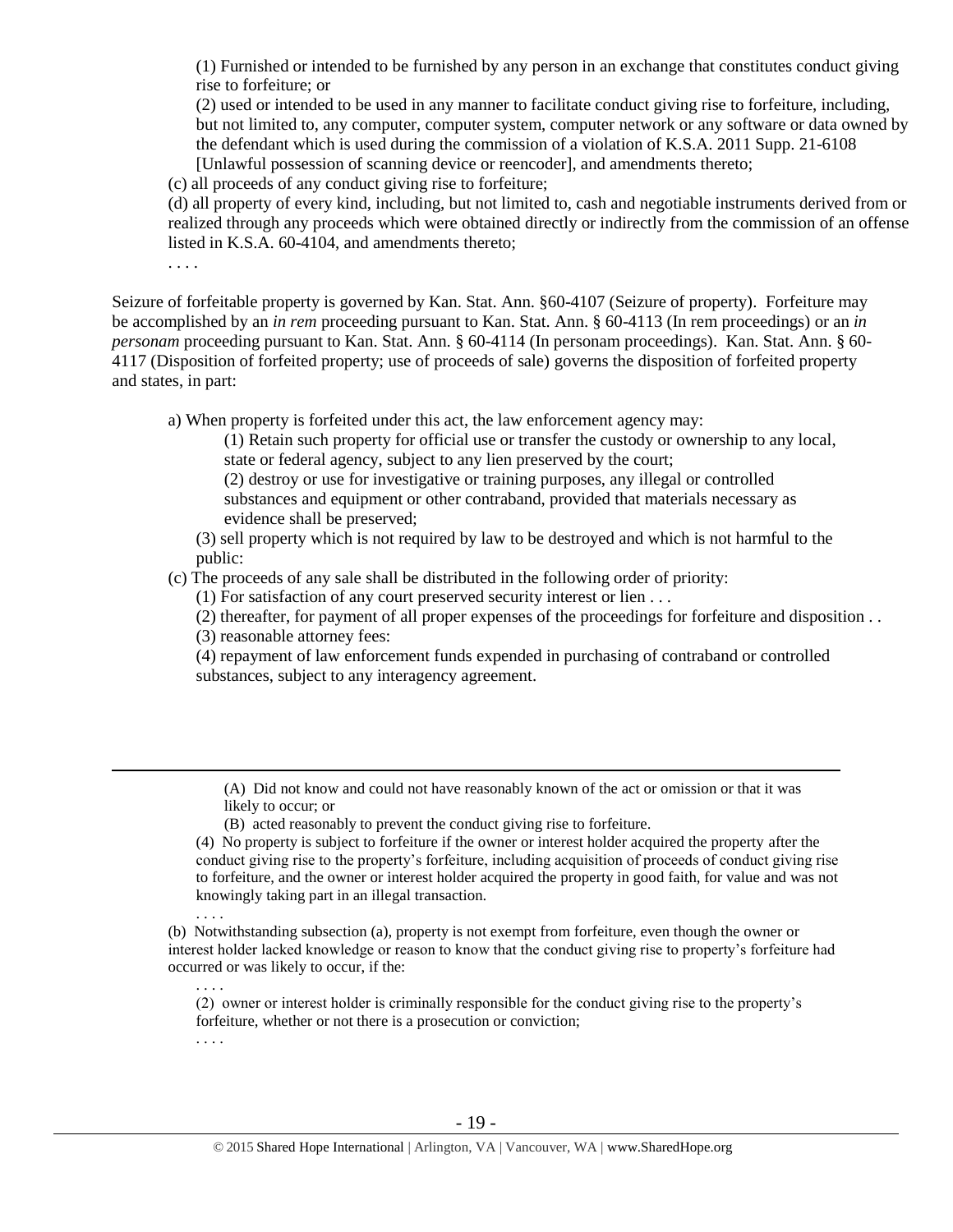Pursuant to Kan. Stat. Ann. § 22-3424(d)<sup>33</sup> (Judgment and sentence), a trafficker convicted of commercial sex with a minor may also be required to pay restitution. Kan. Stat. Ann.  $\S 22-3424(d)(1)$  states, if a defendant is found guilty and "upon request of the victim or the victim's family and before imposing sentence, the court shall hold a hearing to establish restitution." The court can also order a person convicted of human trafficking, aggravated human trafficking or commercial sexual exploitation of a child and amendments made to such statute prohibiting such conduct, to pay restitution to victims of such offense.<sup>34</sup> Kan. Stat. Ann. § 22- $3424(d)(2)$ .

# *3.5 Convicted traffickers are required to register as sex offenders.*

Sex offenders are required to register pursuant to Kan. Stat. Ann. § 22-4905(a) (Registration of offender) in person within 3 days of coming into any county or jurisdiction "in which the offender resides or intends to reside, maintains employment or intends to maintain employment, or attends school or intends to attend school." Under Kan. Stat. Ann. § 22-4902(a)(1)–(2) (Definitions), "offender" includes both sex offenders and violent offenders. A "sex offender" is defined by Kan. Stat. Ann. § 22-4902(b) as

any person who:

(1) On or after April 14, 1994, is convicted of any sexually violent crime;

(2) On or after April 14, 1994, is adjudicated as a juvenile offender for an act which if committed by an adult would constitute the commission of a sexually violent crime , unless the court, on the record, finds that the act involved non-forcible sexual conduct, the victim was at least 14 years of age and the offender was not more than four years older than the victim;

. . .

. . .

(4) on or after May 29, 1997, is convicted of any of the following crimes when one of the parties involved is less than 18 years of age:

(D) patronizing a prostitute, as defined in . . . K.S.A. 2012 Supp. 21-6421, prior to [its] amendment on July 1, 2013.

(E) lewd and lascivious behavior, as defined in . . . K.S.A. 2012 Supp. 21-5513, and amendments thereto;

. . .

(6) is convicted of an attempt, conspiracy or criminal solicitation, as defined in . . . K.S.A. 2012 Supp. 21-5301, 21-5302, 21-5303, and amendments thereto, of an offense defined in this subsection; or (7) has been convicted of an that is comparable to any crime defined in this subsection, or any out of state conviction for an offense that under the laws of this state would be an offense defined in this subsection.

Several of the crimes defined as sexually violent by Kan. Stat. Ann. § 22-4902(c) are crimes applicable to traffickers. Pursuant to Kan. Stat. Ann. § 22-4902(c) these crimes include the following:

(8) sexual exploitation of a child as defined in . . . K.S.A. 2012 Supp. 21-5510, and amendments thereto;

. . . .

(11) electronic solicitation as defined in . . . K.S.A. 2012 Supp. 21-5509, and amendments thereto, committed on or after April 17, 2008;

<sup>33</sup> *See supra* note [18..](#page-12-0)

 $34$  While the court is generally expected to impose the presumptive sentence in the sentencing guidelines, pursuant to Kan. Stat. Ann. § 21-6185(c)(2)(F)(i), the judge may consider imposing a departure sentence if the defendant commits a "crime of extreme sexual violence," to include: "aggravated human trafficking . . . if the victim is less than 14 years of age; or commercial sexual exploitation of a child . . . if the victim is less than 14 years of age."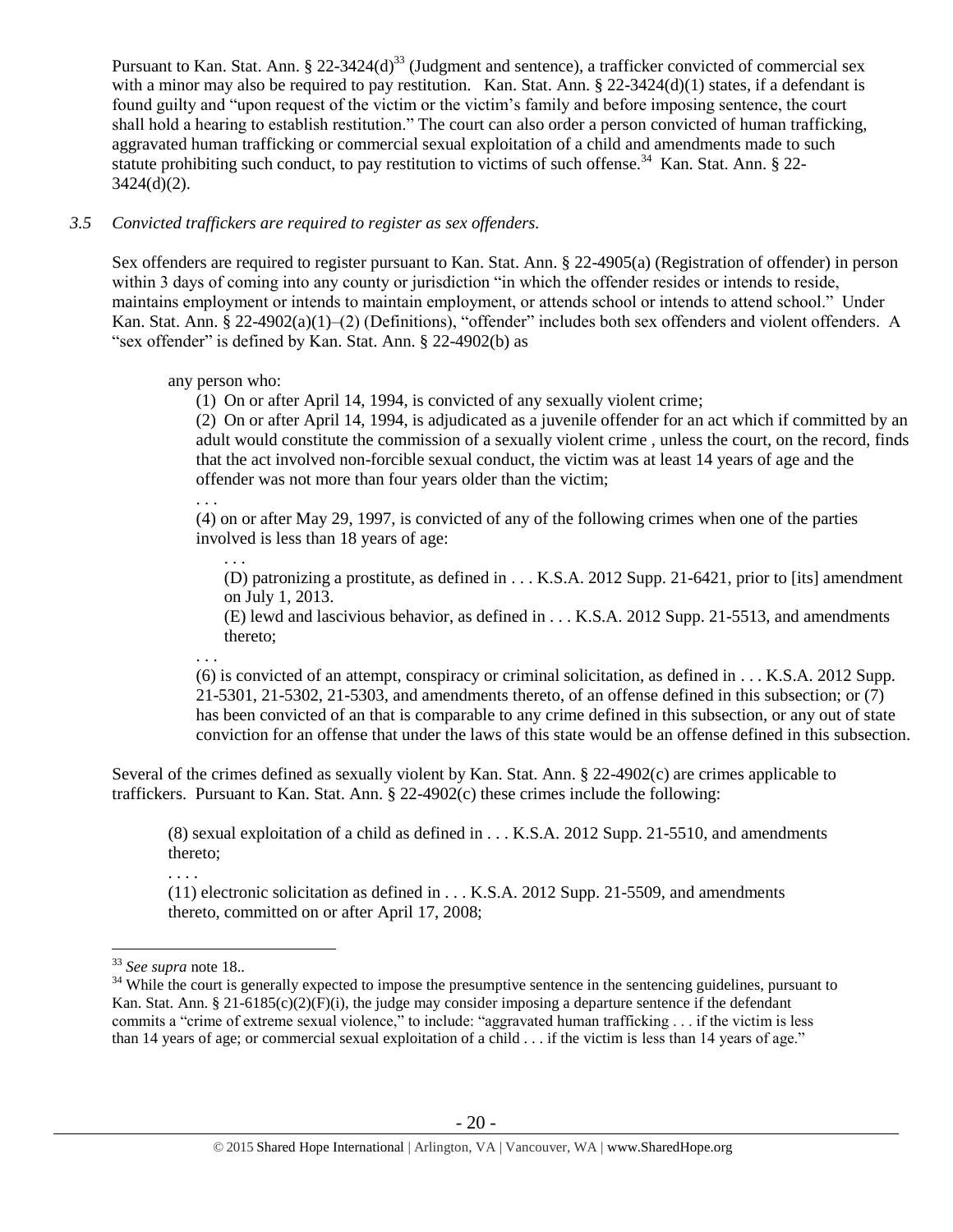(13) aggravated human trafficking, as defined in K.S.A. 21-3447, prior to its repeal, or subsection (b) of K.S.A. 2012 Supp. 21-5426, and amendments thereto, if committed in whole or in part for the purpose of the sexual gratification of the defendant or another;

(14) commercial sexual exploitation of a child, as defined in section 4, and amendments thereto; (15) any conviction or adjudication for an offense that is comparable to a sexually violent crime as defined in this subsection, or any out of state conviction or adjudication for an offense that under the laws of this state would be a sexually violent crime as defined in this subsection; (16) an attempt, conspiracy or criminal solicitation, as defined in . . . K.S.A. 2012 Supp. 21-5301, 21-5302, 21-5303, and amendments thereto, of a sexually violent crime, as defined in this subsection; or

(17) any act which has been determined beyond a reasonable doubt to have been sexually motivated, unless the court, on the record, finds that the act involved nonforcible sexual conduct, the victim was at least 14 years of age and the offender was not more than four years older than the victim. As used in this paragraph, "sexually motivated" means that one of the purposes for which the defendant committed the crime was for the purpose of the defendant's sexual gratification.

*3.6 Laws relating to termination of parental rights for certain offenses include sex trafficking or commercial sexual exploitation of children (CSEC) offenses in order to remove the children of traffickers from their control and potential exploitation.* 

Pursuant to Kan. Stat. Ann. § 38-2269(a) (Factors to be considered in termination of parental rights), "When the child has been adjudicated to be a child in need of care, the court may terminate parental rights or appoint a permanent custodian when the court finds by clear and convincing evidence that the parent is unfit by reason of conduct or condition which renders the parent unable to care properly for a child and the conduct or condition is unlikely to change in the foreseeable future." One of the factors a court may consider in determining fitness is "conviction of a felony and imprisonment." Kan. Stat. Ann. § 38-2269(b)(5). Additionally, a parent or guardian may be found unfit if he or she has been "convicted of a felony in which intercourse occurred, or if a juvenile is adjudicated a juvenile offender because of an act which, if committed by an adult, would be a felony in which sexual intercourse occurred, and as a result of the sexual intercourse, a child is conceived . . . ." Kan. Stat. Ann. § 38-2269(e).

Under Kan. Stat. Ann § 38-2271(a)<sup>35</sup>,

It is presumed . . . that a parent is unfit by reason of conduct or condition which renders the parent unable to fully care for a child, if the state establishes, by clear and convincing evidence, that:

. . .

 $\overline{a}$ 

. . . .

(7) a parent has been convicted of . . . human trafficking or aggravated human trafficking, K.S.A. 21-3446 or 21-3447, prior to their repeal, or K.S.A. 2014 Supp. 21-5426, and amendments thereto, or commercial sexual exploitation of a child, K.S.A. 2014 Supp. 21- 6422, and amendments thereto . . . .

 $35$  The text of Kan. Stat. Ann. § 38-2271 included here and elsewhere in this report includes amendments made by the enactment of S.B. No. 113 during the  $86<sup>th</sup>$  Legislative Regular Session (2015) (effective July 1, 2015).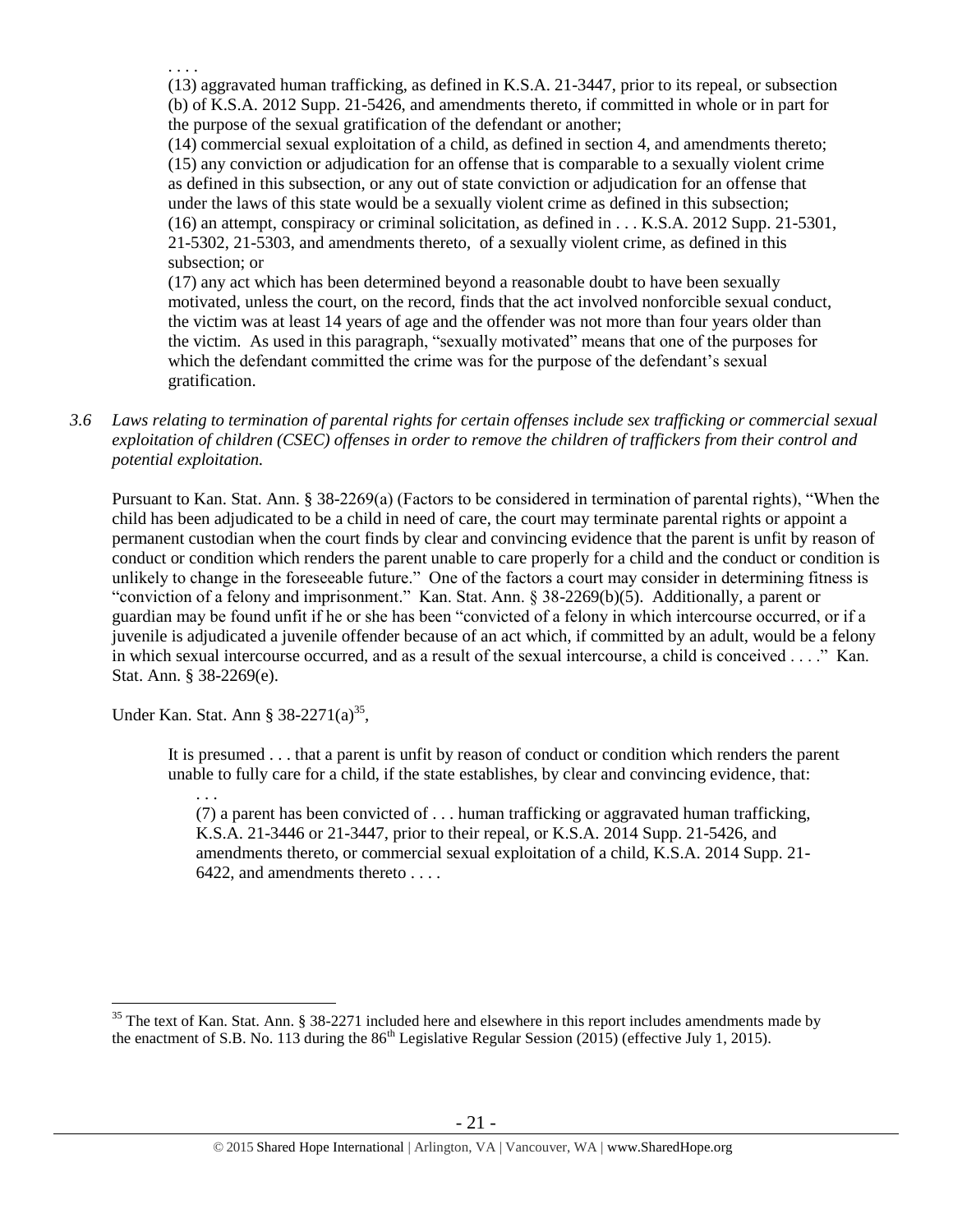### **FRAMEWORK ISSUE 4: CRIMINAL PROVISIONS FOR FACILITATORS**

### *Legal Components:*

- *4.1 The acts of assisting, enabling, or financially benefitting from child sex trafficking are included as criminal offenses in the state sex trafficking statute.*
- *4.2 Financial penalties, including asset forfeiture laws, are in place for those who benefit financially from or aid and assist in committing domestic minor sex trafficking.*

*\_\_\_\_\_\_\_\_\_\_\_\_\_\_\_\_\_\_\_\_\_\_\_\_\_\_\_\_\_\_\_\_\_\_\_\_\_\_\_\_\_\_\_\_\_\_\_\_\_\_\_\_\_\_\_\_\_\_\_\_\_\_\_\_\_\_\_\_\_\_\_\_\_\_\_\_\_\_\_\_\_\_\_\_\_\_\_\_\_\_\_\_\_\_*

- *4.3 Promoting and selling child sex tourism is illegal.*
- *4.4 Promoting and selling child pornography is illegal.*

# *Legal Analysis:*

*4.1 The acts of assisting, enabling, or financially benefitting from child sex trafficking are included as criminal offenses in the state sex trafficking statute.*

The human trafficking provision may apply to facilitators. Under Kan. Stat. Ann. § 21-5426(a) (Human trafficking),

Human trafficking is:

(1) The intentional recruitment, harboring, transportation, provision or obtaining of a person for labor or services, through the use of force, fraud or coercion for the purpose of subjecting the person to involuntary servitude or forced labor;

(2) intentionally benefitting financially or by receiving anything of value from participation in a venture that the person has reason to know has engaged in acts set forth in subsection (a)(1).

Therefore, facilitators prosecuted under this provision would need to have reason to know that "force, fraud, threat or coercion will be used to cause the person to engage in forced labor or involuntary servitude." Human trafficking is a severity level 2, person felony punishable by presumptive imprisonment for 109–123 months (recommended 117 months) and a possible fine not to exceed \$300,000. Kan. Stat. Ann. §§ 21-5426(c)(1), 21- 6804(a), 21-6611(a)(2).

Under Kan. Stat. Ann. § 21-5426(b)(4), aggravated trafficking "involve[es] recruiting, harboring, transporting, providing or obtaining, by any means, a person under 18 years of age knowing that the person, with or without force, fraud, threat or coercion, will be used to engage in forced labor, involuntary servitude or sexual gratification of the defendant or another." Aggravated human trafficking is a severity level 1, person felony punishable by presumptive imprisonment for 147–165 months (recommended 155 months) and a possible fine not to exceed \$300,000. Kan. Stat. Ann. §§ 21-5426(c)(2), 21-6804(a), 21-6611(a)(2). If the victim is less than 14 and the offender is 18 or older, the crime is an off-grid person felony with a mandatory imprisonment of 25 years to life and a possible fine not to exceed \$500,000. Kan. Stat. Ann. §§ 21-5426(c)(3), 21-6627(a)(1)(A),<sup>36</sup>  $21-6611(a)(1)$ .

Additionally, a facilitator could be charged under Kan. Stat. Ann. § 21-6422(a) (Commercial sexual exploitation of a child), which includes knowingly:

<sup>36</sup> *See supra* note [3.](#page-1-0)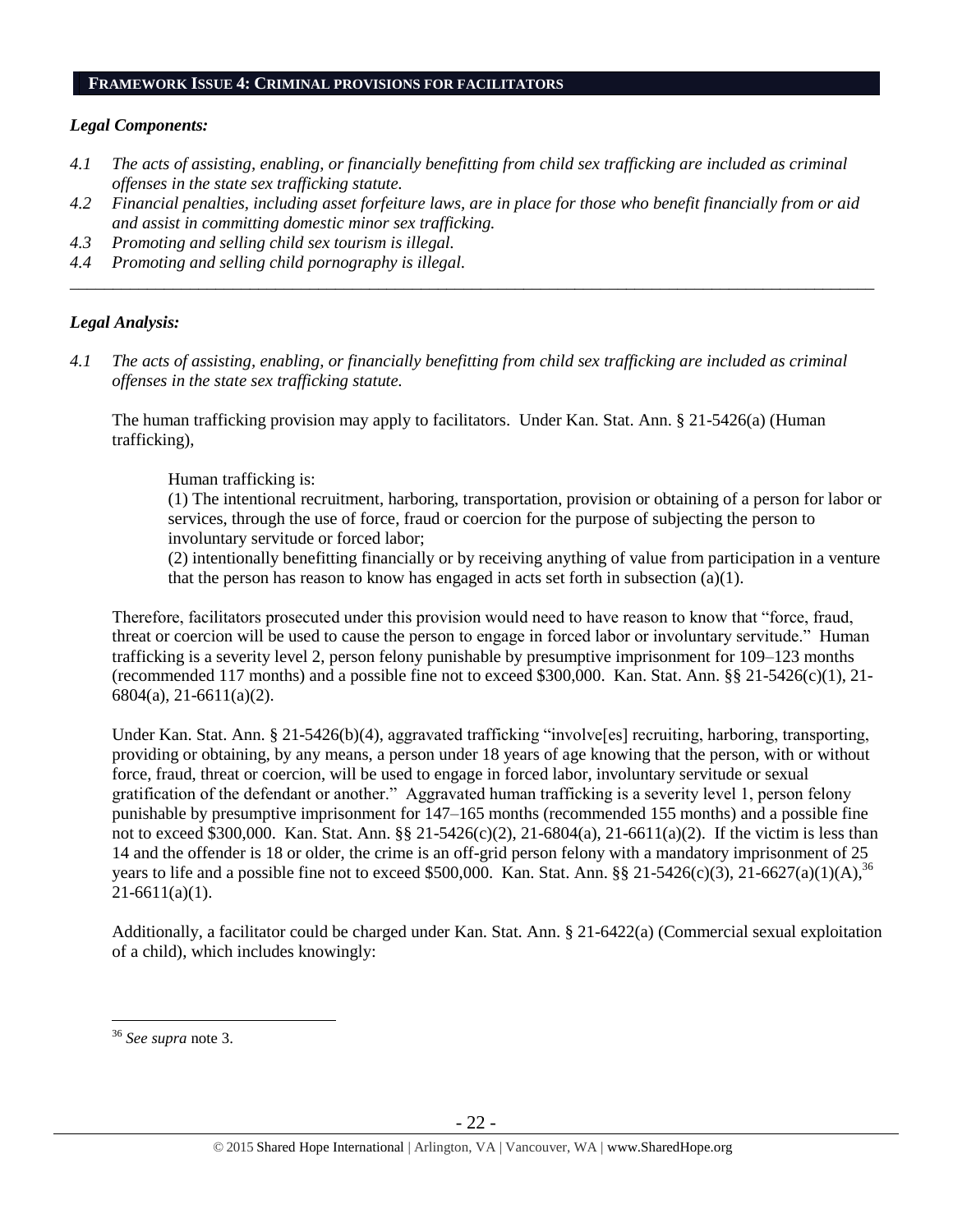(2) establishing, owning, maintaining or managing any property, whether real or personal, where sexual relations are being sold or offered for sale by a person younger than 18 years of age, or participating in the establishment, ownership, maintenance or management thereof;

(3) permitting any property, whether real or personal, partially or wholly owned or controlled by the defendant to be used as a place where sexual relations are being sold or offered for sale by a person who is younger than 18 years of age; or

(4) procuring transportation for, paying for the transportation of or transporting any person younger than 18 years of age within this state with the intent of causing, assisting or promoting that person's engaging in selling sexual relations.

When the victim is under 14 and the offender is 18 or older, commercial sexual exploitation of a child is an offgrid person felony with a mandatory imprisonment of 25 years to life and a possible fine not to exceed \$500,000. Kan. Stat. Ann. § 21-6422 (b)(2), Kan. Stat. Ann. §§21-6627(a)(1)(E), 21-6611(a)(1). Where the minor victim is over 14 and under 18, it is a severity level 5, person felony, punishable by presumptive imprisonment for 31–34 months (recommended 32 months) and possible fine up to \$300,000. Kan. Stat. Ann. § 21-6422(b)(1)(A), Kan. Stat. Ann. §§ 21-5510(b)(1)(A), (B), 21-6804(a), 21-6611(a)(2). If the defendant has a prior conviction, however, it is a severity level 2, person felony, punishable by presumptive imprisonment for 109–123 months (recommended 117 months) and a possible fine not to exceed \$300,000. Kan. Stat. Ann. § 21- 6422(b)(1)(A), Kan. Stat. Ann. §§ 21-5426(c)(1), 21-6804(a), 21-6611(a)(2).

*4.2 Financial penalties, including asset forfeiture laws, are in place for those who benefit financially from or aid and assist in committing domestic minor sex trafficking.*

Kansas's asset forfeiture laws are applicable to facilitators who violate Kan. Stat. Ann. § 21-5426 (Human trafficking) and Kan. Stat. Ann. § 21-6422 (Commercial sexual exploitation of a child). Kan. Stat. Ann. § 60-4104(p)–(aa). Pursuant to Kan. Stat. Ann. § 60-4105(b), (c), (d) (Property subject to forfeiture) property subject to forfeiture includes the following:

(b) except as otherwise provided by law, all property, of every kind, including, but not limited to, cash and negotiable instruments and the whole of any lot or tract of land . . . that is either:

(1) Furnished or intended to be furnished by any person in an exchange that constitutes conduct giving rise to forfeiture; or

(2) used or intended to be used in any manner to facilitate conduct giving rise to forfeiture . . .

(c) all proceeds of any conduct giving rise to forfeiture;

(d) all property of every kind, including, but not limited to, cash and negotiable instruments derived from or realized through any proceeds which were obtained directly or indirectly from the commission of an offense listed in K.S.A. 60-4104, and amendments thereto;

Seizure of forfeitable property is governed by Kan. Stat. Ann. §60-4107 (Seizure of property). Forfeiture may be accomplished by an *in rem* proceeding pursuant to Kan. Stat. Ann. § 60-4113 (In rem proceedings) or an *in personam* proceeding pursuant to Kan. Stat. Ann. § 60-4114 (In personam proceedings). Kan. Stat. Ann. § 60- 4117 (Disposition of forfeited property; use of proceeds of sale) governs the disposition of forfeited property and states, in part:

a) When property is forfeited under this act, the law enforcement agency may:

(1) Retain such property for official use or transfer the custody or ownership to any local, state or federal agency, subject to any lien preserved by the court;

(2) destroy or use for investigative or training purposes, any illegal or controlled substances and equipment or other contraband, provided that materials necessary as evidence shall be preserved;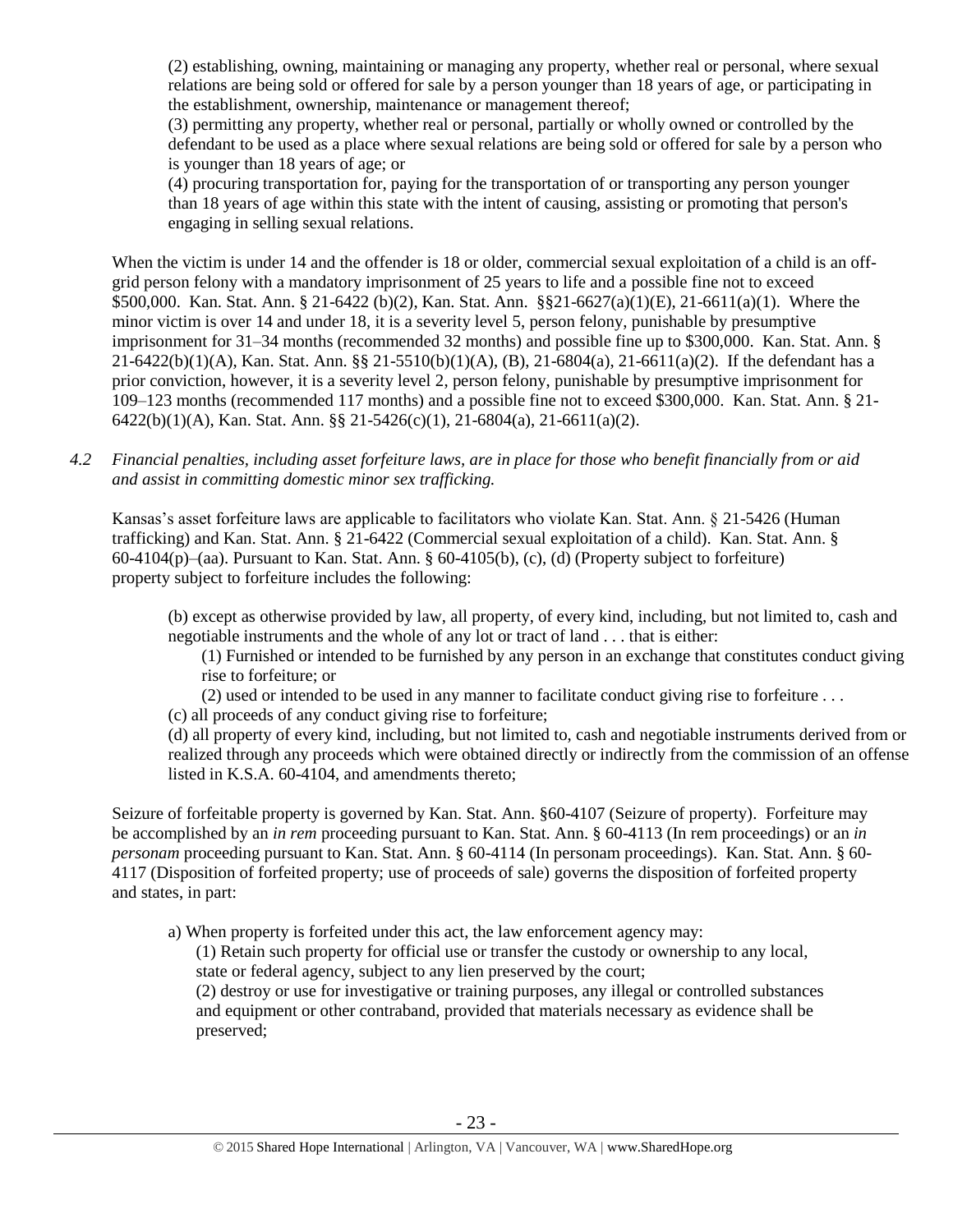(3) sell property which is not required by law to be destroyed and which is not harmful to the public:

(c) The proceeds of any sale shall be distributed in the following order of priority:

(1) For satisfaction of any court preserved security interest or lien . . .

(2) thereafter, for payment of all proper expenses of the proceedings for forfeiture and disposition . . (3) reasonable attorney fees:

(4) repayment of law enforcement funds expended in purchasing of contraband or controlled substances, subject to any interagency agreement.

Pursuant to Kan. Stat. Ann. § 22-3424(d)<sup>37</sup> (Judgment and sentence), a facilitator convicted of facilitating commercial sex with a minor may also be required to pay restitution. Kan. Stat. Ann. § 22-3424(d)(1) states, if a defendant is found guilty and "upon request of the victim or the victim's family and before imposing sentence, the court shall hold a hearing to establish restitution." The court can also order a person convicted of human trafficking, aggravated human trafficking or commercial sexual exploitation of a child and amendments made to such statute prohibiting such conduct, to pay restitution to victims of such offense.<sup>38</sup> Kan. Stat. Ann. § 22- $3424(d)(2)$ .

*4.3 Promoting and selling child sex tourism is illegal.*

Kansas has no law specifically prohibiting sex tourism.

4.3.1 Recommendation: Enact a law that prohibits selling or offering to sell travel services that include or facilitate travel for the purpose of engaging in commercial sexual exploitation of a child or prostitution of a minor, if sale or travel occurs in Kansas.

# *4.4 Promoting and selling child pornography is illegal.*

Promoting child pornography is illegal under Kan. Stat. Ann. § 21-5510 (Sexual exploitation of a child), which states, among other things, "promoting any performance<sup>39</sup> that includes sexually explicit conduct<sup>40</sup> by a child under 18 years of age, knowing the character and content of the performance." Kan. Stat. Ann. § 21-5510(a)(4). Under this statute, "promoting" is defined as "procuring, transmitting, distributing, circulating, presenting, producing, directing, manufacturing, issuing, publishing, displaying, exhibiting or advertising: (A) For pecuniary profit; or (B) with intent to arouse or gratify the sexual desire or appeal to the prurient interest of the offender or any other person." Kan. Stat. Ann. § 21-5510(d)(2). Generally, violating this provision of sexual exploitation of a child is a severity level 5, person felony punishable by presumptive imprisonment for 31–34 months (recommended 32 months) and a possible fine not to exceed \$300,000. Kan. Stat. Ann. §§ 21-  $5510(b)(2)(A)$ ,  $21-6804(a)$ ,  $21-6611(a)(2)$ . If, however, the victim is under 14 and the offender is 18 or older, the crime is an off-grid person felony with a mandatory imprisonment of 25 years to life and a possible fine not to exceed \$500,000. Kan. Stat. Ann. §§ 21-5510(b)(2), 21-6627(a)(1)(F), 21-6611(a)(1).

<sup>37</sup> *See supra* note [18.](#page-12-0)

<sup>&</sup>lt;sup>38</sup> While the court is generally expected to impose the presumptive sentence in the sentencing guidelines, pursuant to Kan. Stat. Ann. § 21-6185(c)(2)(F)(i), the judge may consider imposing a departure sentence if the defendant commits a "crime of extreme sexual violence," to include: "aggravated human trafficking . . . if the victim is less than 14 years of age; or commercial sexual exploitation of a child . . . if the victim is less than 14 years of age." <sup>39</sup> "Performance" is defined to include "any film, photograph, negative, slide, book, magazine or other printed or visual medium, any audio tape recording or any photocopy, video tape, video laser disk, computer hardware, software, floppy disk or any other computer related equipment or computer generated image that contains or incorporates in any manner any film, photograph, negative, photocopy, video tape or video laser disk or any play or other live presentation." Kan. Stat. Ann. § 21-5510(d)(3).

<sup>40</sup> *See supra* note [5](#page-2-0) for the definition of sexually explicit conduct.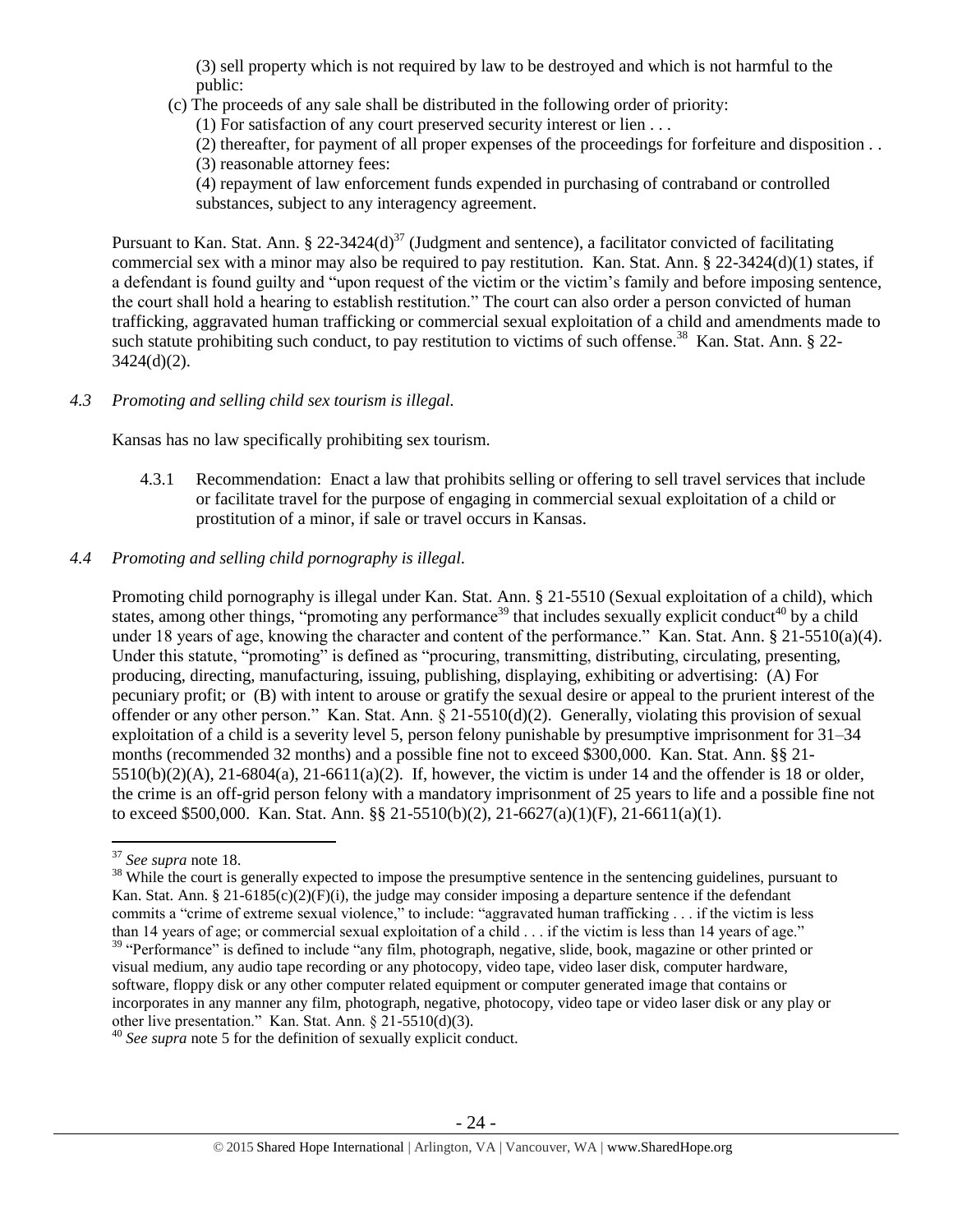4.4.1 Recommendation: Amend Kan. Stat. Ann. § 21-5510 (Sexual exploitation of a child), to apply the enhanced penalty for an offense involving any minor under 18.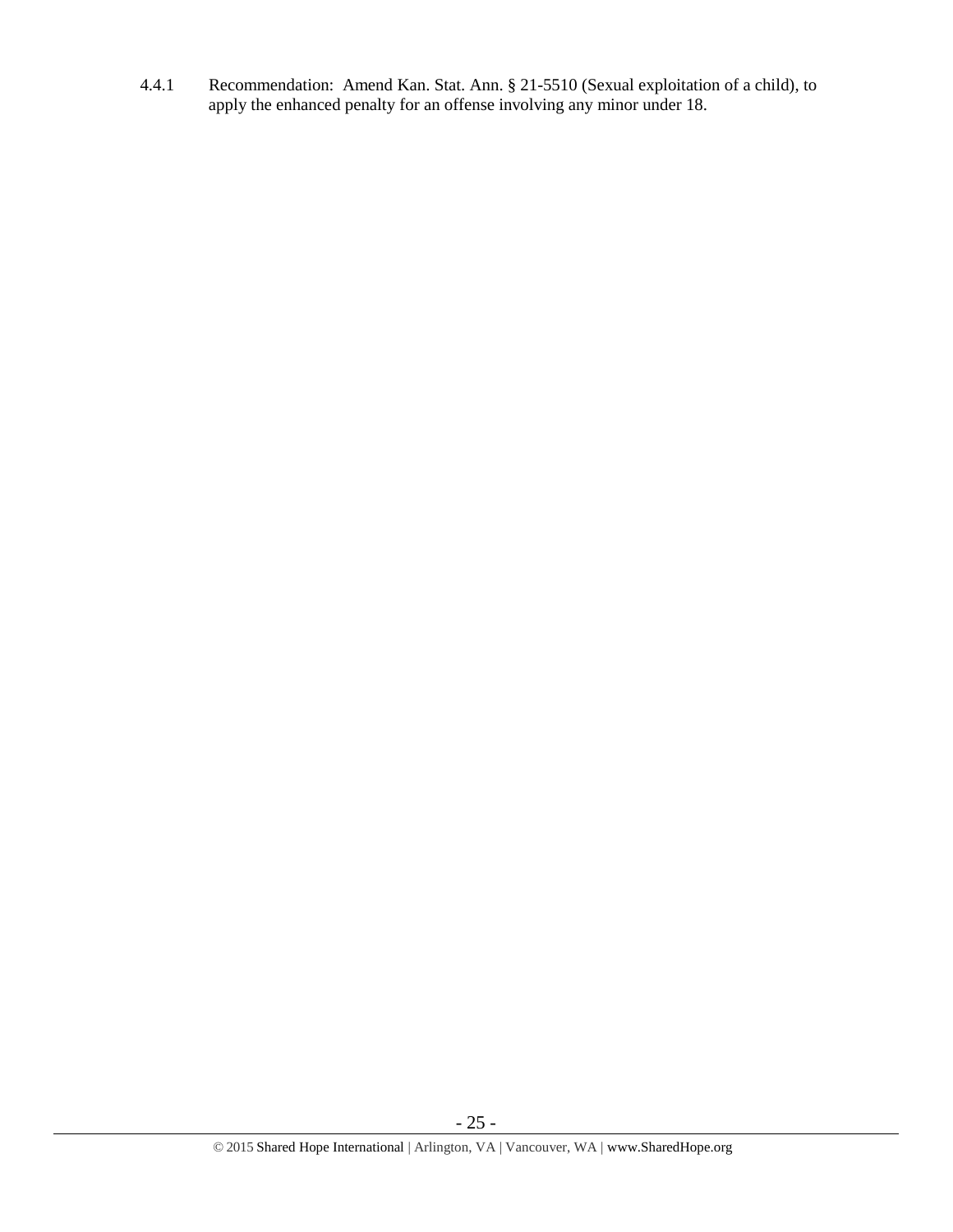#### **FRAMEWORK ISSUE 5: PROTECTIVE PROVISIONS FOR THE CHILD VICTIMS**

# *Legal Components:*

- *5.1 Statutorily-mandated victim services define "victim" to specifically include victims of domestic minor sex trafficking or commercial sexual exploitation of children (CSEC) to ensure prompt identification and access to victims' rights and services.*
- *5.2 The state sex trafficking statute expressly prohibits a defendant from raising consent of the minor to the commercial sex acts as a defense.*
- *5.3 Prostitution laws apply only to adults, preventing criminalization of minors under 18 for prostitution offenses.*
- *5.4 State law provides a non-punitive avenue to specialized services through one or more points of entry.*
- *5.5 Commercial sexual exploitation is identified as a type of abuse and neglect within child protection statutes.*
- *5.6 The definition of "caregiver" or another related term in the child welfare statutes is not a barrier to a sex trafficked child accessing the protection of child welfare.*
- *5.7 Crime victims' compensation is specifically available to a child victim of sex trafficking or commercial sexual exploitation of children (CSEC) without regard to ineligibility factors.*
- *5.8 Victim-friendly procedures and protections are provided in the trial process for minors under 18.*
- *5.9 Expungement or sealing of juvenile delinquency records resulting from arrests or adjudications for prostitution-related offenses committed as a result of, or in the course of, the commercial sexual exploitation of a minor is available within a reasonable time after turning 18.*
- *5.10 Victim restitution and civil remedies for victims of domestic minor sex trafficking or commercial sexual exploitation of children (CSEC) are authorized by law.*
- *5.11 Statutes of limitations for civil and criminal actions for child sex trafficking or commercial sexual exploitation of children (CSEC) offenses are eliminated or lengthened sufficiently to allow prosecutors and victims a realistic opportunity to pursue criminal action and legal remedies.*

*\_\_\_\_\_\_\_\_\_\_\_\_\_\_\_\_\_\_\_\_\_\_\_\_\_\_\_\_\_\_\_\_\_\_\_\_\_\_\_\_\_\_\_\_\_\_\_\_\_\_\_\_\_\_\_\_\_\_\_\_\_\_\_\_\_\_\_\_\_\_\_\_\_\_\_\_\_\_\_\_\_\_\_\_\_\_\_\_\_\_\_\_\_\_*

# *Legal Analysis:*

*5.1 Statutorily-mandated victim services define "victim" to specifically include victims of domestic minor sex trafficking or commercial sexual exploitation of children (CSEC) to ensure prompt identification and access to victims' rights and services.* 

For the purposes of crime victims' compensation, a "victim" is defined as "a person who suffers personal injury or death as a result of: (1) Criminally injurious conduct; (2) the good faith effort of any person to prevent criminally injurious conduct; or (3) the good faith effort of any person to apprehend a person suspected of engaging in criminally injurious conduct." Kan. Stat. Ann. § 74-7301(m). Pursuant to Kan. Stat. Ann. § 74- 7301(e), (Definitions),

"Criminally injurious conduct" means conduct that:

(1)

(A) Occurs or is attempted in this state or occurs to a person whose domicile is in Kansas who is the victim of a violent crime which occurs in another state, possession, or territory of the United States of America may make an application for compensation if:

- (i) The crimes would be compensable had it occurred in the state of Kansas; and
- (ii) the places the crimes occurred are states, possessions or territories of the United States of America not having eligible crime victim compensation programs;
- (B) poses a substantial threat or personal injury or death; and
- (C) either is punishable by fine, imprisonment or death or would be so punishable but for the fact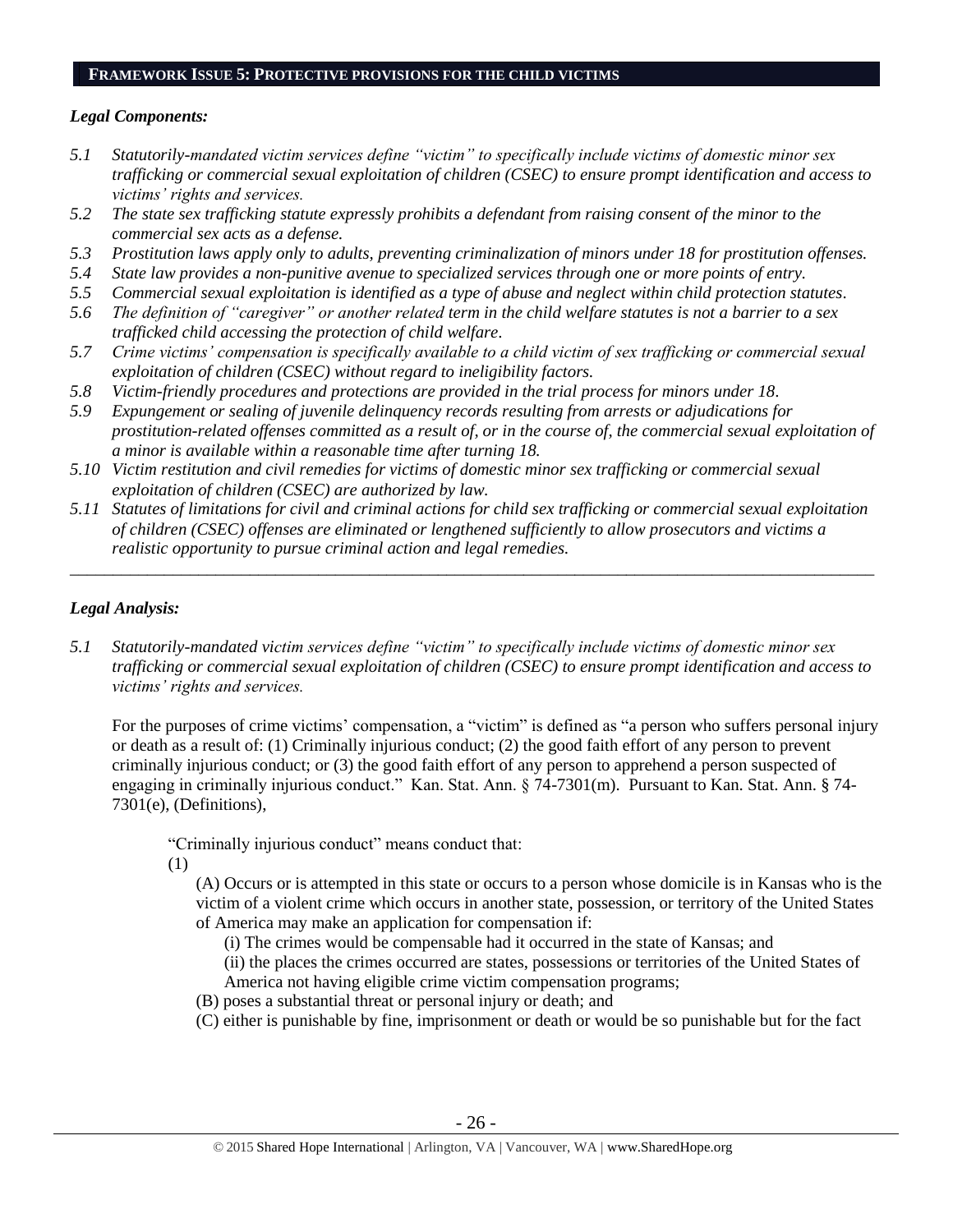that the person engaging in the conduct lacked capacity to commit the crime under the laws of this state; . . .

. . . .

For the purpose of crime victims' bill of rights and all services mentioned therein, "victim" is defined as "any person who suffers direct or threatened physical, emotional or financial harm as the result of the commission or attempted commission of a crime against such person." Kan. Stat. Ann. § 74-7333(b).

- 5.1.1 Recommendation: Amend the definition of "victim" in Kan. Stat. Ann. § 74-733(b) (Bill of rights for victims of crime) to expressly include trafficking and CSEC victims.
- 5.1.2 Recommendation: Amend the definitions of "victim" and "criminally injurious conduct" in Kan. Stat. Ann. § 74-7301 (Crime Victims Compensation Board—definitions) to expressly include trafficking and CSEC victims.

# *5.2 The state sex trafficking statute expressly prohibits a defendant from raising consent of the minor to the commercial sex acts as a defense.*

Kan. Stat. Ann. § 21-5426 (Human trafficking), § 21-5509 (Electronic solicitation), § 21-5510 (Sexual exploitation of a child), and Kansas House Bill Kan. Stat. Ann. § 21-6422 (Commercial sexual exploitation of a child), do not refer to a defense based on consent of the minor to the commercial sex act. The code, however, does not specifically prohibit a defendant from raising such a defense.

- 5.2.1 Recommendation: Amend Kan. Stat. Ann. § 21-5426 (Human trafficking), § 21-5509 (Electronic solicitation), § 21-5510 (Sexual exploitation of a child), and Kan. Stat. Ann. § 21-6422 (Commercial sexual exploitation of a child) to expressly provide that consent is not a defense to each crime.
- *5.3 Prostitution laws apply only to adults, preventing criminalization of minors under 18 for prostitution offenses.*

Minors may be prosecuted under Kan. Stat. Ann. § 21-6419 (Selling sexual relations), however it is an affirmative defense to the charge that the person who committed selling sexual relations was a victim of human trafficking. Kan. Stat. Ann. § 21-6419(c).

- 5.3.1 Recommendation: Amend Kan. Stat. Ann. § 21-6419 (Selling sexual relations) to eliminate liability for prostitution offenses for all minors under 18.
- *5.4 State law provides a non-punitive avenue to specialized services through one or more points of entry.*

# **Child Identified as In Need of Care**

 $\overline{a}$ 

Pursuant to Kan. Stat. Ann. §  $38-2202(d)^{41}$  (Definitions),

<span id="page-26-0"></span>"Child in need of care" means a person less than 18 years of age at the time of filing of the petition or issuance of an ex parte protective custody order pursuant to K.S.A. 2014 Supp. 38-2242, and amendments thereto, who:

 $41$  The text of Kan. Stat. Ann. § 38-2202 included here and elsewhere in this report includes amendments made by the enactment of S.B. No. 113 during the  $86<sup>th</sup>$  Legislative Regular Session (2015) (effective July 1, 2015).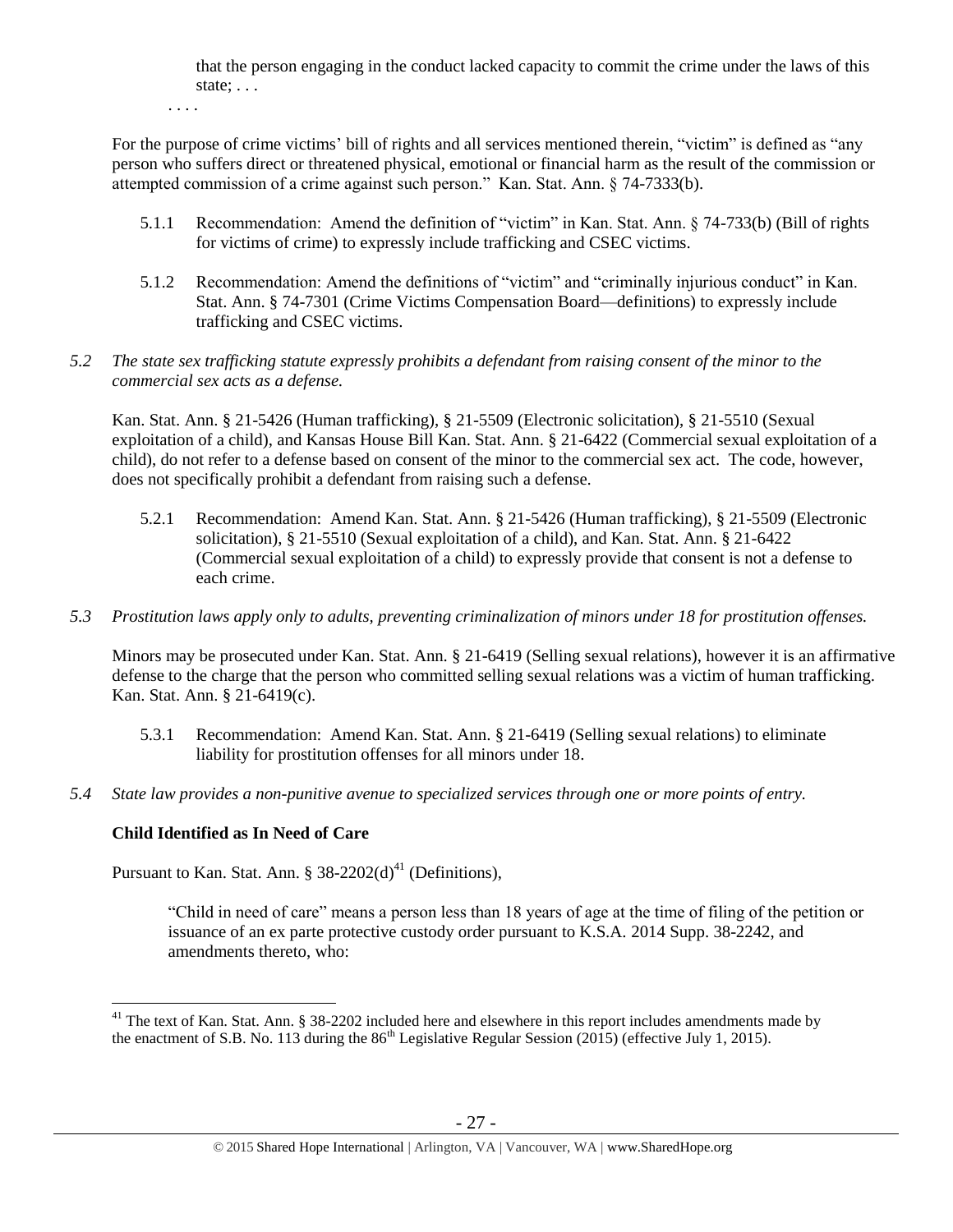(1) Is without adequate parental care, control or subsistence and the condition is not due solely to the lack of financial means of the child's parents or other custodian;

(2) is without the care or control necessary for the child's physical, mental or emotional health;

(3) has been physically, mentally or emotionally abused or neglected or sexually abused;<sup>42</sup>

(4) has been placed for care or adoption in violation of law;

(5) has been abandoned or does not have a known living parent;

(6) is not attending school as required by K.S.A. 72-977 or 72-1111, and amendments thereto; (7) except in the case of a violation of K.S.A. 41-727, K.S.A. 74-8810(j), K.S.A. 79-3321(m) or (n), or K.S.A. 2014 Supp. 21-6301(a)(14), and amendments thereto, or, except as provided in paragraph (12), does an act which, when committed by a person under 18 years of age, is prohibited by state law, city ordinance or county resolution but which is not prohibited when done by an adult; (8) while less than 10 years of age, commits any act which if done by an adult would constitute the commission of a felony or misdemeanor as defined by K.S.A. 2014 Supp. 21-5102, and amendments thereto;

(9) is willfully and voluntarily absent from the child's home without the consent of the child's parent or other custodian;

(10) is willfully and voluntarily absent at least a second time from a court ordered or designated placement, or a placement pursuant to court order, if the absence is without the consent of the person with whom the child is placed or, if the child is placed in a facility, without the consent of the person in charge of such facility or such person's designee;

(11) has been residing in the same residence with a sibling or another person under 18 years of age, who has been physically, mentally or emotionally abused or neglected, or sexually abused;

(12) while less than 10 years of age commits the offense defined K.S.A. 2014 Supp. 21-  $6301(a)(14)$ , and amendments thereto; or

(13) has had a permanent custodian appointed and the permanent custodian is no longer able or willing to serve.

- *I. Initial Custody*
	- a. Authority for initial custody

Certain individuals have duties to report neglect and abuse of children including medical providers, educational provider, and social services providers. Kan. Stat. Ann. § 38-2223(a)(1) (Reporting of certain abuse or neglect of children; persons reporting; reports, made to whom; penalties; immunity from liability).

Under Kan. Stat. Ann. § 38-2231(b)(1) (Child under 18, when law enforcement officers or court services officers may take into custody; sheltering a runaway), "A law enforcement officer shall take a child under 18 years of age into custody when: (1) The law enforcement officer reasonably believes the child will be harmed if

 $\overline{a}$ <sup>42</sup> "Physical, mental or emotional abuse' means the infliction of physical, mental or emotional harm or the causing or a deterioration of a child and may include, but shall not be limited to, maltreatment or exploiting a child to the extent that the child's health or emotional well-being is endangered." Kan. Stat. Ann. § 38-2202(y) (Definitions). Additionally, "'[s]exual abuse' means any contact or interaction with a child in which the child is being used for the sexual stimulation of the perpetrator, the child or another person. Sexual abuse shall include allowing, permitting or encouraging a child to engage in prostitution or to be photographed, filmed or depicted in pornographic material. Sexual abuse also shall include allowing, permitting or encouraging a child to engage in aggravated human trafficking, as defined in K.S.A. 2014 Supp. 21-5426(b), and amendments thereto, if committed in whole or in part for the purpose of the sexual gratification of the offender or another*.*" Kan. Stat. Ann. § 38-2202(dd). *See supra* not[e 41.](#page-26-0)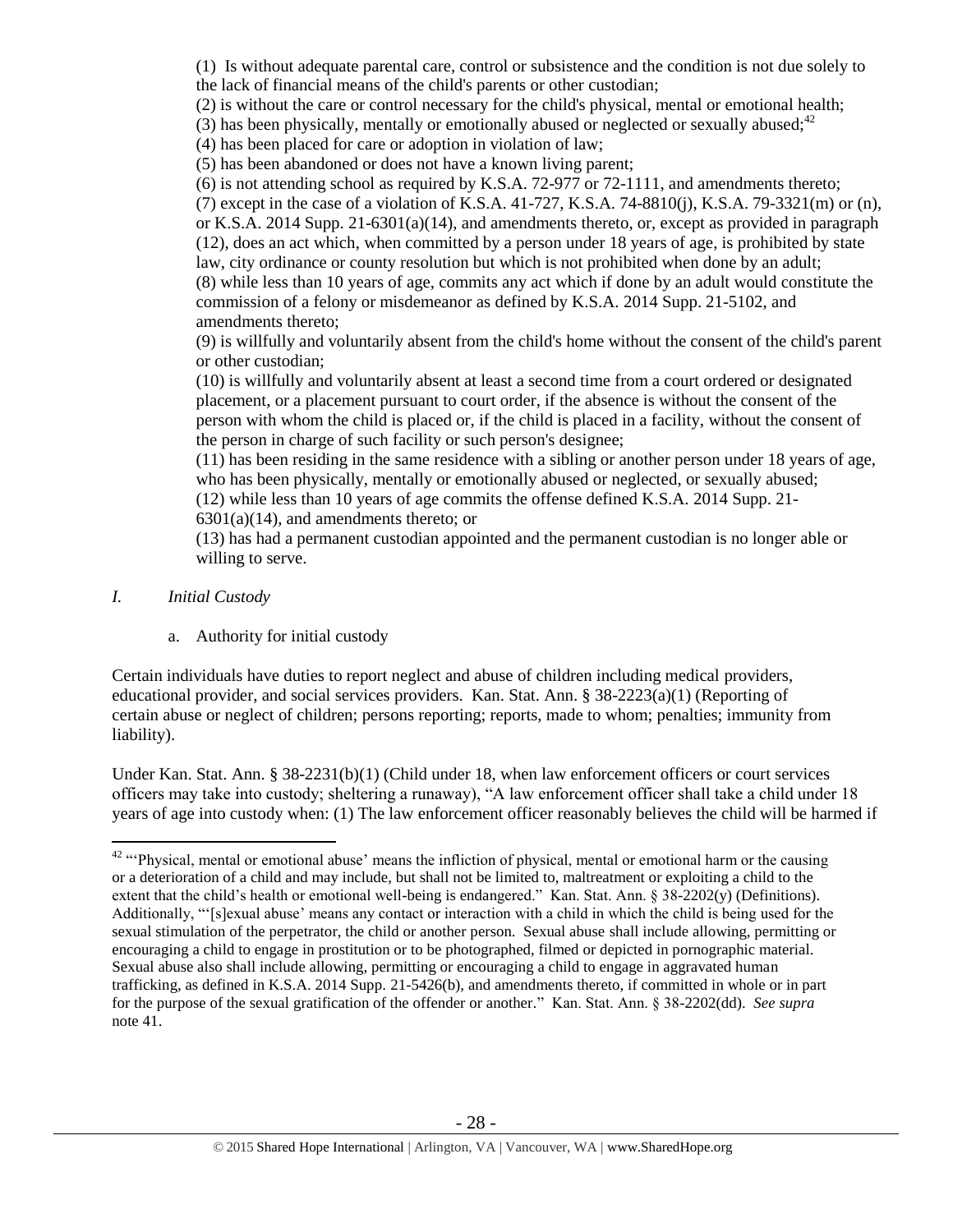not immediately removed from the place or residence where the child has been found." Kan. Stat. Ann. § 38- 2231(b)(1). An officer may also take a child into custody "when the officer has probable cause to believe that the child is a missing person and a verified missing person entry for the child can be found in the national crime information center missing person system" or "reasonably believes the child is a victim of human trafficking, aggravated human trafficking or commercial sexual exploitation of a child." Kan. Stat. Ann. §§ 38-2231(b)(2), (3).

Additionally, a child may be taken into custody and care by filing a petition. Pursuant to Kan. Stat. Ann. § 38-  $2242(a)$  (Ex parte orders of protective custody), the application must include the following:

(a) The court, upon verified application, may issue ex parte an order directing that a child be held in protective custody and, if the child has not been taken into custody, an order directing that the child be taken into custody. The application shall state for each child:

(1) The applicant's belief that the child is a child in need of care;

(2) that the child is likely to sustain harm if not immediately removed from the home;

(3) that allowing the child to remain in the home is contrary to the welfare of the child; and

(4) the facts relied upon to support the application, including efforts known to the applicant to

maintain the family unit and prevent the unnecessary removal of the child from the child's home, or the specific facts supporting that an emergency exists which threatens the safety of the child.

If the court determines there is probable cause to believe the allegations in the application are true, the court may issue an order of protective custody. Kan. Stat. Ann. § 38-2242(b)(1).

b. Placement

Pursuant to Kan. Stat. Ann. § 38-2232(a) (Child under 18 taken into custody), when a law enforcement officer takes a minor under 18 into custody, the officer must first attempt to deliver the child "to the custody of the child's parent or other custodian unless there are reasonable grounds to believe that such action would not be in the best interests of the child." Kan. Stat. Ann. § 38-2232(a). If the child is not returned to a parent or custodian, the child is to be delivered to a shelter facility or, if the child is 15 or younger or is 16 or 17 and "shows signs of physical, mental, emotional or sexual abuse," the child should be delivered "to a facility or person designated by the secretary." Kan. Stat. Ann. § 38-2232(a). If after a child is delivered to a shelter facility it is determined that the child will not remain in the facility but,

the child is presently alleged, but not yet adjudicated, to be a child in need of care solely pursuant to subsection  $(d)(9)$  or  $(d)(10)^{43}$  of K.S.A. 2011 Supp. 38-2202 [runaway or truant], and amendments thereto, the law enforcement officer shall deliver the child to a juvenile detention facility or other secure facility, designated by the court, where the child shall be detained for not more than 24 hours, excluding

. . . .

*See supra* note [41.](#page-26-0)

 $43$  Under Kan. Stat. Ann. § 38-2202(d), "Child in need of care" means a person less than 18 years of age at the time of filing of the petition or issuance of an ex parte protective custody order pursuant to K.S.A. 2014 Supp. 38-2242, and amendments thereto, who:

<sup>(9)</sup> is willfully and voluntarily absent from the child's home without the consent of the child's parent or other custodian;

<sup>(10)</sup> is willfully and voluntarily absent at least a second time from a court ordered or designated placement, or a placement pursuant to court order, if the absence is without the consent of the person with whom the child is placed or, if the child is placed in a facility, without the consent of the person in charge of such facility or such person's designee;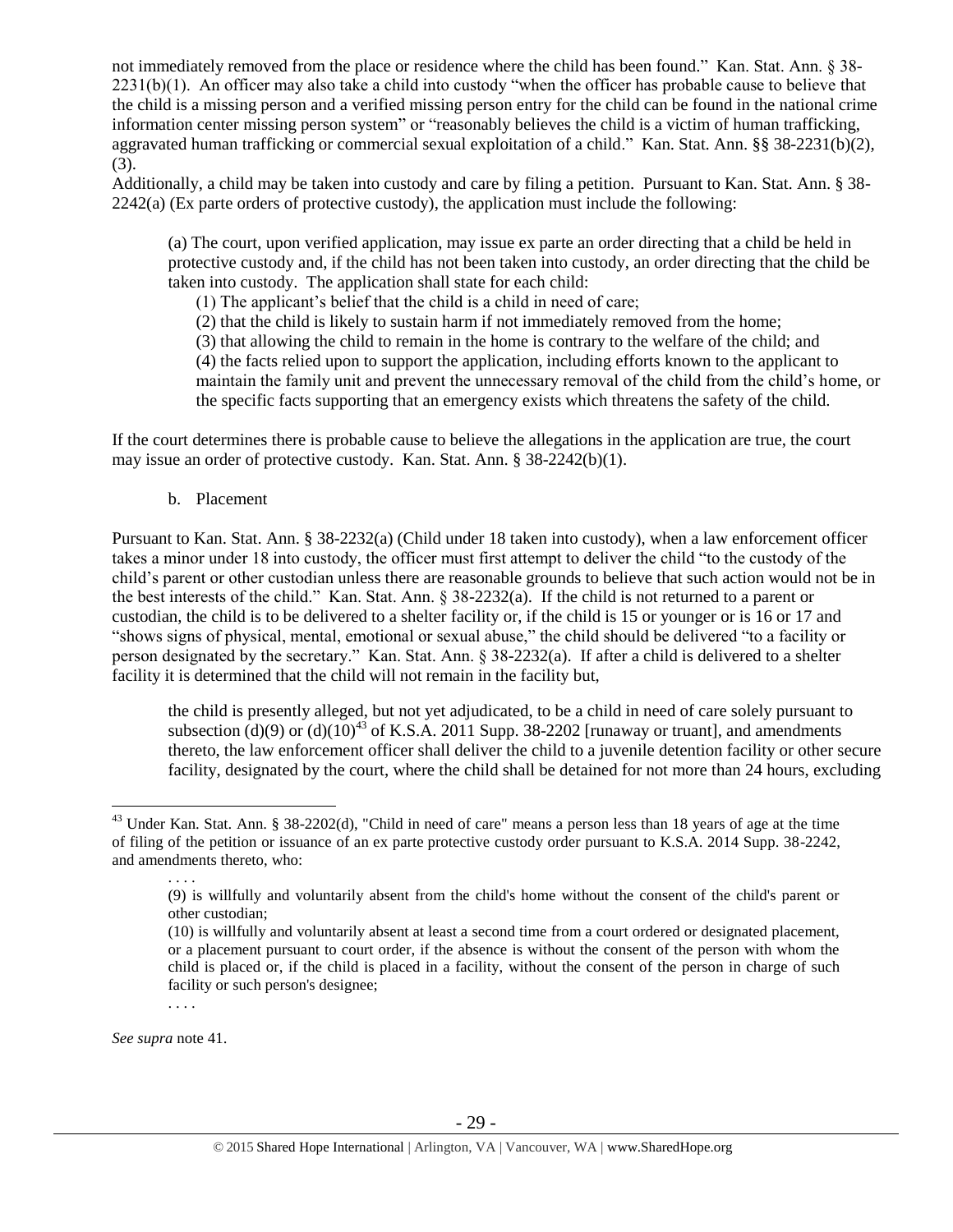Saturdays, Sundays, legal holidays, and days on which the office of the clerk of the court is not accessible. No child taken into custody pursuant to this code shall be placed in a juvenile detention facility or other secure facility, except as authorized by this section and by K.S.A. 2011 Supp. 38-2242 [Ex parte orders of protective custody], 38-2243 [Orders of temporary custody] and 38-2260 [Placement], and amendments thereto. Kan. Stat. Ann. § 38-2232(a).

Additionally, if a child has been taken into custody pursuant to Kan Stat. Ann.  $\S 38-2231(b)(3)$ , "... the law enforcement officer shall place the child in protective custody and may deliver the child to a staff secure facility. The law enforcement officer shall contact the department for children and families to begin an assessment to determine safety, placement and treatment needs for the child." Kan. Stat. Ann. § 38-2232(b)(2). However, the statute also provides that, "[s]uch child shall not be placed in a juvenile detention facility or other secure facility. . . . " Kan. Stat. Ann. § 38-2232(b)(2).

# *II. Process Following Initial Custody*

Kan. Stat. Ann. § 38-2287 establishes that a child victim of human trafficking is referred to the Department for Children and Families for a placement assessment. Kan. Stat. Ann. § 38-228(a) (Child in custody, victim of certain conduct; special assessment to determine safety, placement and treatment needs) states

Whenever a child is in custody, as defined in K.S.A. 2014 Supp. 38-2202, and amendments thereto, and such child has been subjected to human trafficking or aggravated human trafficking, as defined by K.S.A. 2014 Supp. 21-5426, and amendments thereto, or commercial sexual exploitation of a child, as defined by K.S.A. 2014 Supp. 21-6422, and amendments thereto, or the child committed an act which, if committed by an adult, would constitute a violation of K.S.A. 2014 Supp. 21-6419, and amendments thereto, the court shall refer the child to the secretary of the department for children and families for an assessment to determine safety, placement and treatment needs for the child. The secretary shall use a research-based assessment tool to assess such needs and shall make appropriate recommendations to the court.

Pursuant to Kan. Stat. Ann. § 38-2242(b)(2) (Ex parte orders of protective custody), "No child shall be held in protective custody for more than 72 hours . . . unless within the 72-hour period a determination is made as to the necessity for temporary custody in a temporary custody hearing." Additionally, under Kan. Stat. Ann. § 38-2243(f) (Orders of temporary custody),

The court may enter an order of temporary custody after determining there is probable cause to believe that the: (1) Child is dangerous to self or to others; (2) child is not likely to be available within the jurisdiction of the court for future proceedings; (3) health or welfare of the child may be endangered without further care; (4) child has been subjected to human trafficking or aggravated human trafficking, as defined by K.S.A. 2012 Supp. 21-5426, and amendments thereto, or commercial sexual exploitation of a child, as defined by section 4, and amendments thereto; or (5) child committed an act which, if committed by an adult, would constitute a violation of K.S.A. 2012 Supp. 21-6419 [Selling sexual relations], and amendments thereto.

If the court does choose to issue an order of temporary or protective custody, "the court may also enter an order restraining any alleged perpetrator of physical, sexual, mental or emotional abuse of the child from residing in the child's home; visiting, contacting, harassing or intimidating the child; or attempting to visit, contact, harass or intimidate the child, other family member or witness[es] . . . ." Kan. Stat. Ann. §§ 38-2242(e), 38-2243(h).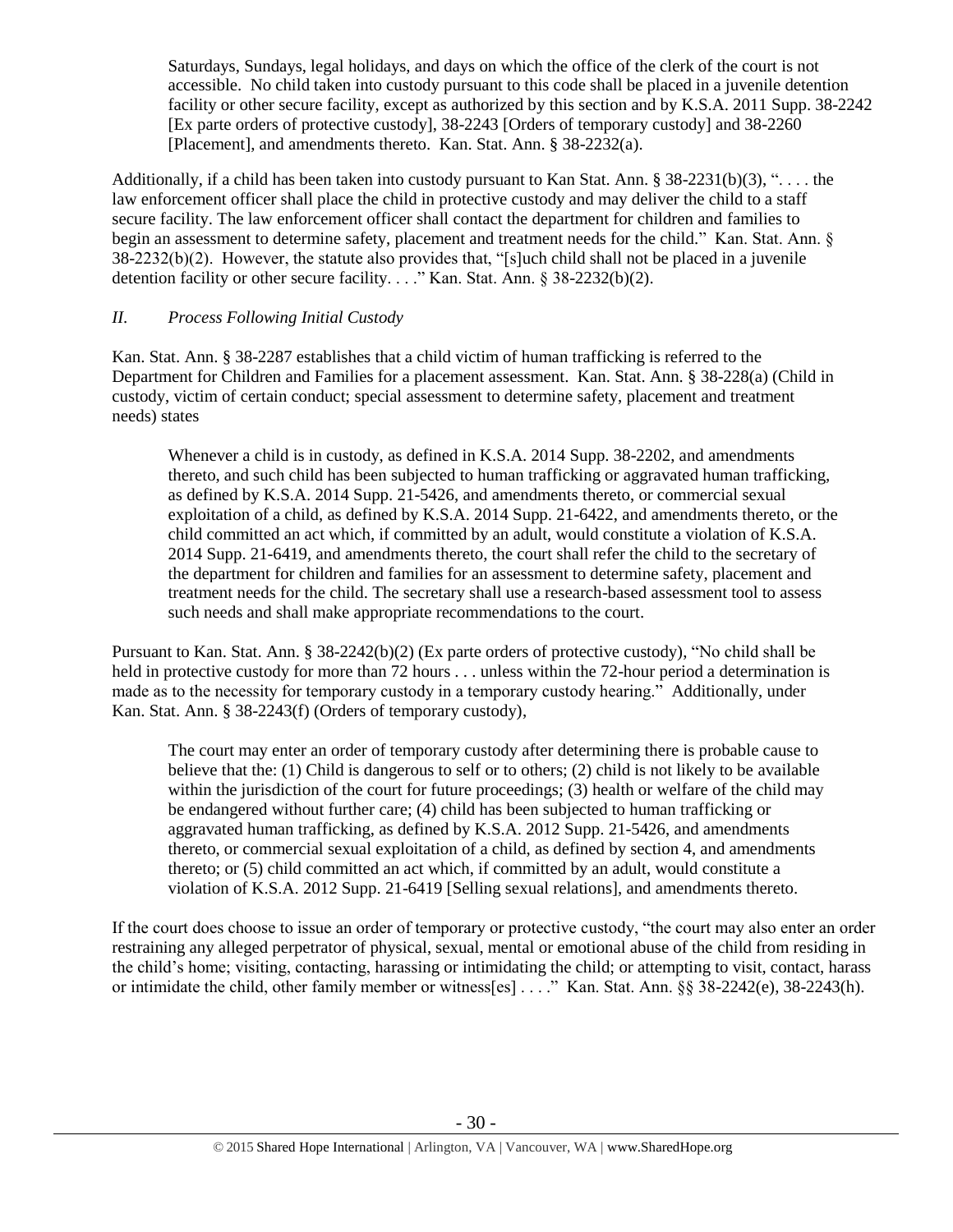Through both Kan. Stat. Ann. § 38-2242(c)(1) (Ex parte orders of protective custody) and Kan. Stat. Ann. § 38-  $2243(g)(1)$  (Orders of temporary custody), when the court determines it is necessary to order protective custody or temporary custody, the minor may be placed into the custody of one of the following:

(A) A parent or other person having custody of the child and may enter a restraining order pursuant to [subsection (e) for Kan. Stat. Ann. § 38-2242 and] subsection (h) [for Kan. Stat. Ann. § 38-2243];

(B) a person, other than the parent or other person having custody, who shall not be required to be licensed under article 5 of chapter 65 of the Kansas Statutes Annotated, and amendments thereto; (C) a youth residential facility;

(D) a shelter facility;

(E) a staff secure facility, notwithstanding any other provision of law, if the child has been subjected to human trafficking or aggravated human trafficking, as defined by K.S.A. 2012 Supp. 21-5426, and amendments thereto, or commercial sexual exploitation of a child, as defined by section 4, and amendments thereto, or the child committed an act which, if committed by an adult, would constitute a violation of K.S.A. 2012 Supp. 21-6419 [Selling sexual relations], and amendments thereto; or

(F) the secretary, if the child is 15 years of age or younger, or 16 or 17 years of age if the child has no identifiable parental or family resources or shows signs of physical, mental, emotional or sexual abuse.

# *IV. Adjudication or Referral to Alternate Process*

Pursuant to Kan. Stat. Ann. § 38-2251(c) (Adjudication), "[a] final adjudication or dismissal shall be entered within 60 days from the date of the filing of the petition, unless good cause for a continuance is shown on the record."

Additionally, as an alternative to adjudication and pursuant to Kan. Stat. Ann. § 38-2252 (Predispositional alternative; placement with person other than child's parent; conference; recommendations; immunity),

(a) Before placement pursuant to this code of a child with a person other than the child's parent, the secretary, the court or the court services officer, at the direction of the court, may convene a conference of persons determined by the court, the secretary or the court services officer to have a potential interest in determining a placement which is in the best interests of the child. Such persons shall be given any information relevant to the determination of the placement of the child, including the needs of the child and any other information that would be helpful in making a placement in the best interests of the child. After presentation of the information, such persons shall be permitted to discuss and recommend to the secretary or the court services officer the person or persons with whom it would be in the child's best interest to be placed. Unless the secretary or the court services officer determines that there is good cause to place the child with a person other than as recommended, the child shall be placed in accordance with the recommendations.

# *V. Outcomes*

At a dispositional hearing under Kan. Stat. Ann. § 38-2253 (Dispositional hearing; purpose; time), several dispositions are possible. Pursuant to Kan. Stat. Ann. § 38-2255 (Authorized dispositions), the child may be placed with the parent or removed from the custody of the parent and custody awarded to "a relative of the child or to a person with whom the child has close emotional ties . . . to any other suitable person, to or, if the child is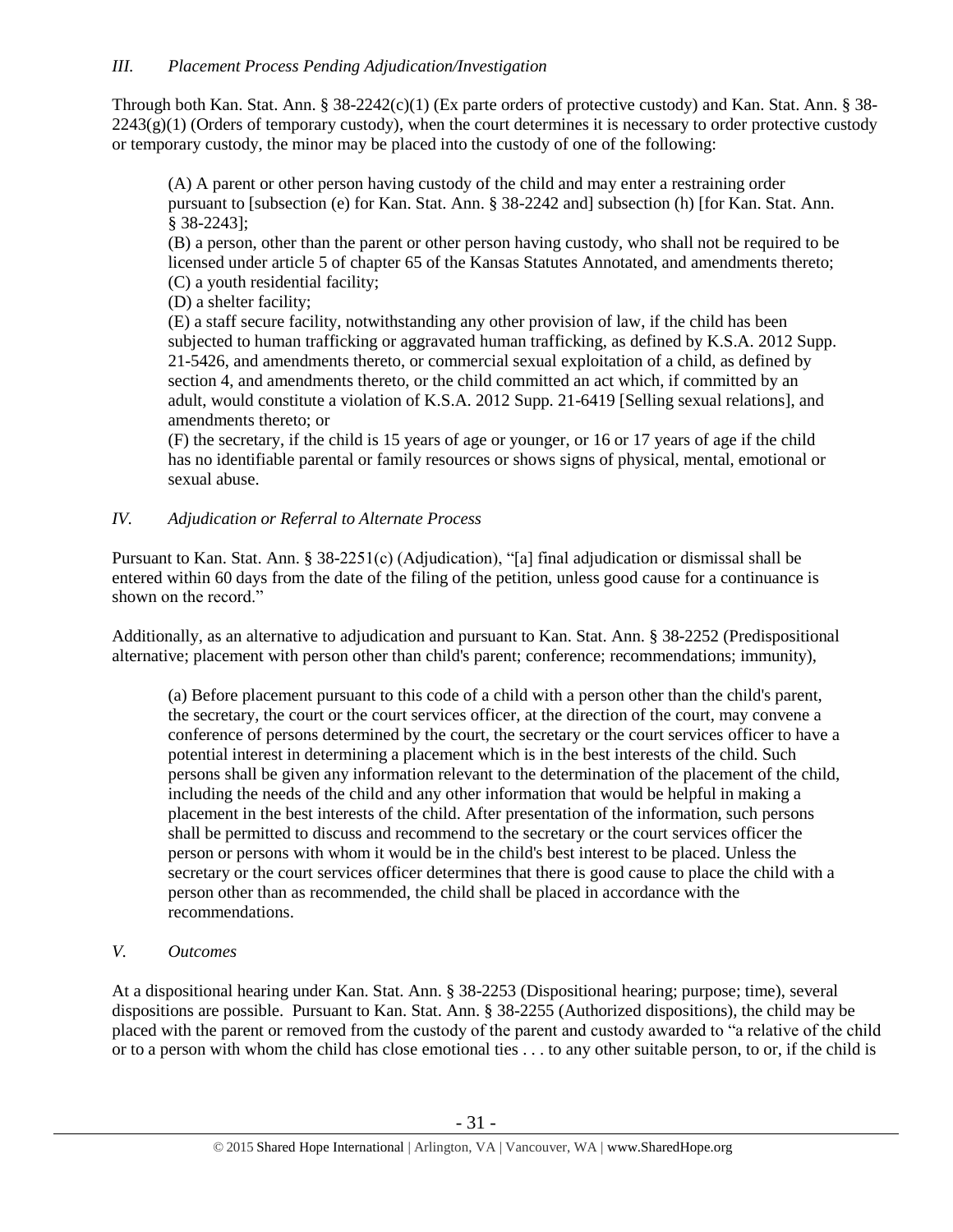15 years of age or younger, or 16 or 17 years of age if the child has no identifiable parental or family resources or shows signs of physical, mental, emotional or sexual abuse, to the secretary." Kan. Stat. Ann. § 38-2255(b), (c), (d). Additionally, a child that is a victim of domestic minor sex trafficking may be held in a staff secured facility. Kan. Stat. Ann. § 38-2255(d).

The procedures for a permanency hearing are set out in Kan. Stat. Ann. § 38-2264, which states

(a) A permanency hearing is a proceeding conducted by the court or by a citizen review board for the purpose of determining progress toward accomplishment of a permanency plan as established by K.S.A. 2011 Supp. 38-2263, and amendments thereto.

(b) The court or a citizen review board shall hear and the court shall determine whether and, if applicable, when the child will be:

(1) Reintegrated with the child's parents;

(2) placed for adoption;

(3) placed with a permanent custodian; or

(4) if the secretary has documented compelling reasons why it would not be in the child's best interests for a placement in one of the placements pursuant to paragraphs (1), (2) or (3) placed in another planned permanent arrangement.

Additionally, pursuant to Kan. Stat. Ann. § 38-2242(2), a child may only be placed in protective custody until services are in place "[i]f the secretary presents the court with a plan to provide services to a child or family which the court finds will assure the safety of the child." Additionally, pursuant to the same statute,

When the child is placed in the temporary custody of the secretary and the child has been subjected to human trafficking or aggravated human trafficking, as defined by K.S.A. 2012 Supp. 21-5426, and amendments thereto, or commercial sexual exploitation of a child, as defined by section 4, and amendments thereto, or the child committed an act which, if committed by an adult, would constitute a violation of K.S.A. 2012 Supp. 21-6419 [Selling sexual relations], and amendments thereto, the secretary shall have the discretionary authority to place the child in a staff secure facility, notwithstanding any other provision of law. . . .

# **Child Identified as a Juvenile Offender**

Alternatively, a domestic minor sex trafficking victim could potentially be considered a "juvenile offender," which includes "a person who commits an offense while 10 or more years of age but less than 18 years of age which if committed by an adult would constitute the commission of a felony or misdemeanor . . . ." Kan. Stat. Ann. § 38-2302(n) (Definitions). Therefore, if a domestic minor sex trafficking victim is convicted of Kan. Stat. Ann. § 21-6419 (Selling sexual relations), the victim could be considered a juvenile offender.

*I. Initial Custody*

a. Authority for initial custody

Pursuant to Kan. Stat. Ann. § 38-2330(a) (Juvenile taken into custody),

(a) A law enforcement officer may take a juvenile into custody when:

(1) Any offense has been or is being committed in the officer's view;

(2) the officer has a warrant commanding that the juvenile be taken into custody;

(3) the officer has probable cause to believe that a warrant or order commanding that the juvenile be taken into custody has been issued in this state or in another jurisdiction for an act committed therein;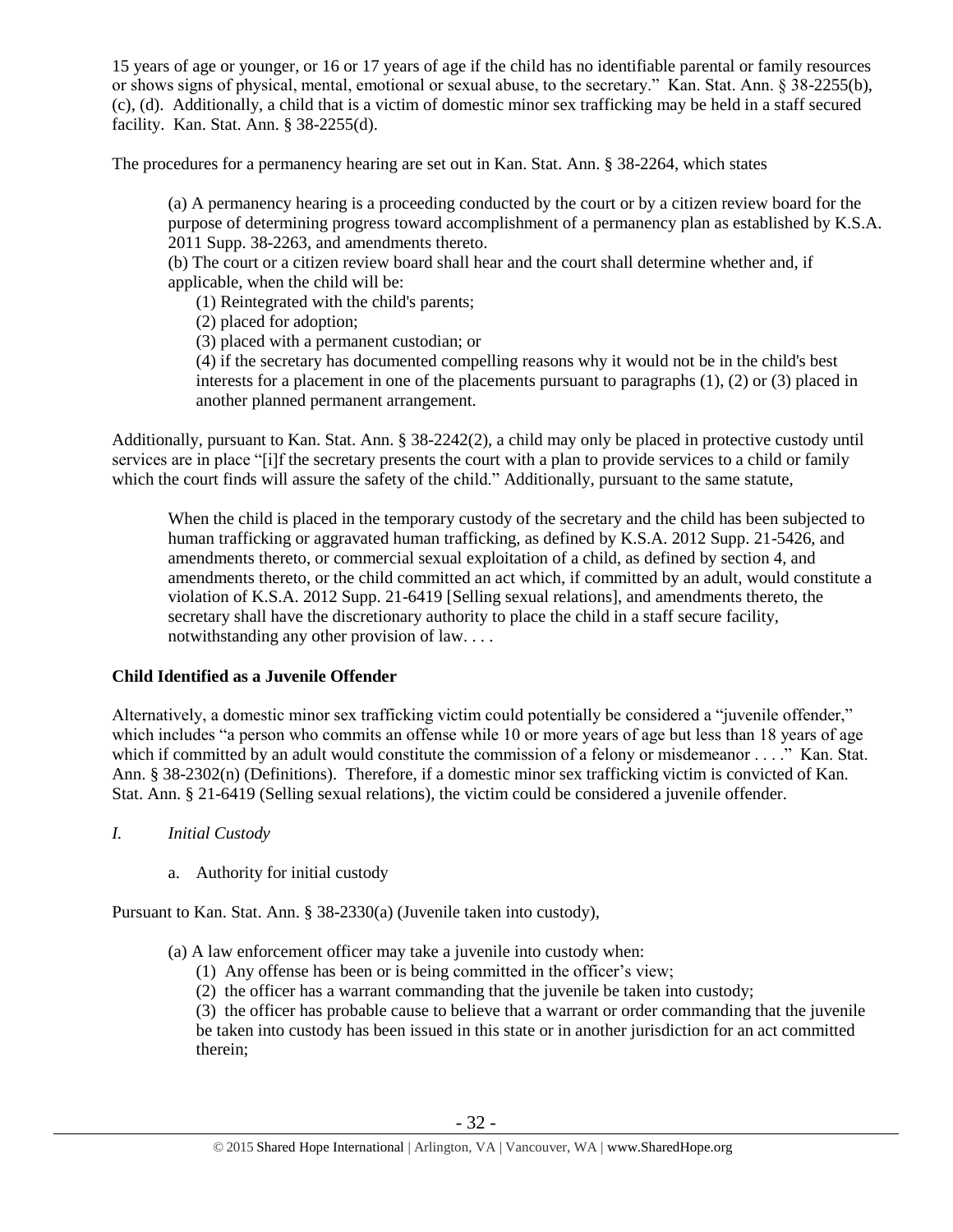(4) the officer has probable cause to believe that the juvenile is committing or has committed an act which, if committed by an adult, would constitute:

(A) A felony; or

(B) a misdemeanor and: (i) The juvenile will not be apprehended or evidence of the offense will be irretrievably lost unless the juvenile is immediately taken into custody; or (ii) the juvenile may cause injury to self or others or damage to property or may be injured unless immediately taken into custody;

(5) the officer has probable cause to believe that the juvenile has violated an order for electronic monitoring as a term of probation; or

(6) the officer receives a written statement (c) [in which the juvenile has violated the condition of the juvenile's release

b. Placement

 $\overline{a}$ 

After taking the juvenile into custody, the officer shall take the juvenile to an "intake and assessment worker"<sup>44</sup> if the jurisdiction has one or "before the court for proceedings in accordance with this code . . . ." Kan. Stat. Ann.  $\S 38-2330(d)(1)$ . If the court is closed, the juvenile may be taken to "to a court services officer, a juvenile intake and assessment worker, a juvenile detention facility or youth residential facility which the court or the commissioner shall have designated," but the child will only be taken to a juvenile detention center if certain criteria are met. Kan. Stat. Ann. § 38-2330(d)(1). Kan. Stat. Ann. § 38-2331(a) (Criteria for detention of juvenile in detention facility) states,

(a) If no prior order removing a juvenile from the juvenile's home pursuant to K.S.A. 2011 Supp. 38-2334 or 38-2335, and amendments thereto, has been made, the court shall not enter an order removing a juvenile from the custody of a parent pursuant to this section unless the court first finds probable cause that:

(1) (A) The juvenile is likely to sustain harm if not immediately removed from the home;

(B) allowing the juvenile to remain in home is contrary to the welfare of the juvenile; or (C) immediate placement of the juvenile is in the juvenile's best interest; and

(2) reasonable efforts have been made to maintain the family unit and prevent the unnecessary removal of the juvenile from the juvenile's home or that an emergency exists which threatens the safety of the juvenile. The court shall state the basis for each finding in writing.

Pursuant to Kan. Stat. Ann § 75-7023(e) (Juvenile intake and assessment system; confidentiality of records; information collected; dispositional alternatives; custody of child; conditions of release),

After completion of the intake and assessment process for such child, the intake and assessment worker may:

(1) Release the child to the custody of the child's parent, other legal guardian or another appropriate adult if the intake and assessment worker believes that it would be in the best interest of the child and it would not be harmful to the child to do so.

(2) Conditionally release the child to the child's parent, other legal guardian or another appropriate adult if the intake and assessment worker believe that if the conditions are met, it would be in the child's best interest to release the child to such child's parent, other legal guardian or appropriate

<sup>&</sup>lt;sup>44</sup> Kan. Stat. Ann. § 38-2302(m) defines "[j]uvenile intake and assessment worker" as "a responsible adult authorized to perform intake and assessment services as part of the intake and assessment system established pursuant to K.S.A. 75-7023 [Juvenile intake and assessment system; confidentiality of records; information collected; dispositional alternatives; custody of child; conditions of release], and amendments thereto."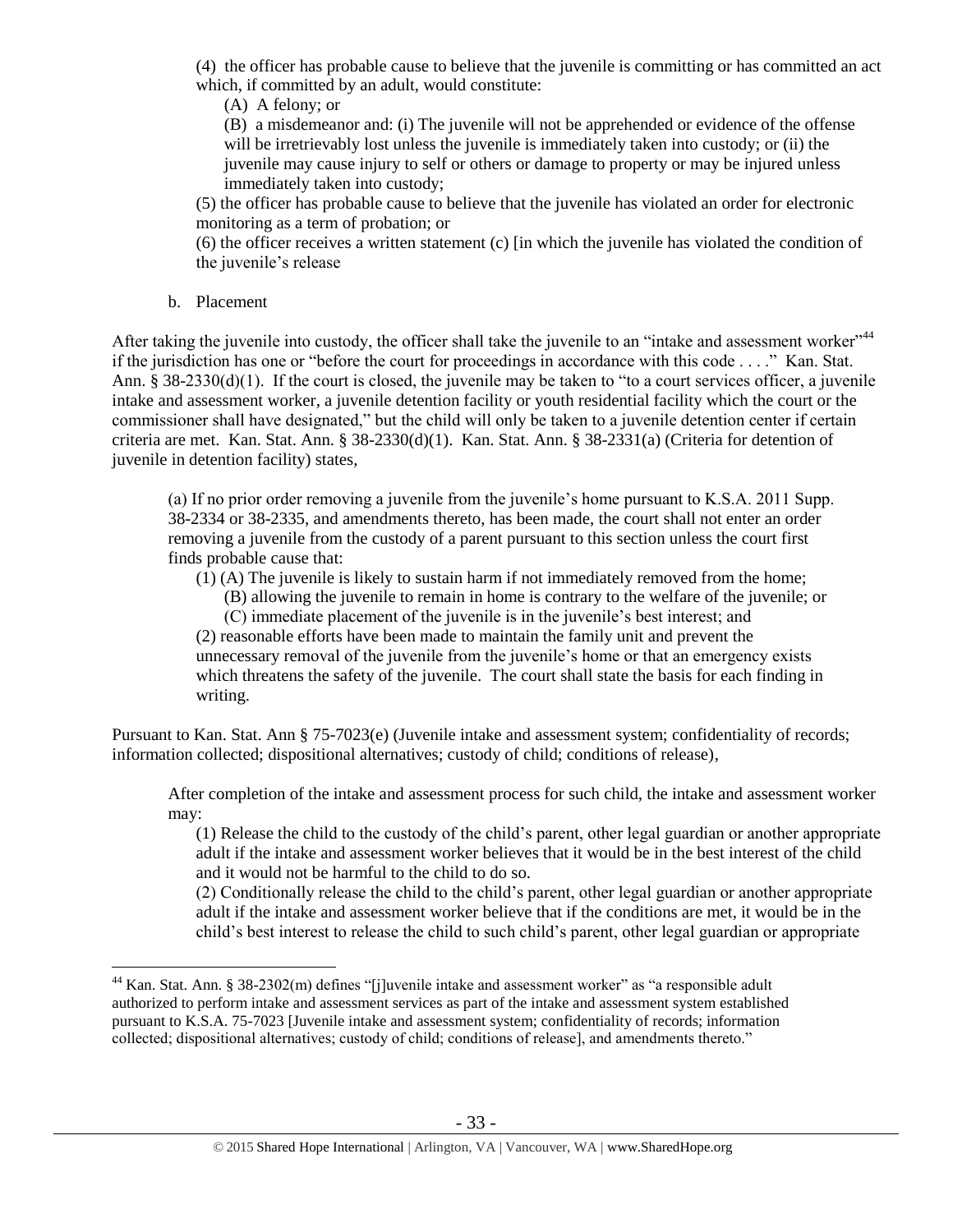adult; and the intake worker has reason to believe that it might be harmful to the child to release the child to such child's parents, other legal guardian or another appropriate adult without imposing the conditions. The conditions may include, but not be limited to:

(A) Participation of the child in counseling;

(B) participation of members of the child's family in counseling;

(C) participation by the child, members of the child's family and other relevant persons in mediation;

(D) provision of inpatient treatment for the child;

(E) referral of the child and the child's family to the secretary for children and families for services and the agreement of the child and family to accept and participate in the services offered;

(F) referral of the child and the child's family to available community resources or services and the agreement of the child and family to accept and participate in the services offered; (G) requiring the child and members of the child's family to enter into a behavioral contract

which may provide for regular school attendance among other requirements; or

(H) any special conditions necessary to protect the child from future abuse or neglect. (3) Deliver the child to a shelter facility or a licensed attendant care center along with the law enforcement officer's written application. The shelter facility or licensed attendant care facility shall then have custody as if the child had been directly delivered to the facility by the law enforcement officer pursuant to K.S.A. 2011 Supp. 38-2232, and amendments thereto. (4) Refer the child to the county or district attorney for appropriate proceedings to be filed or refer the child and family to the secretary for children and families for investigations in regard to the allegations.

(5) Make recommendations to the county or district attorney for appropriate proceeding to be filed or refer the child and family to the secretary for children and families for investigations in regard to the allegations.

# *II. Process Following Initial Custody*

Pursuant to Kan. Stat. Ann. § 38-2343 (Detention hearing; waiver; notice; attorney for juvenile; procedure; removal from custody of parent; audio-video communications), ". . . .the juvenile shall not remain in detention for more than 48 hours . . . unless the court determines after hearing, within the 48 hour period, that further detention is necessary because detention is warranted in light of all relevant factors . . . ." Additionally, "If the juvenile is in custody on the basis of a new offense which would be a felony or misdemeanor if committed by an adult and no prior judicial determination of probable cause has been made, the court shall determine whether there is probable cause to believe that the juvenile has committed the alleged offense." Kan. Stat. Ann. § 38-2343(1).

A juvenile may continue to be held in a detention facility, pursuant to a ruling at the detention hearing, if taken into custody pursuant to Kan. Stat. Ann. § 38-2330(c) or (d) (Juvenile taken into custody), and Kan. Stat. Ann. § 38-2331 (Criteria for detention of juvenile in detention facility) if one of the following has occurred:

(b)(1) There is oral or written verification that the juvenile is a fugitive sought for an offense in another jurisdiction, that the juvenile is currently an escapee from a juvenile detention facility or that the juvenile has absconded from a placement that is court ordered or designated by the juvenile justice authority.

(2) There is probable cause that the juvenile has committed an offense which if committed by an adult would constitute a felony or any crime described in article 55 of chapter 21 of the Kansas Statutes Annotated, or K.S.A. 2011 Supp. 21-6419 through 21-6421 [Prostitution statutes], and amendments thereto.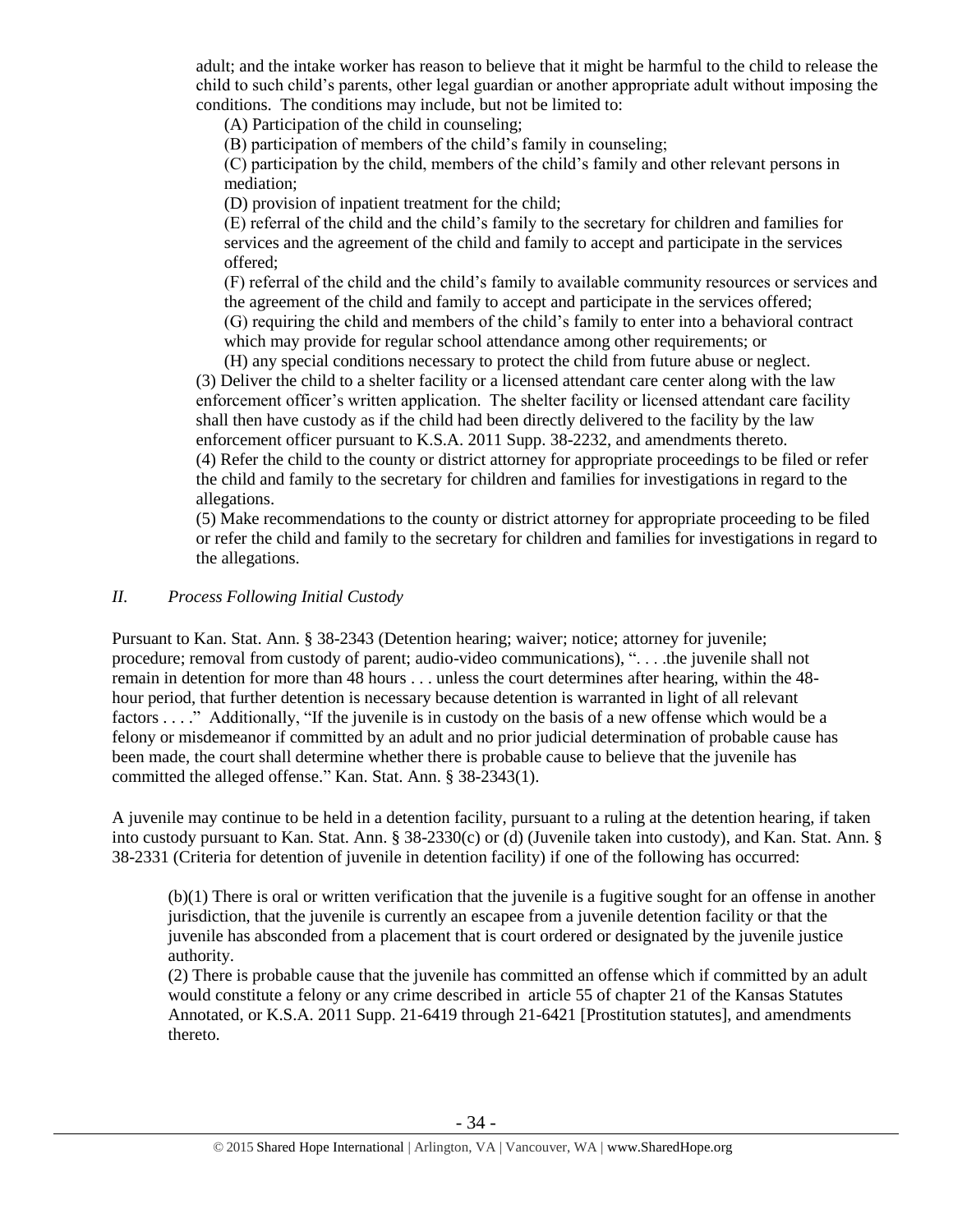(3) The juvenile has been adjudicated for a nonstatus offense and is awaiting final court action on that offense.

(4) The juvenile has a record of failure to appear in court or there is probable cause to believe that the juvenile will flee the jurisdiction of the court.

(5) The juvenile has a history of violent behavior toward others.

(6) The juvenile exhibited seriously assaultive or destructive behavior or self-destructive behavior at the time of being taken into custody.

(7) The juvenile has a record of adjudication or conviction of one or more offenses which if committed by an adult would constitute a felony.

(8) The juvenile is a juvenile offender who has been expelled from placement in a nonsecure facility as a result of the current alleged offense.

(9) The juvenile has been taken into custody by any court services officer, juvenile community corrections officer or other person authorized to supervise juveniles subject to this code pursuant to subsection (b) of K.S.A. 2011 Supp. 38-2330, and amendments thereto.

(10) The juvenile has violated probation or conditions of release.

(c) No person 18 years of age or more shall be placed in a juvenile detention center.

. . . .

# *III. Placement Process Pending Adjudication/Investigation*

Pursuant to Kan. Stat. Ann. § 38-2343 (Detention hearing; waiver; notice; attorney for juvenile; procedure; removal from custody of parent; audio-video communications), a child may be detained in a juvenile detention facility, "[i]f the court finds the juvenile is dangerous to self or others," or "the juvenile is not likely to appear for further proceedings." However, under Kan. Stat. Ann. § 38-2343(4), [i]n the absence of the necessary findings, the court shall order the juvenile released or placed in temporary custody."

*IV. Adjudication or Referral to Alternate Process*

The adjudication procedures are specified in Kan. Stat. Ann. § 38-2356, which states

(a) If the court finds that the evidence fails to prove an offense charged or a lesser included offense as defined in subsection (b) of K.S.A. 2011 Supp. 21-5109, and amendments thereto, the court shall enter an order dismissing the charge.

(b) If the court finds that the juvenile committed the offense charged or a lesser included offense as defined in subsection (b) of K.S.A. 2011 Supp. 21-5109, and amendments thereto, the court shall adjudicate the juvenile to be a juvenile offender and may issue a sentence as authorized by this code. (c) If the court finds that the juvenile committed the acts constituting the offense charged or a lesser included offense as defined in subsection (b) of K.S.A. 2011 Supp. 21-5109, and amendments thereto, but is not responsible because of mental disease or defect, the juvenile shall not be adjudicated as a juvenile offender and shall be committed to the custody of the secretary for aging and disability services and placed in a state hospital. The juvenile's continued commitment shall be subject to annual review in the manner provided by K.S.A. 22-3428a, and amendments thereto, for review of commitment of a defendant suffering from mental disease or defect, and the juvenile may be discharged or conditionally released pursuant to that section. The juvenile also may be discharged or conditionally released in the same manner and subject to the same procedures as provided by K.S.A. 22-3428, and amendments thereto, for discharge of or granting conditional release to a defendant found suffering from mental disease or defect. If the juvenile violates any conditions of an order of conditional release, the juvenile shall be subject to contempt proceedings and returned to custody as provided by K.S.A. 22-3428b, and amendments thereto.

. . . .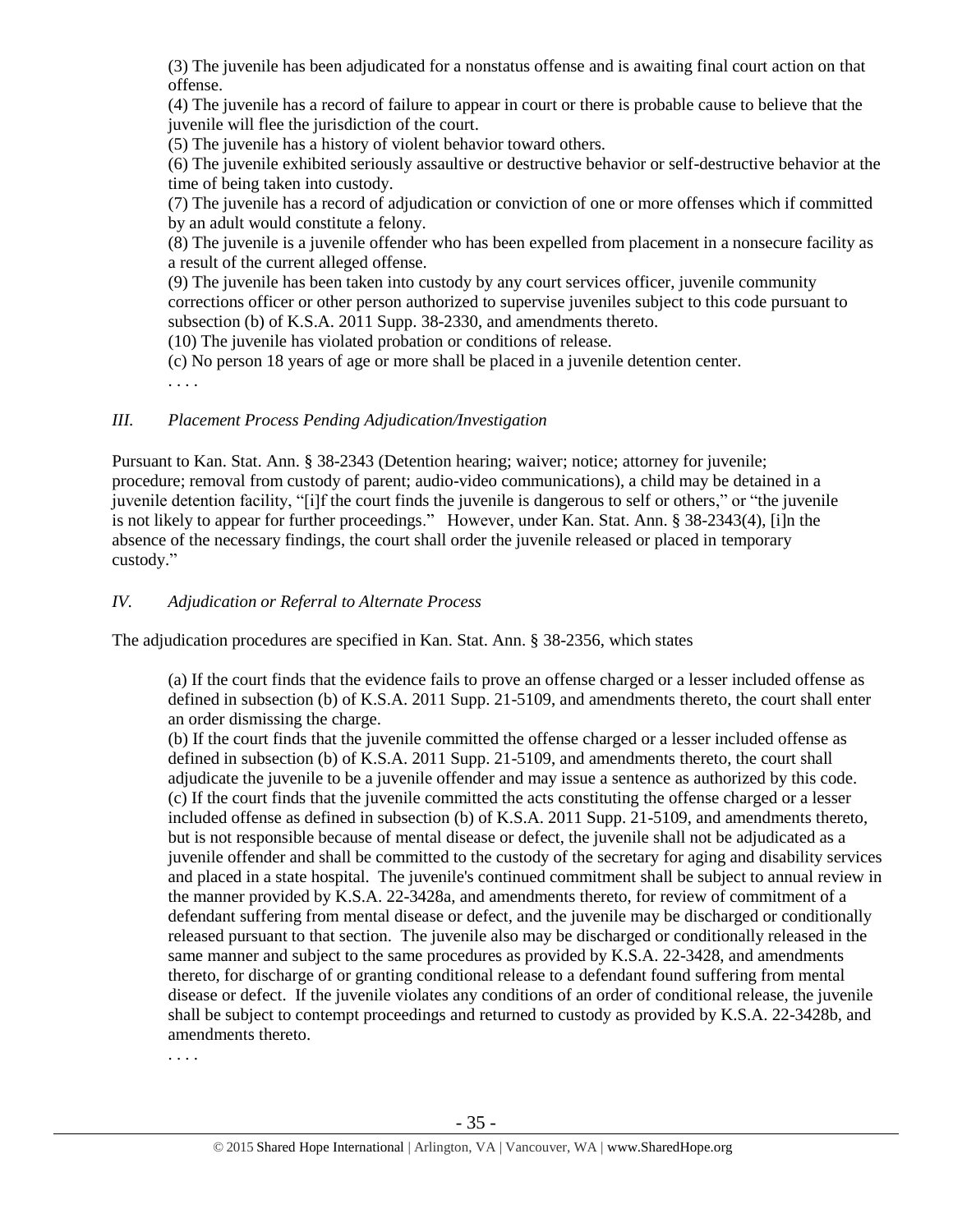### *V. Outcomes*

Sentencing alternatives exist for victims of domestic minor sex trafficking that enter the system as juvenile offenders. Pursuant to Kan. Stat. Ann. § 38-2361<sup>45</sup> (Sentencing alternatives),

(a) Upon adjudication as a juvenile offender pursuant to K.S.A. 2014 Supp. 38-2356, and amendments thereto, modification of sentence pursuant to K.S.A. 2014 Supp. 38-2367, and amendments thereto, or violation of a condition of sentence pursuant to K.S.A. 2014 Supp. 38-2368, and amendments thereto, and subject to K.S.A. 2014 Supp. 38-2365(a), and amendments thereto, the court may impose one or more of the following sentencing alternatives. In the event that any sentencing alternative chosen constitutes an order authorizing or requiring removal of the juvenile from the juvenile's home and such findings either have not previously been made or the findings are not or may no longer be current, the court shall make determinations as required by K.S.A. 2014 Supp. 38-2334 and 38-2335, and amendments thereto.

(1) Place the juvenile on probation through court services or community corrections for a fixed period, subject to terms and conditions the court deems appropriate consistent with juvenile justice programs in the community.

(2) Order the juvenile to participate in a community based program available in such judicial district subject to the terms and conditions the court deems appropriate. This alternative shall not be ordered with the alternative in paragraph (12) and when ordered with the alternative in paragraph (10) shall constitute a recommendation. Requirements pertaining to child support may apply if custody is vested with other than a parent.

(3) Place the juvenile in the custody of a parent or other suitable person, subject to terms and conditions consistent with juvenile justice programs in the community. This alternative shall not be ordered with the alternative in paragraph (10) or (12). Requirements pertaining to child support may apply if custody is vested with other than a parent.

(4) Order the juvenile to attend counseling, educational, mediation or other sessions, or to undergo a drug evaluation pursuant to subsection (b).

. . . .

 $\overline{a}$ 

(9) Place the juvenile under a house arrest program administered by the court pursuant to K.S.A. 2014 Supp. 21-6609, and amendments thereto.

(10) Place the juvenile in the custody of the secretary of corrections as provided in K.S.A. 2014 Supp. 38-2365, and amendments thereto. This alternative shall not be ordered with the alternative in paragraph (3) or (12). Except for a mandatory drug and alcohol evaluation, when this alternative is ordered with alternatives in paragraphs (2), (4) and (9), such orders shall constitute a recommendation by the court. Requirements pertaining to child support shall apply under this alternative.

(11) Commit the juvenile to a sanctions house for a period no longer than 28 days subject to the provisions of subsection (g).

(12) Commit the juvenile directly to the custody of the secretary of corrections for a period of confinement in a juvenile correctional facility and a period of aftercare pursuant to K.S.A. 2014 Supp. 38-2369, and amendments thereto. The provisions of K.S.A. 2014 Supp. 38-2365, and amendments thereto, shall not apply to juveniles committed pursuant to this provision . . . . This alternative may be ordered with the alternative in paragraph  $(7)$ ...

The discharge procedures for juveniles are set out in Kan. Stat. Ann. § 38-2376(a) (Same; discharge from commitment; notification), which states

 $45$  The text of Kan. Stat. Ann. § 38-2361 included here and elsewhere in this report includes amendments made by the enactment House Bill 2336 during the  $86<sup>th</sup>$  Legislative Regular Session (2015) (effective Apr. 16, 2015).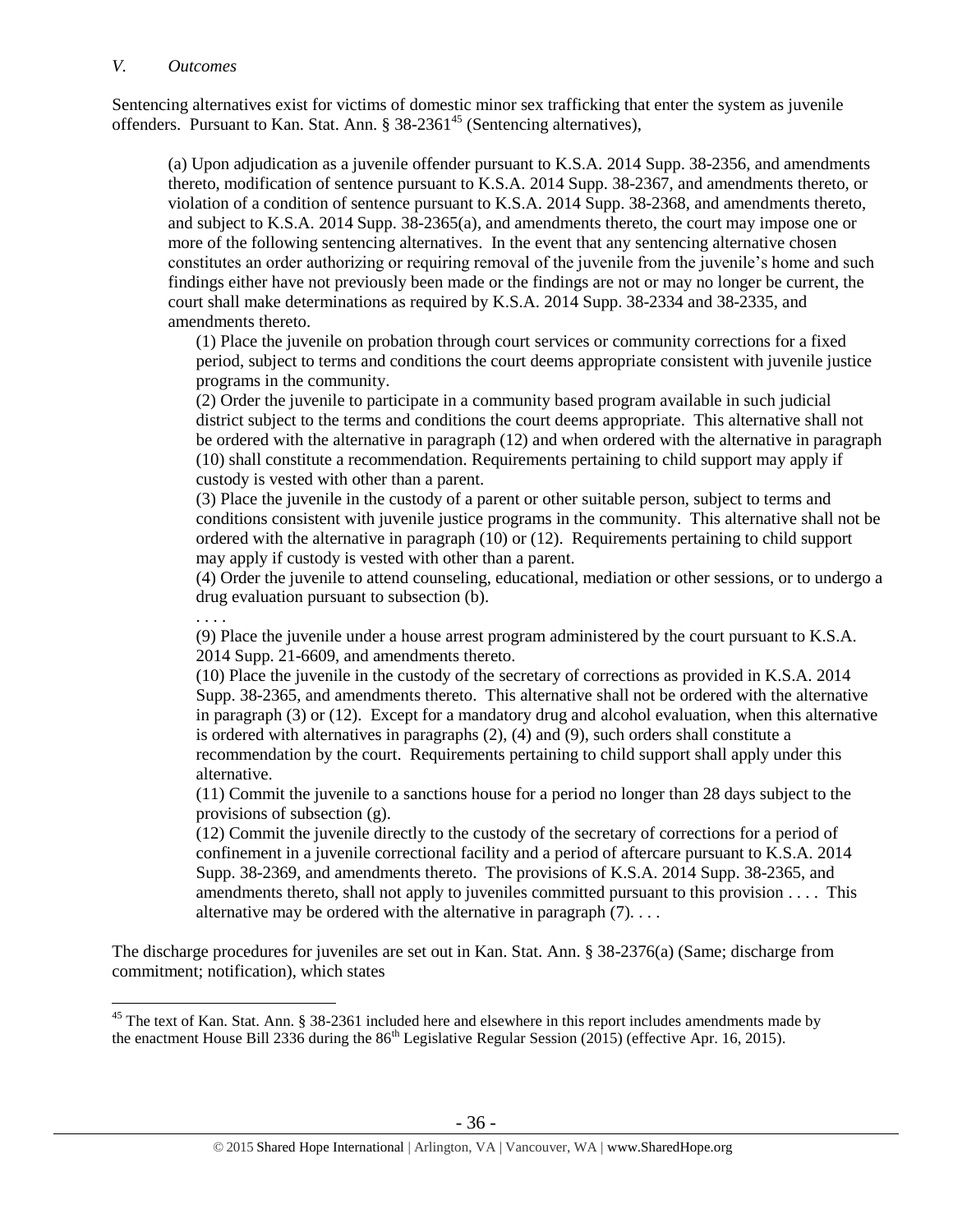When a juvenile offender has reached the age of 23 years, has been convicted as an adult while serving a term of incarceration at a juvenile correctional facility, or has completed the prescribed terms of incarceration at a juvenile correctional facility, together with any conditional release following the program, the juvenile shall be discharged by the commissioner from any further obligation under the commitment unless the juvenile was sentenced pursuant to an extended jurisdiction juvenile prosecution upon court order and the commissioner transfers the juvenile to the custody of the secretary of corrections. The discharge shall operate as a full and complete release from any obligations imposed on the juvenile offender arising from the offense for which the juvenile offender was committed.

### *5.5 Commercial sexual exploitation is identified as a type of abuse and neglect within child protection statutes.*

Commercial sexual exploitation is identified as a type of abuse in Kansas's child protection statutes. Specifically, "sexual abuse" is defined as "any contact or interaction with a child in which the child is being used for the sexual stimulation of the perpetrator, the child or another person" and includes "allowing, permitting or encouraging a child to engage in the sale of sexual relations or commercial sexual exploitation of a child, or to be photographed, filmed or depicted in pornographic material. Sexual abuse also shall include allowing, permitting or encouraging a child to engage in aggravated human trafficking, as defined in K.S.A. 2014 Supp. 21-5426(b), and amendments thereto, if committed in whole or part for the purpose of the sexual gratification of the offender or another." Kan. Stat. Ann. § 38-2202(dd)<sup>46</sup> (Definitions). Additionally, "'[p]hysical, mental or emotional abuse' means the infliction of physical, mental or emotional harm or the causing of a deterioration of a child and may include, but shall not be limited to, maltreatment or exploiting a child to the extent that the child's health or emotional well-being is endangered." Kan. Stat. Ann. § 38-2202(y).

However, a commercially sexually exploited minor may not be considered neglected. Pursuant to Kan. Stat. Ann.  $§$  38-2202(t) "neglect" is defined as

acts or omissions by a parent, guardian or person responsible for the care of a child resulting in harm to a child, or presenting a likelihood of harm, and the acts or omissions are not due solely to the lack of financial means of the child's parents or other custodian. Neglect may include, but shall not be limited to:

(1) Failure to provide the child with food, clothing or shelter necessary to sustain the life or health of the child;

(2) failure to provide adequate supervision of a child or to remove a child from a situation which requires judgment or actions beyond the child's level of maturity, physical condition or mental abilities and that results in bodily injury or a likelihood of harm to the child; or (3) failure to use resources available to treat a diagnosed medical condition if such treatment will make a child substantially more comfortable, reduce pain and suffering, or correct or substantially

diminish a crippling condition from worsening. . . .

*5.6 The definition of "caregiver" or another related term in the child welfare statutes is not a barrier to a sex trafficked child accessing the protection of child welfare.*

Kansas law does not contain a definition that would cover traffickers in custody or in control of a child. However, Kan. Stat. Ann § 38-2202 (Definitions) does not require that a parent or caregiver be the perpetrator of abuse in order to find that a juvenile sex trafficking victim is a child in need of care. It states,

<sup>46</sup> *See supra* note [41.](#page-26-0)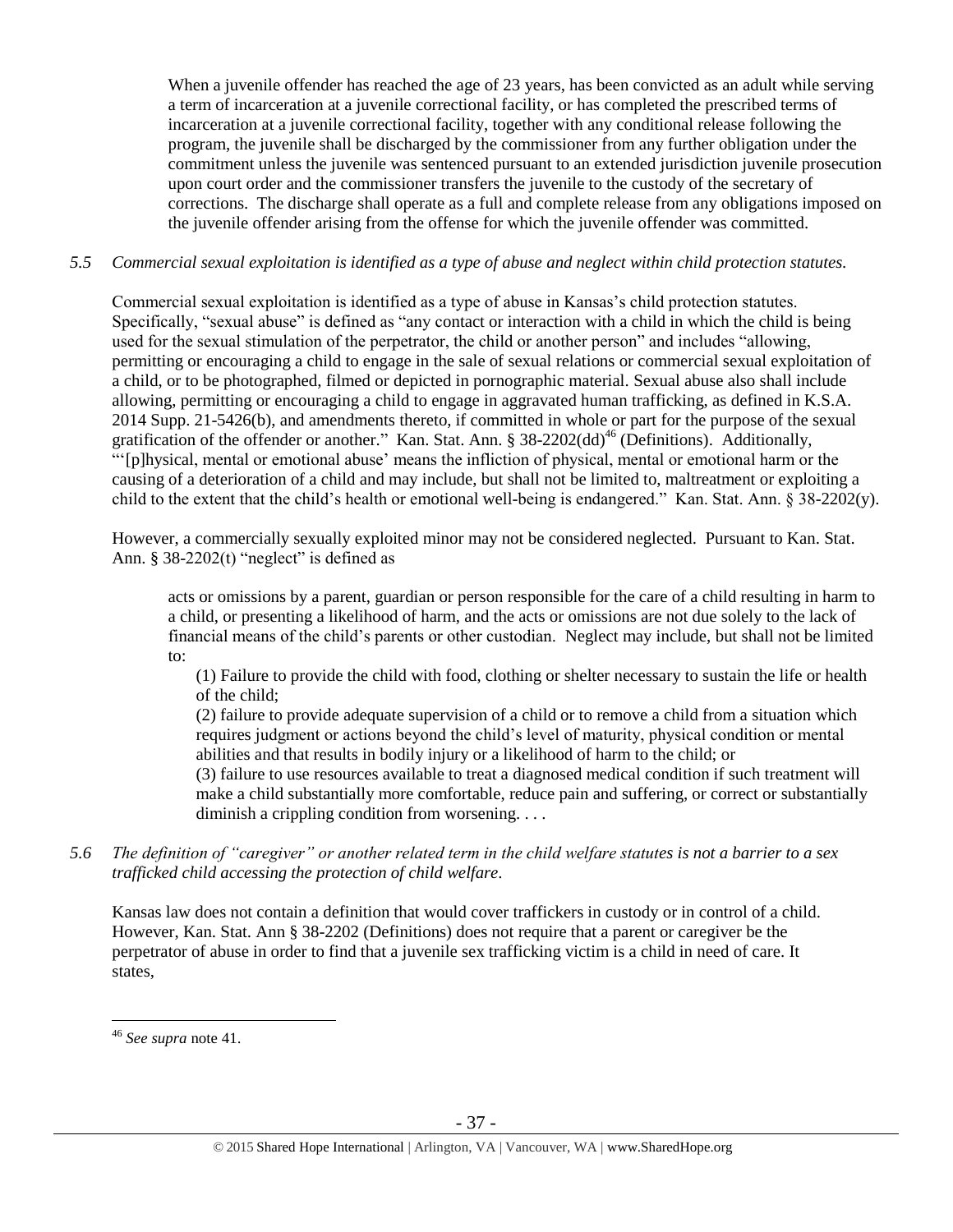As used in the revised Kansas code for care of children, unless the context otherwise indicates:

. . . . (d) "Child in need of care" means a person less than 18 years of age at the time of filing of the petition or issuance of an ex parte protective custody order pursuant to K.S.A. 2014 Supp. 38-2242, and amendments thereto, who:

(1) Is without adequate parental care, control or subsistence and the condition is not due solely to the lack of financial means of the child's parents or other custodian;

(2) is without the care or control necessary for the child's physical, mental or emotional health;

(3) has been physically, mentally or emotionally abused or neglected or sexually abused . . . .

 . . . . (dd) "Sexual abuse" means any contact or interaction with a child in which the child is being used for the sexual stimulation of the perpetrator, the child or another person. Sexual abuse also shall include allowing, permitting or encouraging a child to engage in the sale of sexual relations or commercial sexual exploitation of a child, or to be photographed, filmed or depicted in pornographic material. Sexual abuse also shall include allowing, permitting or encouraging a child to engage in aggravated human trafficking, as defined in K.S.A. 2014 Supp. 21-5426(b), and amendments thereto, if committed in whole or part for the purpose of the sexual gratification of the offender or another.

*5.7 Crime victims' compensation is specifically available to a child victim of sex trafficking or commercial sexual exploitation of children (CSEC) without regard to ineligibility factors.*

A trafficked child may qualify for compensation under Kansas's crime victims compensation program. Within this program, a "victim" is defined as "a person who suffers personal injury or death as a result of: (1) Criminally injurious conduct; (2) the good faith effort of any person to prevent criminally injurious conduct; or (3) the good faith effort of any person to apprehend a person suspected of engaging in criminally injurious conduct." Kan. Stat. Ann. § 74-7301(m) (Definitions). Pursuant to Kan. Stat. Ann. § 74-7301(e),

"Criminally injurious conduct" means conduct that:

- (1) (A) Occurs or is attempted in this state or occurs to a person whose domicile is in Kansas who is the victim of a violent crime which occurs in another state, possession, or territory of the United States of America may make an application for compensation if:
	- (i) The crimes would be compensable had it occurred in the state of Kansas; and
	- (ii) the places the crimes occurred are states, possessions or territories of the United States of America not having eligible crime victim compensation programs;
	- (B) poses a substantial threat or personal injury or death; and

(C) either is punishable by fine, imprisonment or death or would be so punishable but for the fact that the person engaging in the conduct lacked capacity to commit the crime under the laws of this state; or

. . . .

Pursuant to Kan. Stat. Ann. § 74-7305(b)<sup>47</sup> (Claims for compensation), in order to receive compensation a victim must file a claim with the crime victims compensation board "within two years of the reporting of the

 $\overline{a}$  $47$  The text of Kan. Stat. Ann. § 74-7305 included here and elsewhere in this report includes amendments made by the enactment of S.B. No. 113 during the  $86<sup>th</sup>$  Legislative Regular Session (2015) (effective July 1, 2015).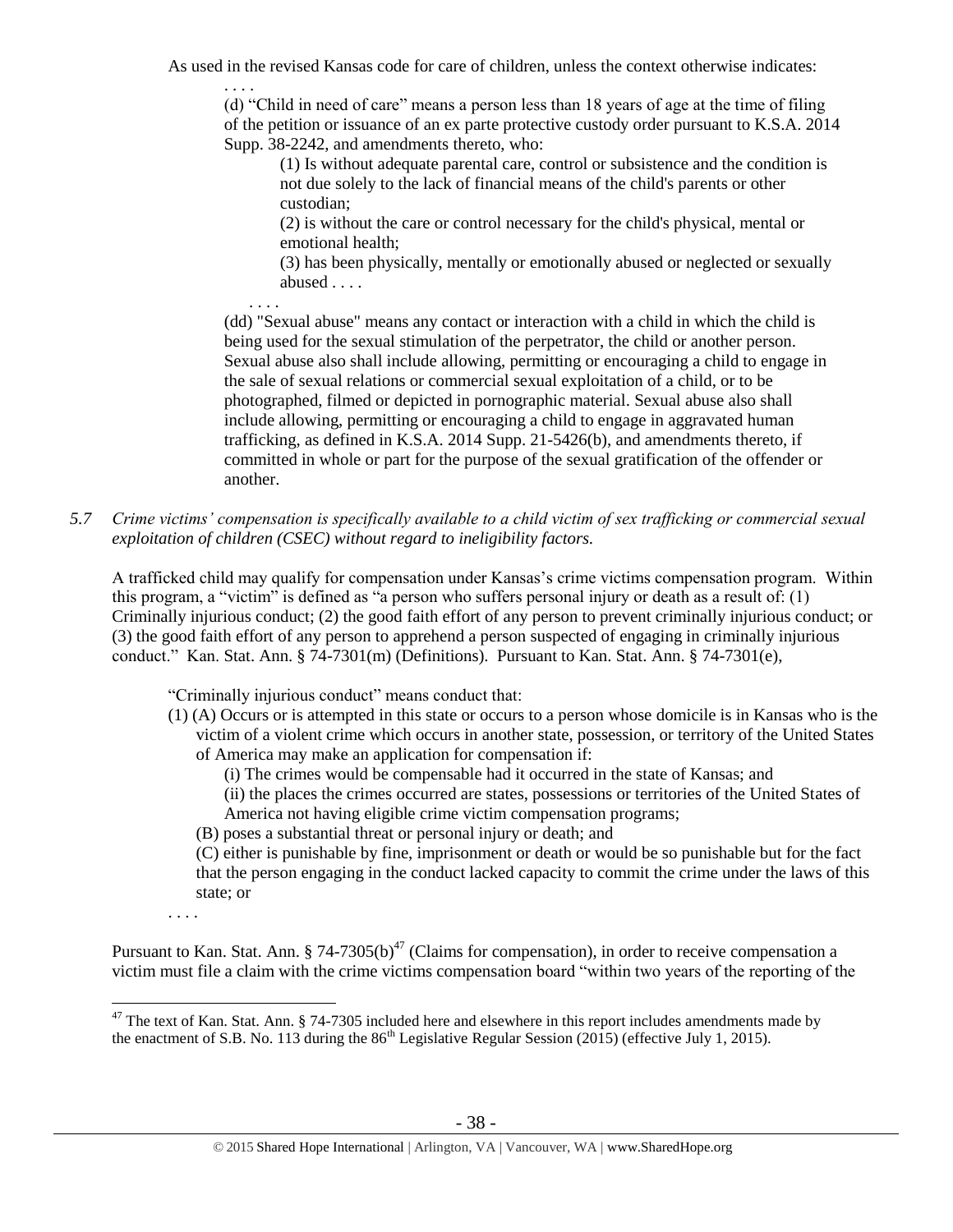incident to law enforcement officials if the victim was less than 16 years of age and the injury or death is the result of any of . . ." certain listed crimes, including Kan. Stat. Ann. § 21-5506(a) (Indecent liberties with a child), § 21-5506(b) (Aggravated indecent liberties with a child), § 21-5508(a) (Indecent solicitation of a child), § 21-5508(b) (Aggravated indecent solicitation of a child), § 21-5510 (Sexual exploitation of a child), § 21- 3446 or § 21-5426(a) (Human trafficking), § 21-3447 or § 21-5426(b) (Aggravated human trafficking), and § 21-6422 (Commercial sexual exploitation of a child).

Because the extended period for filing a claim only applies to specific crimes where the victim is under 16, minors aged 16 and 17 and victims of non-listed offenses have only two years from the occurrence of the crime to apply for victims compensation. If the victim must testify in a "sexually violent predator commitment," a claim for compensation for mental health counseling may be filed up to two years after the testimony is given.<sup>48</sup> Kan. Stat. Ann. § 74-7305(b)(6).

A victim may become ineligible for compensation if the crime victims compensation board determines that the victim suffered damages due to "contributory misconduct" or "the victim was likely engaging in, or attempting to engage in, unlawful activity at the time of the crime upon which the claim for compensation is based . . ." although, victims of domestic abuse or sexual assault may not have their awards reduced due to this latter provision. Kan. Stat. Ann. § 74-7305(c)(2)–(3). Additionally, under subsection (e), "Compensation may not be awarded unless the criminally injurious conduct resulting in injury or death was reported to a law enforcement officer within 72 hours after its occurrence or the board finds there was good cause for the failure to report within that time." Finally, under subsection (g), "Except in [Kan. Stat. Ann. § 21-5604(a) (Incest) or (b) (Aggravated incest)]**,** or cases of sex offenses established in [including Kan. Stat. Ann. § 21-5503 (Rape), § 21-5506(a) (Indecent liberties with a child), § 21-5506(b) (Aggravated indecent liberties with a child), § 21- 5508(a) (Indecent solicitation of a child), § 21-5508(b) (Aggravated indecent solicitation of a child), § 21-5509 (Electronic solicitation), § 21-5510 (Sexual exploitation of a child), § 21-6419 (Selling sexual relations), § 21- 6420 (Promoting the sale of sexual relations), § 21-6421 (Buying sexual relations), § 21-6422 (Commercial sexual exploitation of a child), § 21-3446 (Human trafficking), and § 21-3447 (Aggravated human trafficking) compensation may not be awarded if the economic loss is less than \$ 100."

- 5.7.1 Recommendation: Amend Kan. Stat. Ann. § 74-7305 to specifically exempt all minor victims of Kan. Stat. Ann. § 21-5426(b)(4) (Human trafficking) and Kan. Stat. Ann. § 21-6422 (Commercial sexual exploitation of a child) from the ineligibility factors for victim compensation.
- *5.8 Victim-friendly procedures and protections are provided in the trial process for minors under 18.*

 $\overline{a}$ 

Evidence of the victims' previous sexual conduct is generally inadmissible in prosecutions for certain offenses, unless the prosecutor decides to introduce it, including Kan. Stat. Ann. § 21-5426(b) (Aggravated human trafficking), § 21-5506(a) (Indecent liberties with a child), § 21-5506(b) (Aggravated indecent liberties with a child), § 21-5508(a) (Indecent solicitation of a child), § 21-5508(b) (Aggravated indecent solicitation of a child), § 21-5509 (Electronic solicitation), and § 21-5510 (Sexual exploitation of a child). Kan. Stat. Ann. § 21- 5502(a) (Evidence of complaining witness' previous sexual conduct in prosecutions for sex offenses; motions; notice). If the defense wishes the evidence to be introduced, the defense must make a motion and the judge, after reviewing the evidence in camera, will determine its relevance and admissibility. Kan. Stat. Ann. § 21- 5502(b).

 $48$  A "sexually violent predator" is "any person who has been convicted of or charged with a sexually violent offense and who suffers from a mental abnormality or personality disorder which makes the person likely to engage in repeat acts of sexual violence." Kan. Stat. Ann. § 59-29a02(a).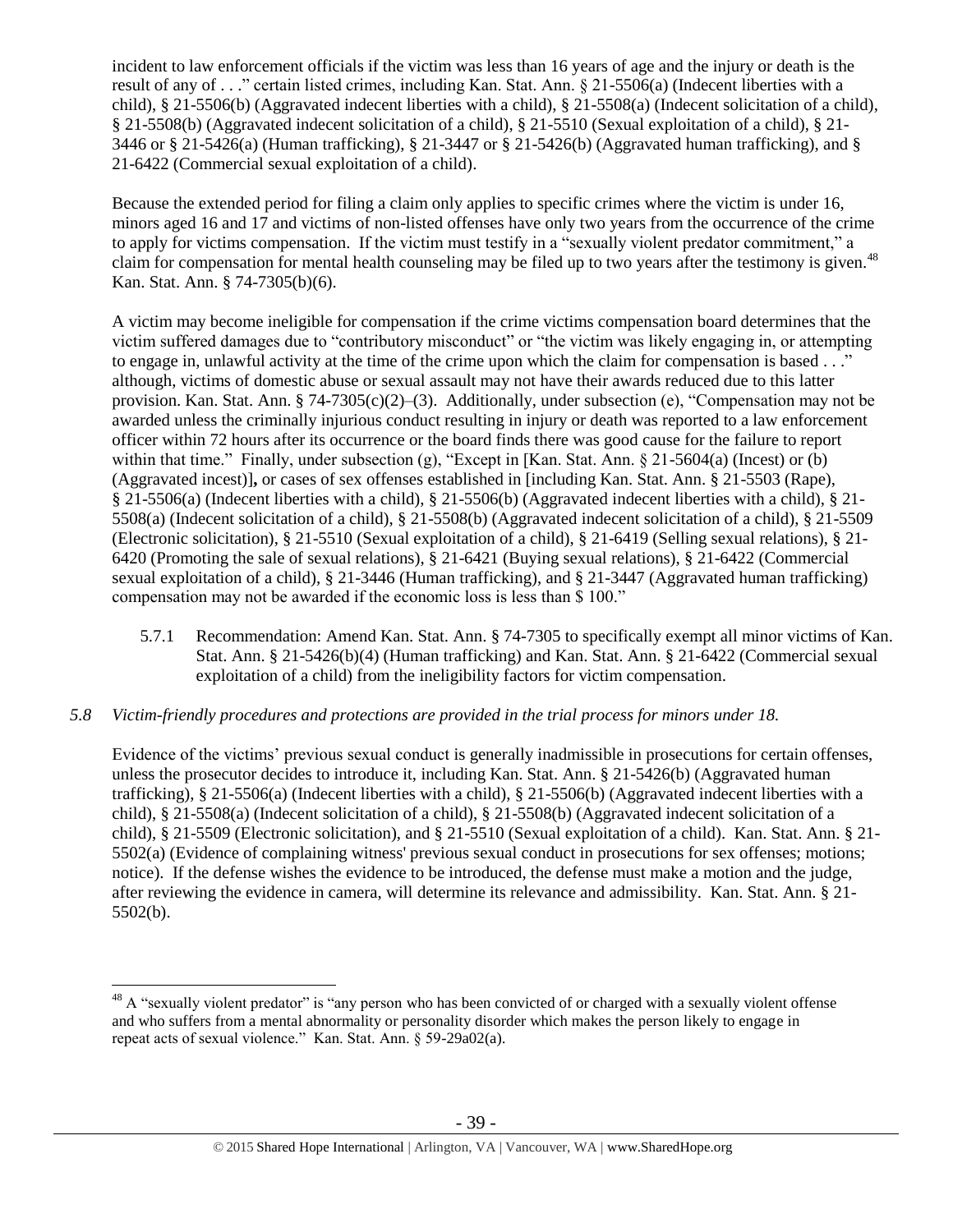Pursuant to Kan. Stat. Ann. § 22-3434(a) (Videotape of testimony of child victim admissible in certain cases) children under 13 are allowed to testify via closed circuit television or by recorded testimony if the court so orders, upon motion by the attorney for any party. However, under Kan. Stat. Ann. § 22-3434(b), "The state must establish by clear and convincing evidence that to require the child who is the alleged victim to testify in open court will so traumatize the child as to prevent the child from reasonably communicating to the jury or render the child unavailable to testify." Furthermore, "The court shall make such an individualized finding before the state is permitted to proceed under this section." Kan. Stat. Ann. § 22-3434(b). During out-of-court testimony, the only individuals that may be present include "attorneys for the defendant, the state and the child, any person whose presence would contribute to the welfare and well-being of the child and persons necessary to operate the recording or closed-circuit equipment." Kan. Stat. Ann.  $\frac{822-3434(c)(1)}{2}$ .

Similarly, for cases brought under the Revised Kansas Code for Care of Children in Kan. Stat. Ann. § 38- 2249(c) (Rules of evidence),

(c) In any proceeding in which a child less than 13 years of age is alleged to have been physically, mentally or emotionally abused or neglected or sexually abused, a recording of an oral statement of the child, or of any witness less than 13 years of age, made before the proceeding began, is admissible in evidence if:

(1) The court determines that the time, content and circumstances of the statement provide sufficient indicia of reliability;

(2) no attorney for any party or interested party is present when the statement is made;

(3) the recording is both visual and aural and is recorded on film, videotape or by other electronic means;

(4) the recording equipment is capable of making an accurate recording, the operator of the equipment is competent and the recording is accurate and has not been altered;

(5) the statement is not made in response to questioning calculated to lead the child to make a particular statement or is clearly shown to be the child's statement and not made solely as a result of a leading or suggestive question;

(6) every voice on the recording is identified;

 $\overline{a}$ 

(7) the person conducting the interview of the child in the recording is present at the proceeding and is available to testify or be cross-examined by any party or interested party; and

(8) each party or interested party to the proceeding is afforded an opportunity to view the recording before it is offered into evidence.

Law enforcement officers and government officials are prohibited from requiring or requesting a polygraph examination or similar truth telling test for anyone who is a victim of certain sex offenses, including Kan. Stat. Ann. § 21-5426 (Human trafficking; aggravated human trafficking), § 21-5503 (Rape), § 21-5506(a) (Indecent liberties with a child), § 21-5506(b) (Aggravated indecent liberties with a child), § 21-5508(a) (Indecent solicitation of a child), § 21-5508(b) (Aggravated indecent solicitation of a child), § 21-5509 (Electronic solicitation), § 21-5510 (Sexual exploitation of a child), § 21-6420 (Promoting the sale of sexual relations), and § 21-6421 (Buying sexual relations), as a condition for proceeding with an investigation or for prosecuting a suspect. Kan. Stat. Ann. § 22-4614.<sup>49</sup>

While the official file of proceedings are open for public inspection, under Kan. Stat. Ann. § 38-2309(b)<sup>50</sup> (Court records; disclosure; preservation of records), the judge can determine that opening the official file for

 $49$  The text of Kan. Stat. Ann. § 22-4614 included here and elsewhere in this report includes amendments made by the enactment of S.B. No. 113 during the 86<sup>th</sup> Legislative Regular Session (2015) (effective July 1, 2015).

<sup>&</sup>lt;sup>50</sup> The text of Kan. Stat. Ann. § 38-2309 included here and elsewhere in this report includes amendments made by the enactment of S.B. No. 113 during the  $86<sup>th</sup>$  Legislative Regular Session (2015) (effective July 1, 2015).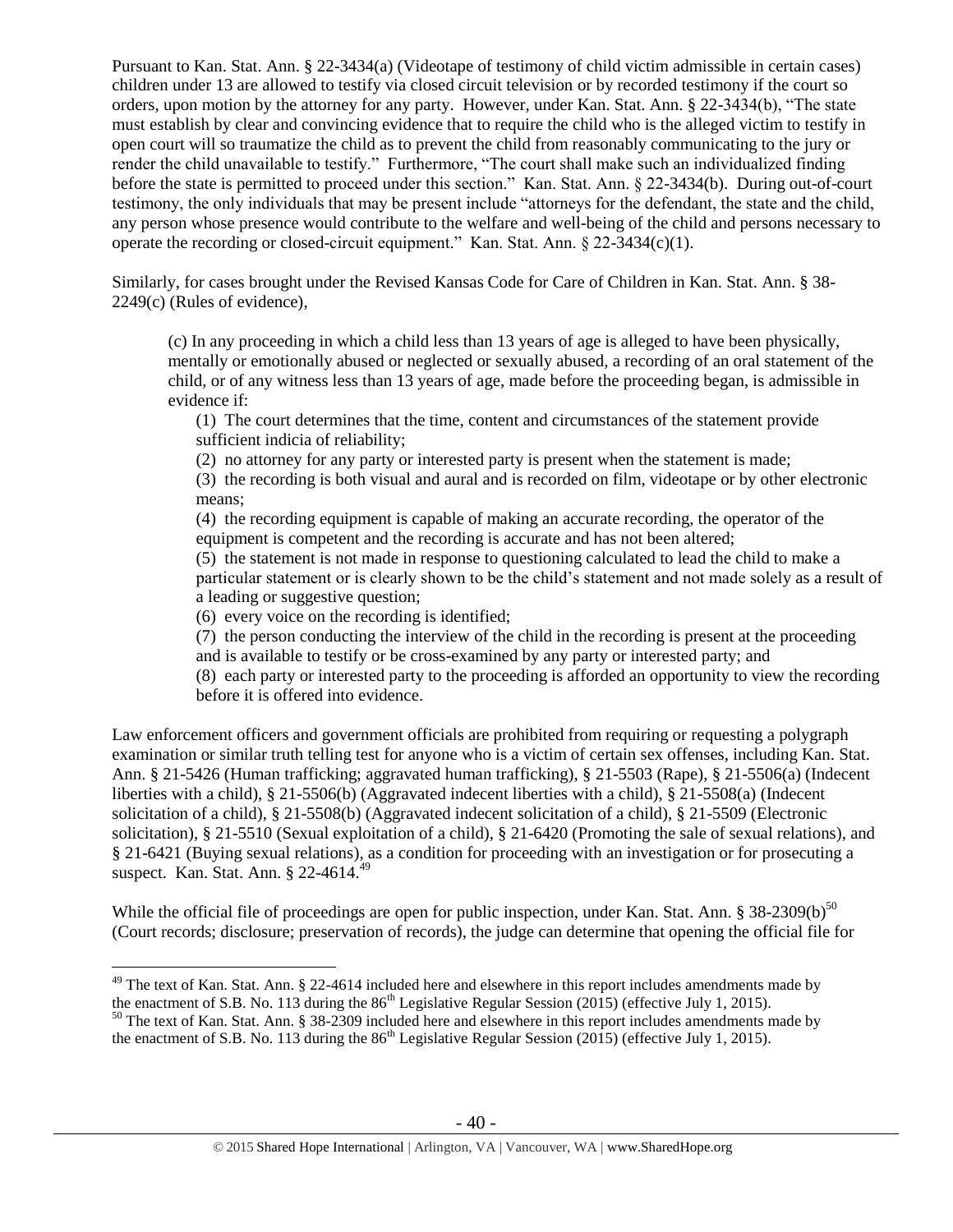public inspection is not in the best interests of a juvenile who is less than 14 years of age and "[i]nformation identifying victims and alleged victims of sex offenses, as defined in article 35 of chapter 21 of the Kansas Statutes Annotated, prior to their repeal . . . or human trafficking or aggravated human trafficking, as defined in K.S.A. 21-3446 or 21-3447. . . shall not be disclosed or open to public inspection under any circumstances."

*5.9 Expungement or sealing of juvenile delinquency records resulting from arrests or adjudications for prostitution-related offenses committed as a result of, or in the course of, the commercial sexual exploitation of a minor is available within a reasonable time after turning 18.*

Kan. Stat. Ann. §21-6614(b) (Expungement of certain convictions, arrest records and diversion agreements), provides qualified availability of expungement for prostitution offenses, requiring proof of force or threat of harm. Kan. Stat. Ann. §21-6614(b) states,

(b) Any person convicted of prostitution, as defined in K.S.A. 21- 3512, prior to its repeal, convicted of a violation of K.S.A. 2014 Supp. 21- 6419 [Selling sexual relations], and amendments thereto, or who entered into a diversion agreement in lieu of further criminal proceedings for such violation, may petition the convicting court for the expungement of such conviction or diversion agreement and related arrest records if:

(1) One or more years have elapsed since the person satisfied the sentence imposed or the terms of a diversion agreement or was discharged from probation, a community correctional services program, parole, post release supervision, conditional release or a suspended sentence; and (2) such person can prove they were acting under coercion caused by the act of another. For purposes of this subsection, ''coercion'' means: Threats of harm or physical restraint against any person; a scheme, plan or pattern intended to cause a person to believe that failure to perform an act would result in bodily harm or physical restraint against any person; or the abuse or threatened abuse of the legal process.

Additionally, individuals who are convicted of a misdemeanor or a class D or E felony, may generally petition for the crime to be expunged from that person's record "if three or more years have elapsed since the person: (A) [s]atisfied the sentence imposed; or (B) was discharged from probation, a community correctional services program, parole, postrelease supervision, conditional release or a suspended sentence." Kan. Stat. Ann. § 21-  $6614(a)^{51}$ .

Expungement is also available to domestic minor sex trafficking victims under the Juvenile Justice Code, which states, "Except as provided in subsection (b) [expungement not permitted for certain offenses] and (c) [expungement not permitted for those required to register as sex offenders], any records or files specified in this code concerning a juvenile may be expunged upon application to a judge of the court of the county in which the records or files are maintained." Kan. Stat. Ann. § 38-2312(a) (Expungement of records; docket fee). An application must be made for expungement. Kan. Stat. Ann. § 38-2312 (a). Pursuant to Kan. Stat. Ann. § 38-  $2312(e)(1)(A),$ 

After hearing, the court shall order the expungement of the records and files if the court finds that:

(A)(i) The juvenile has reached 23 years of age or that two years have elapsed since the final discharge; or (ii) one year has elapsed since the final discharge for an adjudication concerning acts committed by a juvenile which, if committed by an adult, would constitute a violation of K.S.A. 2014 Supp. 21–6419 (Selling sexual relations), and amendments thereto..

 $\overline{a}$  $51$  The text of Kan. Stat. Ann. § 21-6614 included here and elsewhere in this report includes amendments made by the enactment of H.B. No. 2159, 2005 during the  $86<sup>th</sup>$  Legislative Regular Session (2015) (effective July 1, 2015).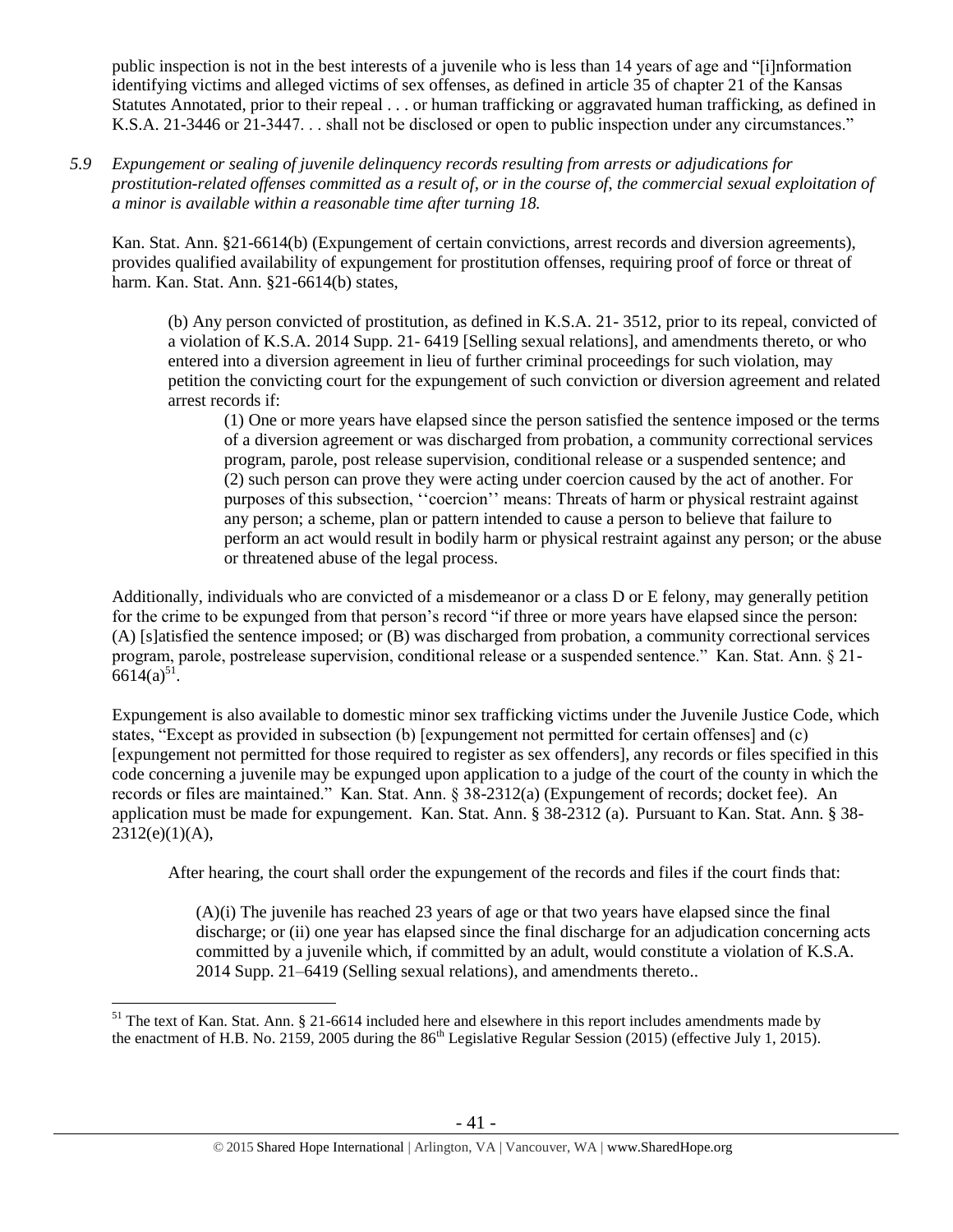## *5.10 Victim restitution and civil remedies for victims of domestic minor sex trafficking or commercial sexual exploitation of children (CSEC) are authorized by law.*

Restitution is available to victims of crime in Kansas. Under Kan. Stat. Ann. § 22-3424(d)(2)(A)<sup>52</sup> (Judgment and sentence), "[t]he court shall order a person convicted of human trafficking or aggravated human trafficking, K.S.A. 21-3446 or 21-3447, prior to their repeal, or K.S.A. 2014 Supp. 21-5426, and amendments thereto, or commercial sexual exploitation of a child, K.S.A. 2014 Supp. 21-6422, and amendments thereto, to pay restitution to the victim of the offense . . . .". If, after a criminal trial, a verdict or finding of guilty occurs, "upon request of the victim or the victim's family and before imposing sentence, the court shall hold a hearing to establish restitution." Kan. Stat. Ann. § 22-3424(d).

Some domestic minor sex trafficking victims may be able to bring a civil claim based on childhood sexual abuse. "Childhood sexual abuse" is defined as "any act committed against the person which act occurred when the person was under the age of 18 years and which act would have been a violation of" certain listed statutes, including Kan. Stat. Ann. § 21-5506 (Indecent liberties with a child), § 21-5506(b) (Aggravated indecent liberties with a child), § 21-5508(a) (Indecent solicitation of a child), § 21-5508(b) (Aggravated indecent solicitation of a child), or § 21-5510 (Sexual exploitation of a child). Kan. Stat. Ann. § 60-523(b)(2).

Victims of the conduct of another that would constitute conduct prohibited by Kan. Stat. Ann § 21-5426 (Human trafficking; aggravated human trafficking) and its amendments or Kan. Stat. Ann § 21-6422 (Commercial sexual exploitation of a child) and its amendments, can bring action in an appropriate state court against the person or persons who engaged in such conduct if the victims suffered personal or psychological injuries as a result of the conduct. Victims can seek actual damages, exemplary or punitive damages, injunctive relief and any other appropriate relief. Kan. Stat. Ann § 21-5501(1)<sup>53</sup>.

<span id="page-41-0"></span>Victims of child pornography may seek civil remedies from a buyer, if the buyer is convicted of any offense listed under Chapter 21, Article 35 (Sex offenses), including indecent liberties with a child, aggravated indecent liberties with a child, indecent solicitation of a child, and aggravated indecent solicitation of a child, or under Kan. Stat. Ann. § 21-5426 (Human trafficking), § 21-3447 (Aggravated human trafficking), or § 21-6422 (Commercial sexual exploitation of a child), "and any portion of such offense was used in the production of child pornography" and the victim suffered "personal or psychological injury as a result of the . . . possession of such child pornography . . . ." Kan. Stat. Ann. §  $60-5001(a)^{54}$ .

Victims of Kan. Stat. Ann. § 21-5506 (Indecent liberties with a child), § 21-5508(a) (Indecent solicitation of a child), § 21-5508(b) (Aggravated indecent solicitation of a child), or § 21-5510 (Sexual exploitation of a child) may seek civil remedies from offenders pursuant to Kan. Stat. Ann. § 60-523(b)(2).

*5.11 Statutes of limitations for civil and criminal actions for child sex trafficking or commercial sexual exploitation of children (CSEC) offenses are eliminated or lengthened sufficiently to allow prosecutors and victims a realistic opportunity to pursue criminal action and legal remedies.*

For most crimes, prosecutions must generally occur within 5 years after the commission of the crime. Kan. Stat. Ann. § 21-5107(d).

<sup>52</sup> *See supra* note [18.](#page-12-0)

 $\frac{53}{10}$  The text of Kan. Stat. Ann. § 21-5501(1) included here and elsewhere in this report includes amendments made by the enactment of S.B. No. 113 during the 86<sup>th</sup> Legislative Regular Session (2015) (effective July 1, 2015).

<sup>54</sup> The text of Kan. Stat. Ann. § 60-5001 included here and elsewhere in this report includes amendments made by the enactment of S.B. No. 113 during the  $86<sup>th</sup>$  Legislative Regular Session (2015) (effective July 1, 2015).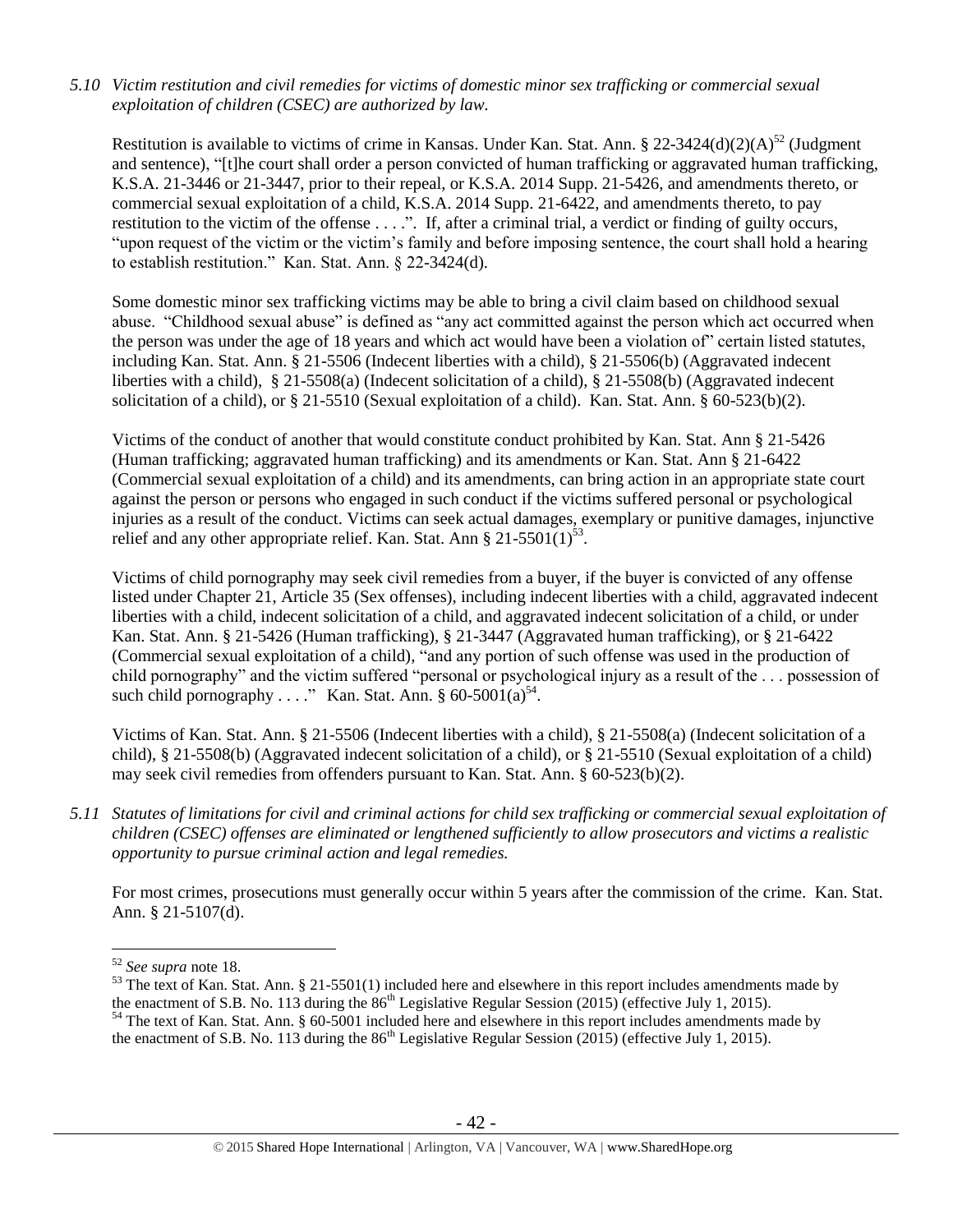Additionally, pursuant to Kan. Stat. Ann. § 21-5107((e)(6)(Time limitations for commencement of prosecutions), the period of time in which a prosecution must begin does not include a period where

(6) whether the fact of the crime is concealed by the active act or conduct of the accused, there is substantially competent evidence to believe two or more of the following factors are present:

(A) The victim was a child under 15 years of age at the time of the crime;

(B) the victim was of such age or intelligence that the victim was unable to determine that the acts constituted a crime;

(C) the victim was prevented by a parent or other legal authority from making known to law enforcement authorities the fact of the crime whether or not the parent or other legal authority is the accused; and

(D) there is substantially competent expert testimony indicating the victim psychologically repressed such witness' memory of the fact of the crime, and in the expert's professional opinion the recall of such memory is accurate and free of undue manipulation, and substantial corroborating evidence can be produced in support of the allegations contained in the complaint or information but in no event may a prosecution be commenced as provided in subsection  $(e)(6)$  later than the date the victim turns 28 years of age. Corroborating evidence may include, but is not limited to, evidence the defendant committed similar acts against other persons or evidence of contemporaneous physical manifestations of the crime.

For civil actions, an action commenced by a victim of an offense under Kan. Stat. Ann. § 21-5426 (Human trafficking) or Ken. Stat. Ann. § 21-6422 (Commercial sexual exploitation of a child) shall be filed "within 10 years after the later of the date on which the victim was freed from the human trafficking situation or attained 18 years of age." Ken. Stat. Ann. § 21-5501(c)<sup>55</sup>. Therefore, a domestic minor sex trafficking victim may bring a claim until the victim reaches the age of 28 or within 10 years of being freed from trafficking.

For all other civil actions, except as provided in K.S.A. 60-523, if any person entitled to bring an action, other than for the recovery of real property or a penalty or a forfeiture, at the time the cause of action accrued or at any time during the period the statute of limitations is running, is less than 18 years of age,  $\ldots$  such person shall be entitled to bring such action within one year after the person's disability is removed, except that no such action shall be commenced by or on behalf of any person under the disability more than eight years after the time of the act giving rise to the cause of action." Kan. Stat. Ann. § 60-515(a). Therefore, for victims of childhood sexual abuse, an action for damages may be commenced either within 3 years of the victim's 18th birthday or ". . . more than three years from the date the person discovers or reasonably should have discovered that the injury or illness was caused by childhood sexual abuse, whichever occurs later." Kan. Stat. Ann. § 60-523(a).

<sup>55</sup> *See supra* note [53.](#page-41-0)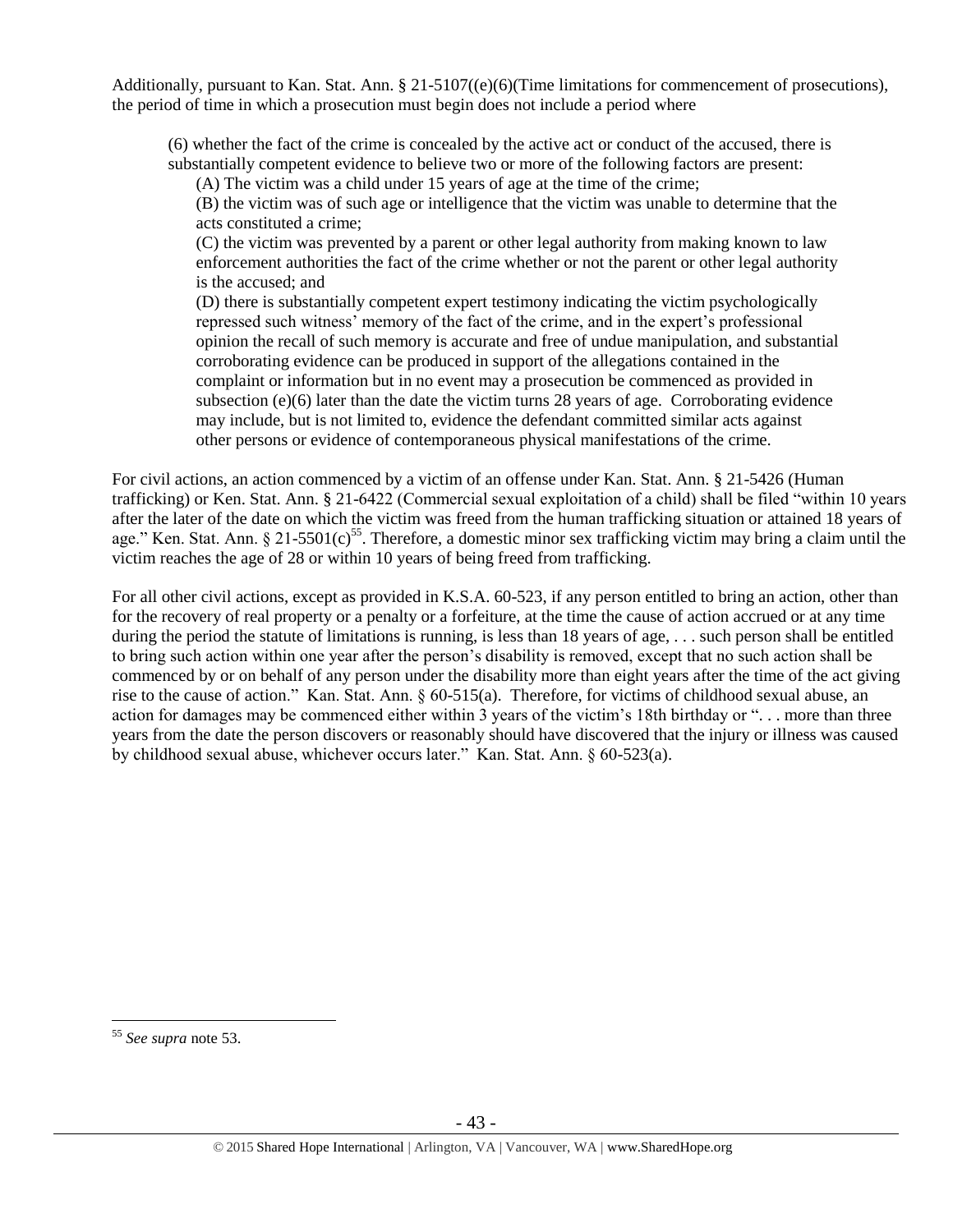### **FRAMEWORK ISSUE 6: CRIMINAL JUSTICE TOOLS FOR INVESTIGATION AND PROSECUTIONS**

### *Legal Components:*

- *6.1 Training on human trafficking and domestic minor sex trafficking for law enforcement is statutorily mandated or authorized.*
- *6.2 Single party consent to audio-taping is permitted in law enforcement investigations.*
- *6.3 Wiretapping is an available tool to investigate domestic minor sex trafficking.*
- *6.4 Using a law enforcement posing as a minor to investigate buying or selling of commercial sex acts is not a defense to soliciting, purchasing, or selling sex with a minor.*
- *6.5 Using the Internet or electronic communications to investigate buyers and traffickers is a permissible investigative technique.*
- *6.6 Law enforcement and child welfare agencies are mandated to promptly report missing and recovered children. \_\_\_\_\_\_\_\_\_\_\_\_\_\_\_\_\_\_\_\_\_\_\_\_\_\_\_\_\_\_\_\_\_\_\_\_\_\_\_\_\_\_\_\_\_\_\_\_\_\_\_\_\_\_\_\_\_\_\_\_\_\_\_\_\_\_\_\_\_\_\_\_\_\_\_\_\_\_\_\_\_\_\_\_\_\_\_\_\_\_\_\_\_\_*

# *Legal Analysis:*

*6.1 Training on human trafficking and domestic minor sex trafficking for law enforcement is statutorily mandated or authorized.*

Kansas law specifies that a law enforcement officer must attend 40 hours of continuing training annually. Kan. Stat. Ann. § 74-5607a(b) (Certification for full-time and part-time law enforcement officers; annual training; provisional certificate). Pursuant to Kan. Stat. Ann. § 75-756, the Attorney General is authorized to "coordinate training regarding human trafficking for law enforcement agencies throughout Kansas."

*6.2 Single party consent to audiotaping is permitted in law enforcement investigations.*

Kansas does allow single party consent to audiotaping. A breach of privacy occurs when an individual "without the consent of the sender or receiver" intercepts the contents of a message sent via "telephone, telegraph, letter or other means of private communication." Kan. Stat. Ann. § 21-6101(a)(1) (Breach of privacy).

*6.3 Wiretapping is an available tool to investigate domestic minor sex trafficking.* 

Kansas specifically permits the use of wiretapping in domestic minor sex trafficking investigations. Kan. Stat. Ann. § 22-2515(a) (Same; order; application; crimes for which order may be issued; disclosure and use of contents of wire, oral or electronic communications; effect on privileged communications) authorizes wiretapping for a range of offenses including human trafficking or aggravated human trafficking, sexual exploitation of a child and commercial sexual exploitation of a child. Kan. Stat. Ann. § 22-2515(a)(20)–(24).

*6.4 Using a law enforcement posing as a minor to investigate buying or selling of commercial sex acts is not a defense to soliciting, purchasing, or selling sex with a minor.*

While there is no law in place that explicitly permits the use of a decoy by law enforcement for the purpose of investigating prostitution or sex trafficking cases, decoys appear to be permitted under Kan. Stat. Ann. § 21- 5509 (Electronic solicitation) through the use of the term "believes to be a child." Additionally, the CSEC offense under Kan. Stat. Ann. § 21-5510(a)(1) (Sexual exploitation of a child) applies to "a person whom the offender believes to be a child under 18 years of age."

However, Kan. Stat. Ann. § 21-5208 (Entrapment) states,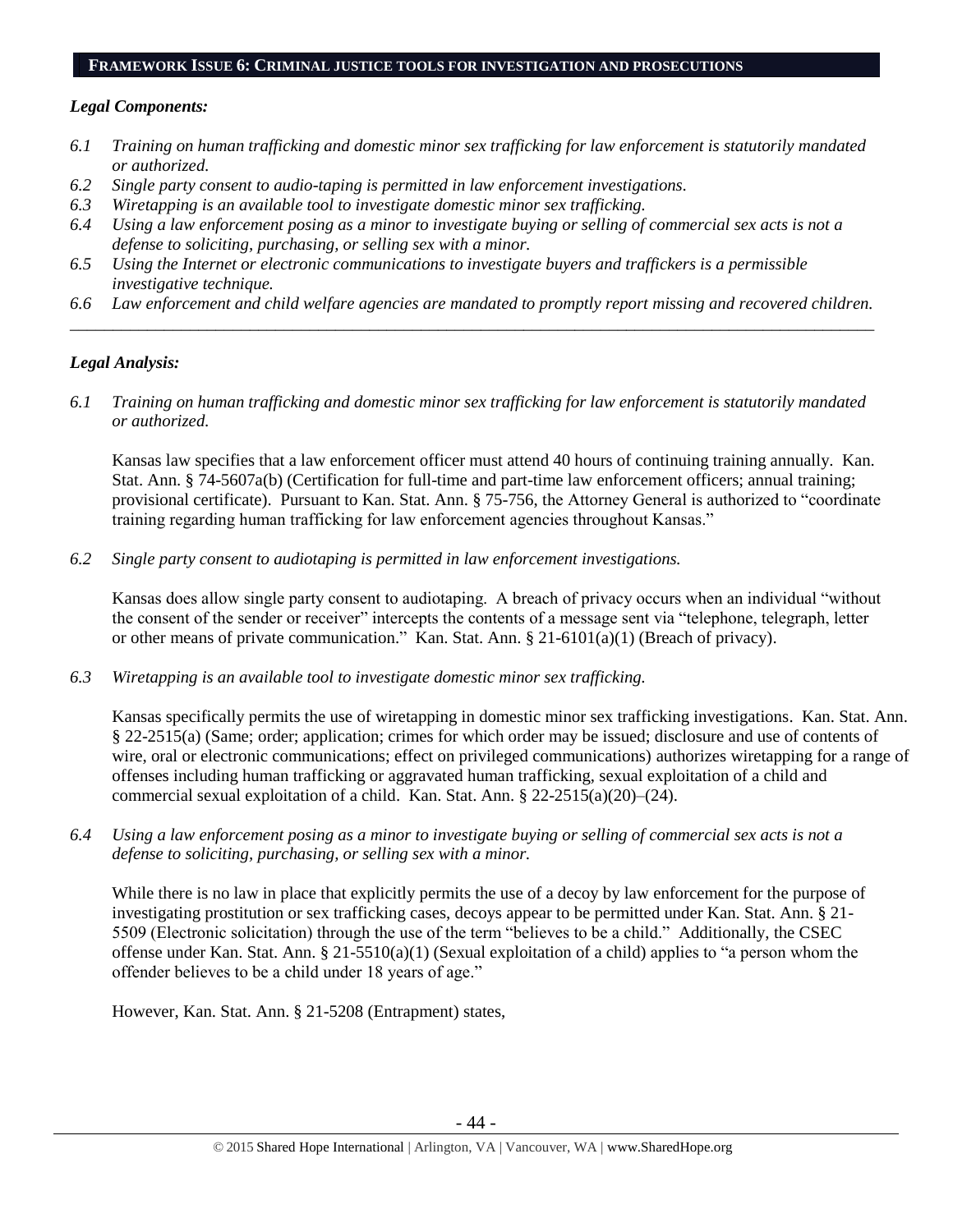A person is not guilty of a crime if such person's criminal conduct was induced or solicited by a public officer or such officer's agent for the purposes of obtaining evidence to prosecute such person, unless:

(a) The public officer or such officer's agent merely afforded an opportunity or facility for committing the crime in furtherance of a criminal purpose originated by such person or a coconspirator; or

(b) The crime was of a type which is likely to occur and recur in the course of such person's business, and the public officer or such officer's agent in doing the inducing or soliciting did not mislead such person into believing such person's conduct to be lawful.

Therefore, if the decoy "merely afforded an opportunity or facility for committing the crime," it is possible that a police officer could utilize a decoy in domestic minor sex trafficking cases. Kan. Stat. Ann. § 21-5208(a).

6.4.1 Recommendation: Enact a law explicitly permitting the use of a decoy to investigate domestic minor sex trafficking related crimes.

# *6.5 Using the Internet or electronic communications to investigate buyers and traffickers is a permissible investigative technique.*

Kan. Stat. Ann. § 21-5509 (Electronic solicitation) provides a means for law enforcement to use the Internet to investigate buyers of commercial sex with minors. Under Kan. Stat. Ann. § 21-5509(a), "enticing or soliciting a person, whom the offender believes to be a child to commit an unlawful sexual act" through electronic means is a crime. Kan. Stat. Ann. § 21-5509(a). Because of the use of the language "believes to be a child," the provision appears to allow for prosecution in cases where an officer posed as a minor online and no real child was involved.

# *6.6 Law enforcement and child welfare agencies are mandated to promptly report missing and recovered children.*

Pursuant to Kan. Stat. Ann. § 75-712b(a) (Same; missing and unidentified person system), "[t]he Kansas bureau of investigation shall establish a missing and unidentified person system which shall be a central repository of information received by law enforcement agencies and coroners in this state relating to persons who have been reported missing or are unidentified." Under subsection (b), law enforcement agencies shall report all information received relating to missing persons or face a possible civil penalty not to exceed \$500. Kan. Stat. Ann. § 75-712b(b), (g). Pursuant to Kan. Stat. Ann. § 75-712c(a) (Same; reports of missing persons; duties of law enforcement agencies), law enforcement officers shall immediately enter reports of missing persons "into the missing person system of the national crime information center and the missing and unidentified person system of the Kansas bureau of investigation." Additionally, "[a]ny person or entity which has legal guardianship of a person or legal custody of a person, or both, pursuant to the Kansas code for care of children . . . shall notify a law enforcement agency immediately, and in no case later than two hours, if such person is unaccounted for or if such person's location is unknown." Kan. Stat. Ann. § 75-712f(a). Under subsection (b), "[a] person or entity required to notify a law enforcement agency pursuant to this section shall notify the law enforcement agency not later than 24 hours after the missing person returns or is located." Kan. Stat. Ann. § 75-712f(b).